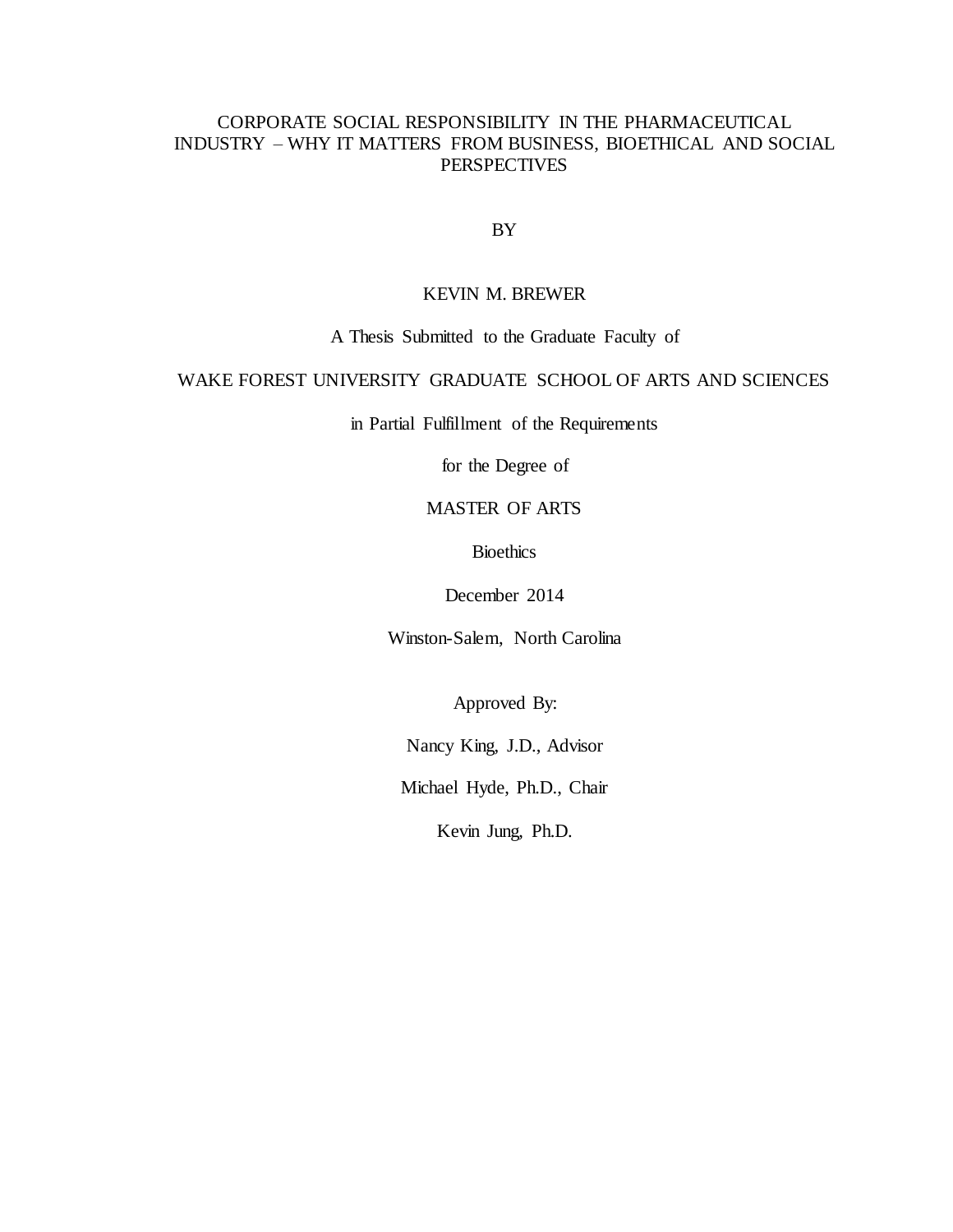# TABLE OF CONTENTS

| List of Abbreviations | $\dddot{\mathbf{m}}$ |
|-----------------------|----------------------|
| Abstract              | iv                   |
| Introduction          | $\mathbf V$          |
| Chapter One           | $\mathbf{1}$         |
| Chapter Two           | 13                   |
| <b>Chapter Three</b>  | 20                   |
| <b>Chapter Four</b>   | 26                   |
| <b>Chapter Five</b>   | 33                   |
| References            | 38                   |
| Curriculum Vitae      | 43                   |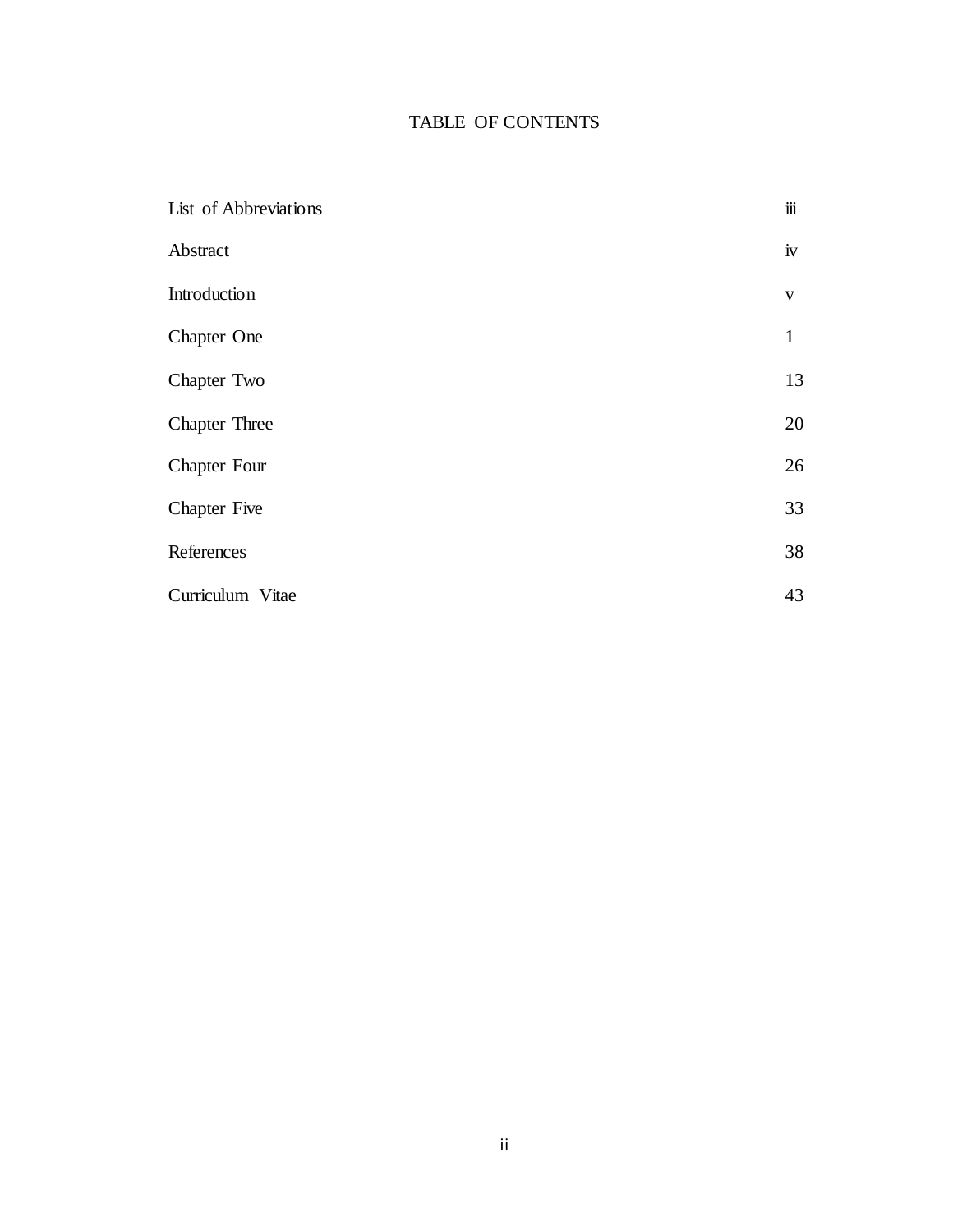# LIST OF ABBREVIATIONS

| Access to Medicine Index                              | <b>ATMI</b>  |
|-------------------------------------------------------|--------------|
| African Comprehensive AIDS Project                    | <b>ACHAP</b> |
| Acquired Immune Deficiency Syndrome                   | <b>AIDS</b>  |
| Antiretroviral                                        | <b>ARV</b>   |
| <b>British Petroleum</b>                              | <b>BP</b>    |
| Categorical Imperative                                | CI           |
| Chief Executive Officer                               | <b>CEO</b>   |
| Corporate Social Responsibility                       | <b>CSR</b>   |
| Food and Drug Administration                          | <b>FDA</b>   |
| GlaxoSmithKline                                       | <b>GSK</b>   |
| Human Immunodeficiency Virus                          | <b>HIV</b>   |
| International Monetary Fund                           | <b>IMF</b>   |
| Johnson & Johnson                                     | J & J        |
| Master of Business Administration                     | <b>MBA</b>   |
| Neglected Tropical Diseases                           | <b>NTDs</b>  |
| Non-governmental Organization                         | <b>NGO</b>   |
| PATH Malaria Vaccine Initiative                       | PATH MVI     |
| Trade Related Aspects of Intellectual Property Rights | <b>TRIPS</b> |
| United Nations                                        | <b>UN</b>    |
| World Health Organization                             | <b>WHO</b>   |
| World Trade Organization                              | <b>WTO</b>   |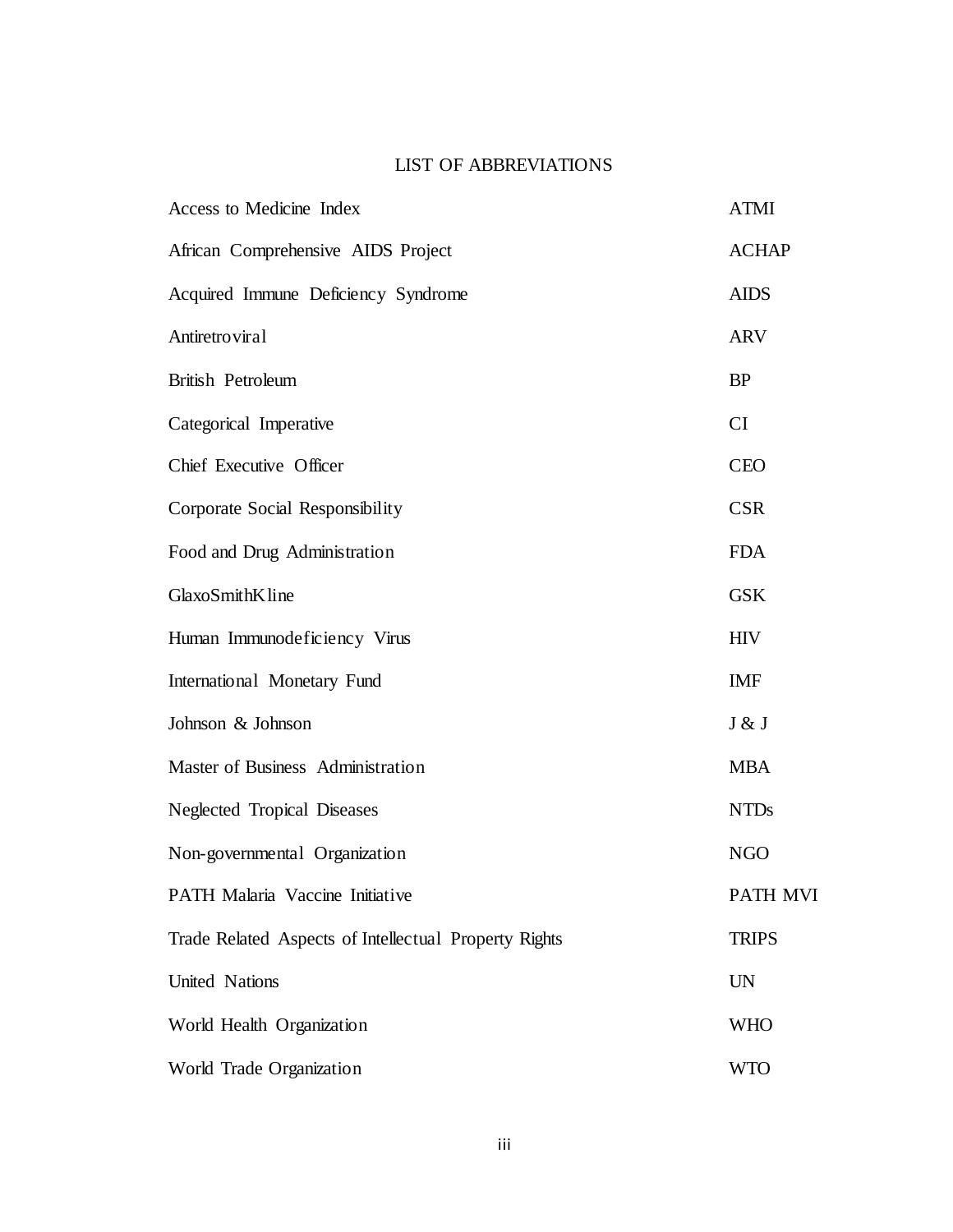### ABSTRACT

In my thesis, I assert that corporate social responsibility (CSR) in the pharmaceutical industry is essential for both society at large and the pharmaceutical business in general. I support this hypothesis with data from pharmaceutical businesses that have CSR programs and explain how these programs can help in multiple areas – ranging from brand image to expedited FDA product review. Companies now measure success in multiple ways beyond just a profit standpoint, using multiple metrics, including benefit to society. This "triple bottom line" approach takes into account stakeholders in addition to shareholders. Businesses are now seeing the long-term value of giving back to the society in which they conduct business. Sustaining health in various communities can raise the standard of living, increasing paying customers and instilling brand loyalty. In addition, there is evidence that mitigating negative public perception can relieve some of the excessive regulation that is now in place. Within this context, I provide real-world examples of CSR programs that pharmaceutical companies are currently engaged in and show how these programs help both society and the pharmaceutical industry itself. In closing, I discuss opportunities for the pharmaceutical industry's current CSR initiatives that can help reduce industry CSR redundancies and drive a more concentrated focus where it may be needed.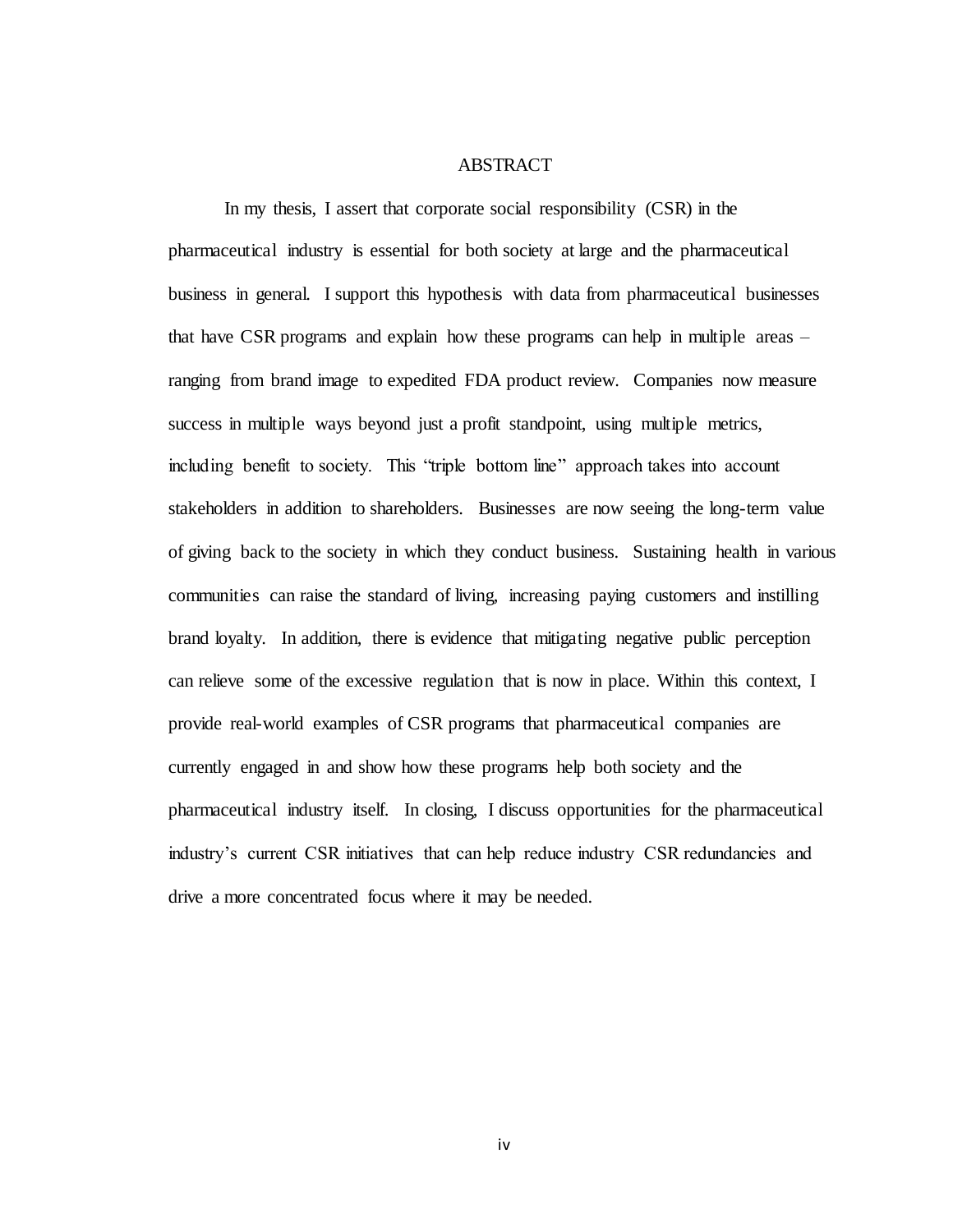### INTRODUCTION

I chose to do a thesis on CSR in the pharmaceutical industry because it is an area where I currently work. During my 14 years in pharmaceuticals, I have seen many positive and negative aspects of the industry. I have seen first-hand the absolute good pharmaceutical companies have done for the world in the development and distribution if lifesaving medicines. I have also closely witnessed unethical marketing practices and exorbitant price structures that render some lifesaving medications inaccessible for many people. This has developed a strong internal feeling for me that as an industry we can do a better job from a CSR standpoint. Thus, I have decided to learn more on the topic with the ultimate intention of helping further develop the current CSR program at the company I now work for. Here is a general outline of the following thesis:

#### Chapter One

The initial chapter defines CSR, and more specifically CSR in the pharmaceutical business. First I define CSR and how it came about in the business world and specifically in the pharmaceutical industry. I describe how CSR may be different in the pharma world as far as expectation and moral obligation is concerned; CSR in pharma is different than other industries and the public has quite different ideas about the moral necessity of pharma's CSR obligation. The concept that medicine may be beyond a simple commodity has gained traction in business and public circles. Clearly, this is because medicine saves lives and is a necessity, not a want. I develop my argument as to why medicine is beyond a normal commodity-- balancing the economic imperatives of

v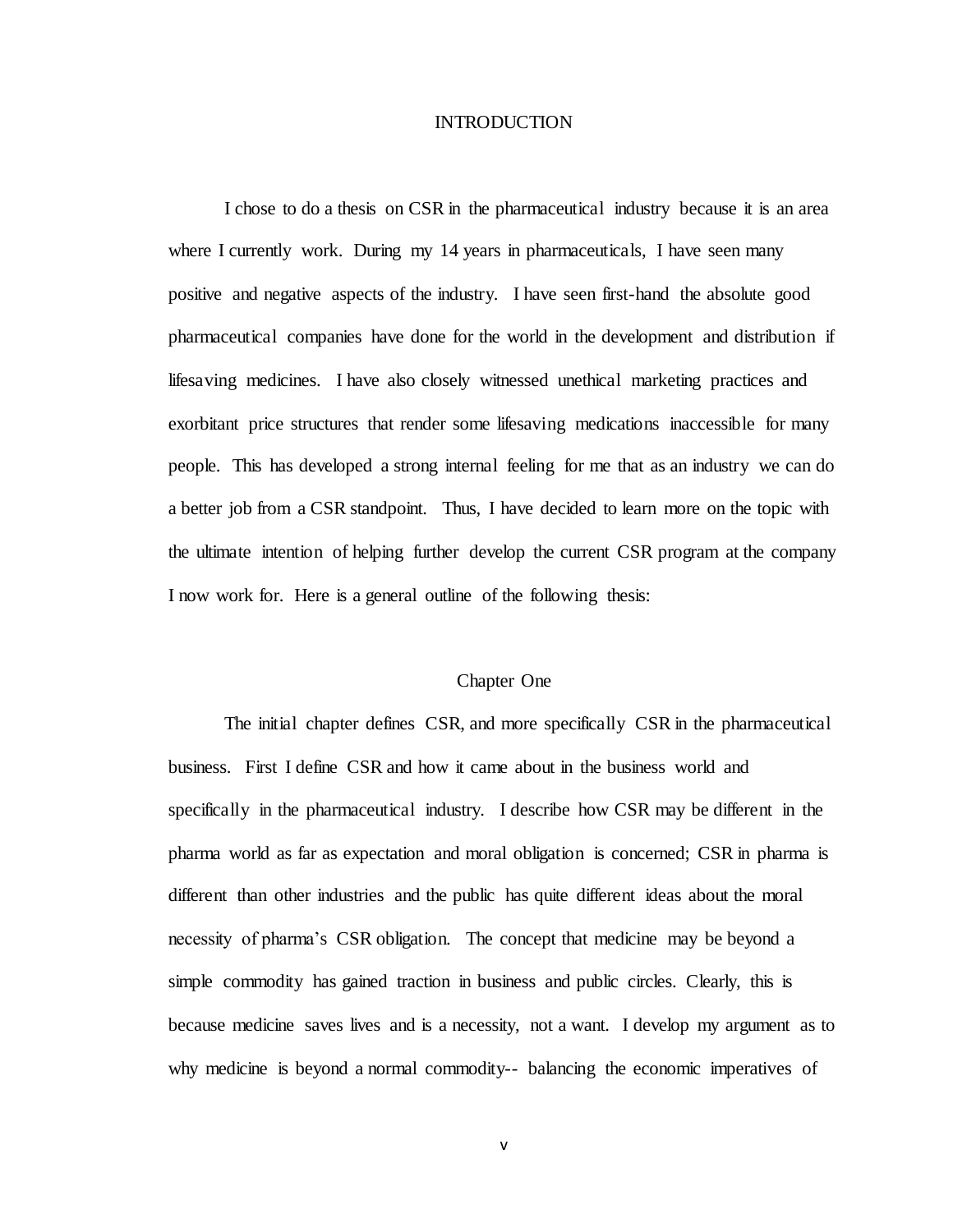selling pharmaceuticals while discussing the moral requirements of providing access to medicine to those that cannot afford it. There is much debate as to whether any company truly has an obligation to anyone besides their shareholders.

I discuss moral theories that relate to the necessity of having CSR programs in the pharmaceutical industry. Using authors ranging from Powers and Faden to Pogge, I discuss theories of justice which tie into the pharmaceutical industry's duty to have CSR programs. I discuss the moral necessity of distributing lifesaving medicines to those that cannot afford it from a distributive justice position. Basic justice and human rights include health according to United Nations, and although this is the responsibility of governments, pharmaceutical companies also have a role to play. I discuss the moral idea of beneficence and why companies also have obligation to research and develop medicines for neglected tropical diseases (NTDs) that may not drive profit like many drugs for Western disease states do.

### Chapter Two

I use this chapter to give industry examples of CSR initiatives in the pharmaceutical industry. From Pfizer trying to relieve trachoma in Asia to Merck distributing HIV treatment through Africa, I discuss various industry programs and how they impact the companies and the societies they serve. Giving examples of the breadth of CSR programs the industry is involved in will give the reader an understanding of the commitment pharmaceutical firms have to CSR. During this discussion I point out the importance of not only these companies giving to society from an access to medicine standpoint, but the importance of adhering to ethical business practices. Many companies

vi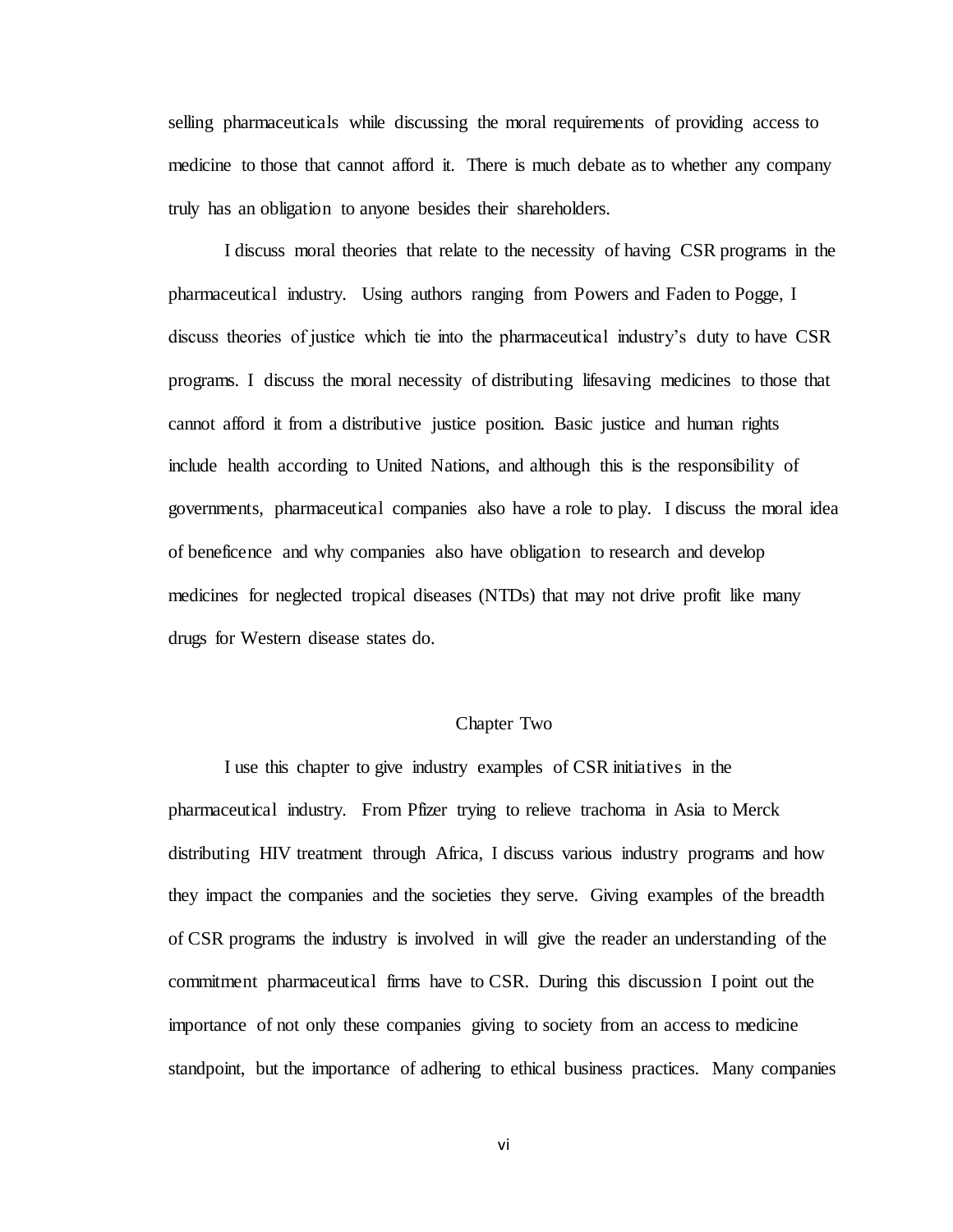live inconsistently; that is they have unethical marketing practices or unethical clinical trials and think they can mitigate these negatives with positive CSR programs. Essentially, it is critical for pharmaceutical companies to adhere to legal and moral frameworks of business and use CSR programs as an additional benevolent practice in order to benefit all stakeholders. To use CSR programs as a band-aid for the negative publicity from immoral business practices is unethical.

### Chapter Three

Chapter three gives the social case for CSR programs. Here I discuss reasons the pharmaceutical industry really must work on its 'social contract' with society and how this can be done. I utilize Pogge as a foundation in his views ranging from differential pricing to TRIPS (trade related aspects of intellectual property rights) and how these affect society at large. In this chapter I discuss how current business models in the pharmaceutical industry really hurt populations in the developing world. I discuss the specifics of how patent protection and exorbitant profit-margins for Western disease states incentivize pharmaceutical companies to focus resources on me-too drugs in developed countries and neglect the tropical diseases in lesser developed countries from a research and development standpoint. I show how if these structural economic realities do not change, it is even more morally imperative for pharmaceutical firms to broaden their current CSR initiatives in order to level the playing field for access to medicine in society.

## Chapter Four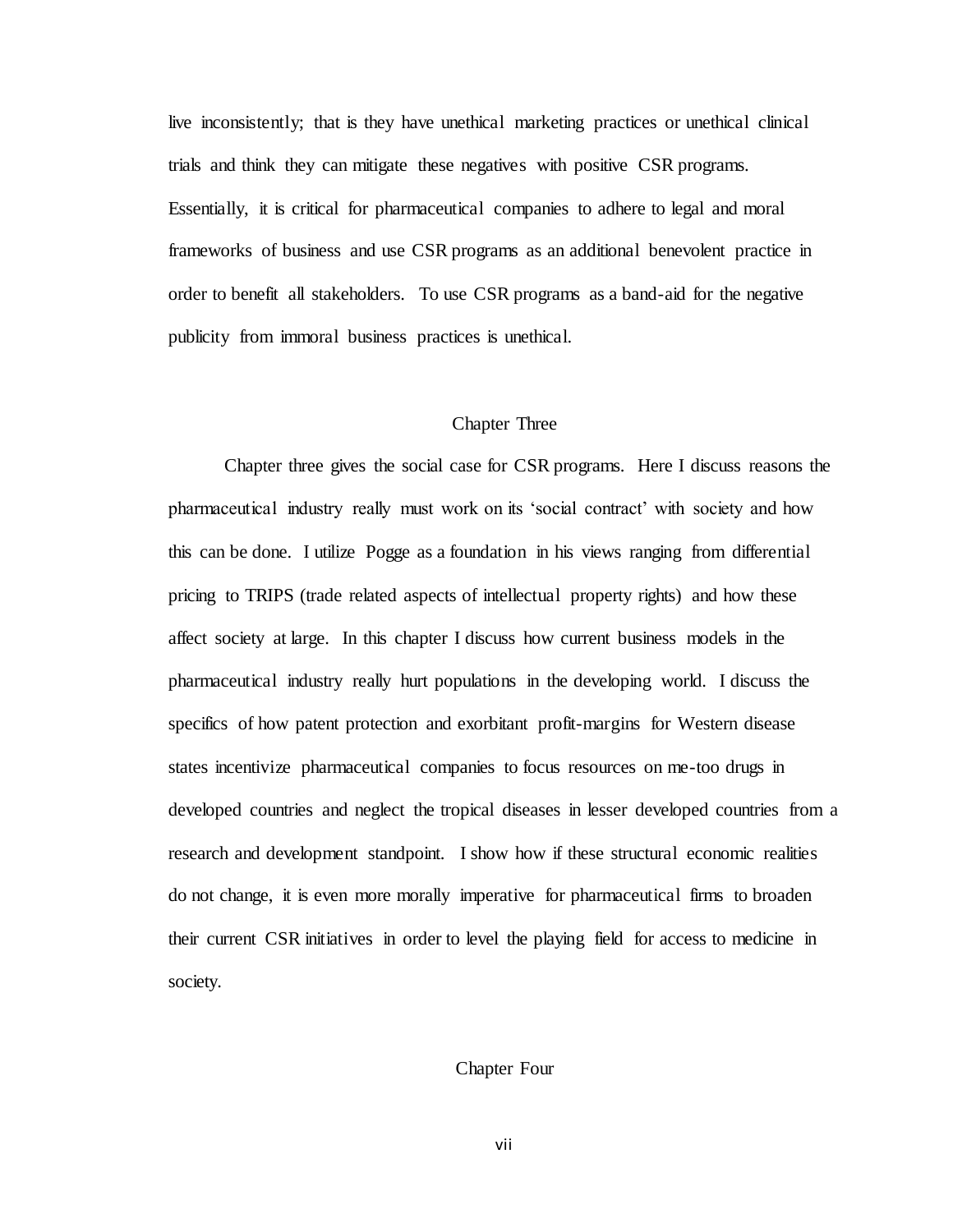In this chapter I give the business case for CSR programs in the pharmaceutical industry. I describe how although these CSR programs cost money, in the long-term there is data to suggest that these programs can drive revenue. This business benefit may take forms ranging from reputation capital to decreased time for FDA product review to better access to emerging markets. I show examples of this impact in business terms and relate it the top pharmaceutical firms in the industry. Regardless of the various ways CSR can impact the pharmaceutical business in a positive manner, most pharmaceutical executives have embraced CSR programs and actually have dedicated CSR teams in place to develop, execute, and monitor these programs. Thus, the industry sees the business benefit in addition to the social one, and CSR in the pharmaceutical industry seems to have gained complete traction. I also outline emerging third-party companies that are measuring CSR programs and their impact on business and society. I argue that the pharmaceutical industry should agree to one platform of CSR measurement (Bioethics International or The Access to Medicine Index). This will help the industry reduce overlap in terms of CSR programs, and may be able to concentrate resources across various firms in order to have better overall results. For example, The Access to Medicine Index comes out with a report every two years which outlines and then rates what the top 20 pharmaceutical firms are doing internationally from a CSR perspective. Many firms do not realize they are working on the same neglected tropical diseases or are trying to ameliorate the same certain conditions in targeted regions. If companies worked together on non-proprietary CSR initiatives it could reduce redundancies and help solve complex health problems in a more efficient manner.

viii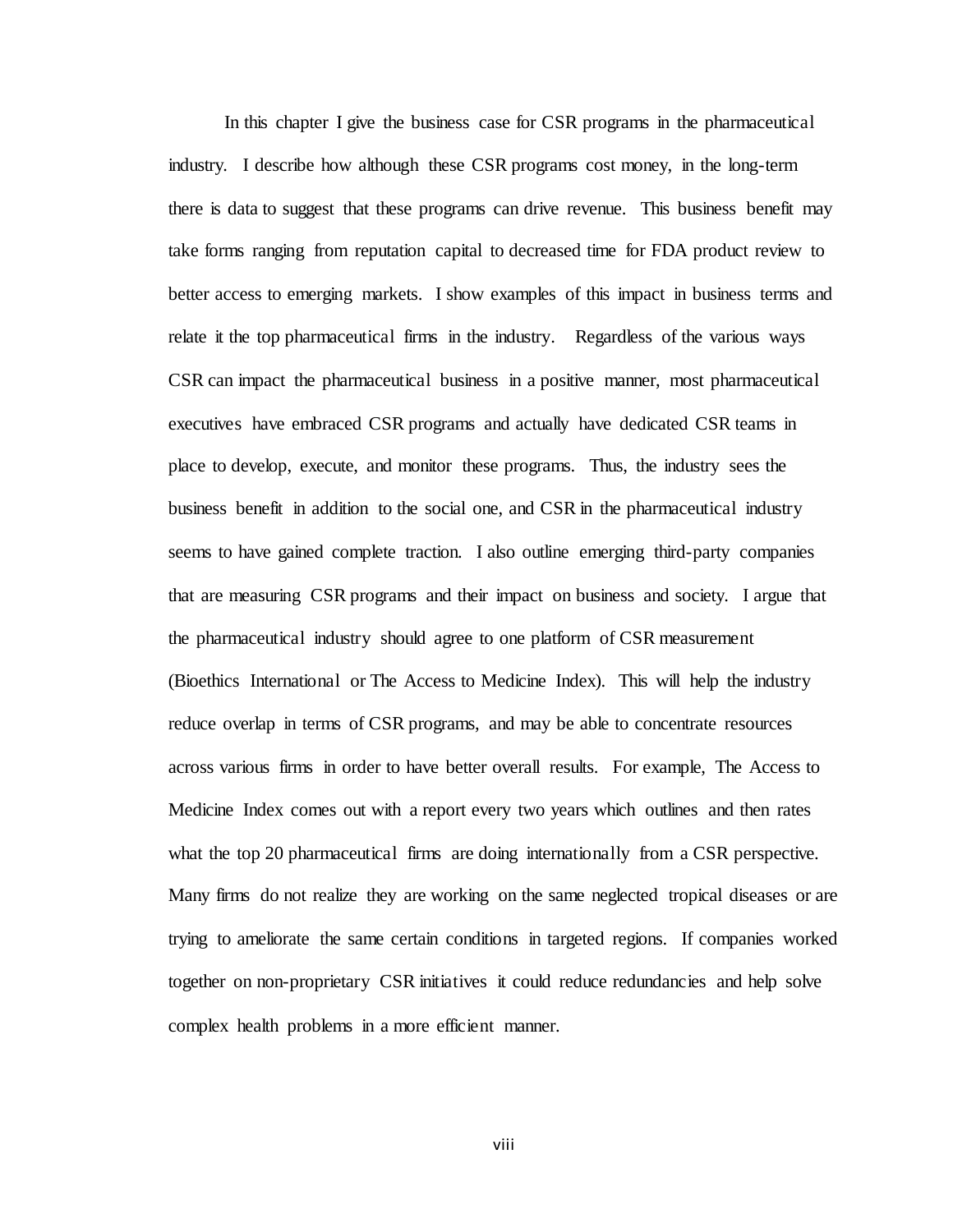# Chapter Five

Chapter five closes with a summary of the thesis. I discuss possible opportunities for the pharmaceutical industry regarding CSR initiatives which may result in better social and business performance.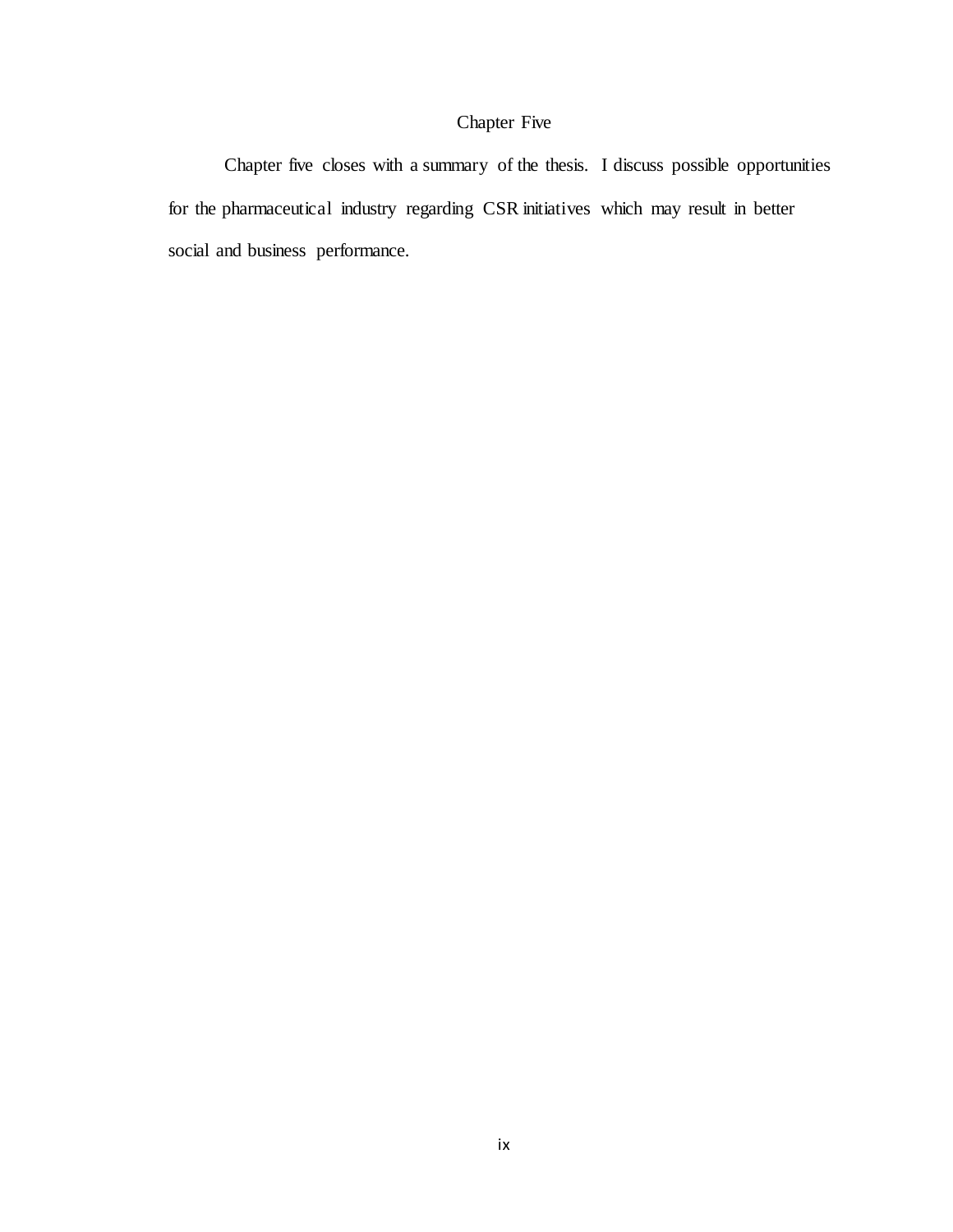### CHAPTER ONE

To find a commonly agreed upon international definition of Corporate Social Responsibility (CSR) is difficult. Although we are trending toward a truly global society, there are still cultural nuances throughout the globe that dictate what society, businesses, and all stakeholders deem responsible as far as business obligations toward society are concerned. Thus, what may be socially responsible in the United States may differ from what society expects from socially responsible firms in Europe, Asia, Africa, or South America. What seems to be consistent through these various areas is the idea that CSR embodies the notion that corporations are 'citizens' with great fiduciary powers that have a moral obligation to give back to society at large. That these corporations should go beyond what is legally required, and bestow some benefit on the society in which they prosper that is beyond the benefit of just shareholders, is agreed upon in the definition of CSR. All CSR terms "speak to some basic notion of a business role in providing some "good" to society in the form of jobs, growth, philanthropy, law abidance, environmental stewardship, rights protections, and other expectations."**<sup>1</sup>** These obligations take forms ranging from responsible environmental practices to donations of the company's products to stakeholders. CSR says that companies ultimately have responsibilities to all stakeholders, not just the company employees and shareholders. There is a difference between domestic CSR programs and international CSR programs; it is my belief that global firms, including pharmaceutical companies, have a duty to provide CSR to the world.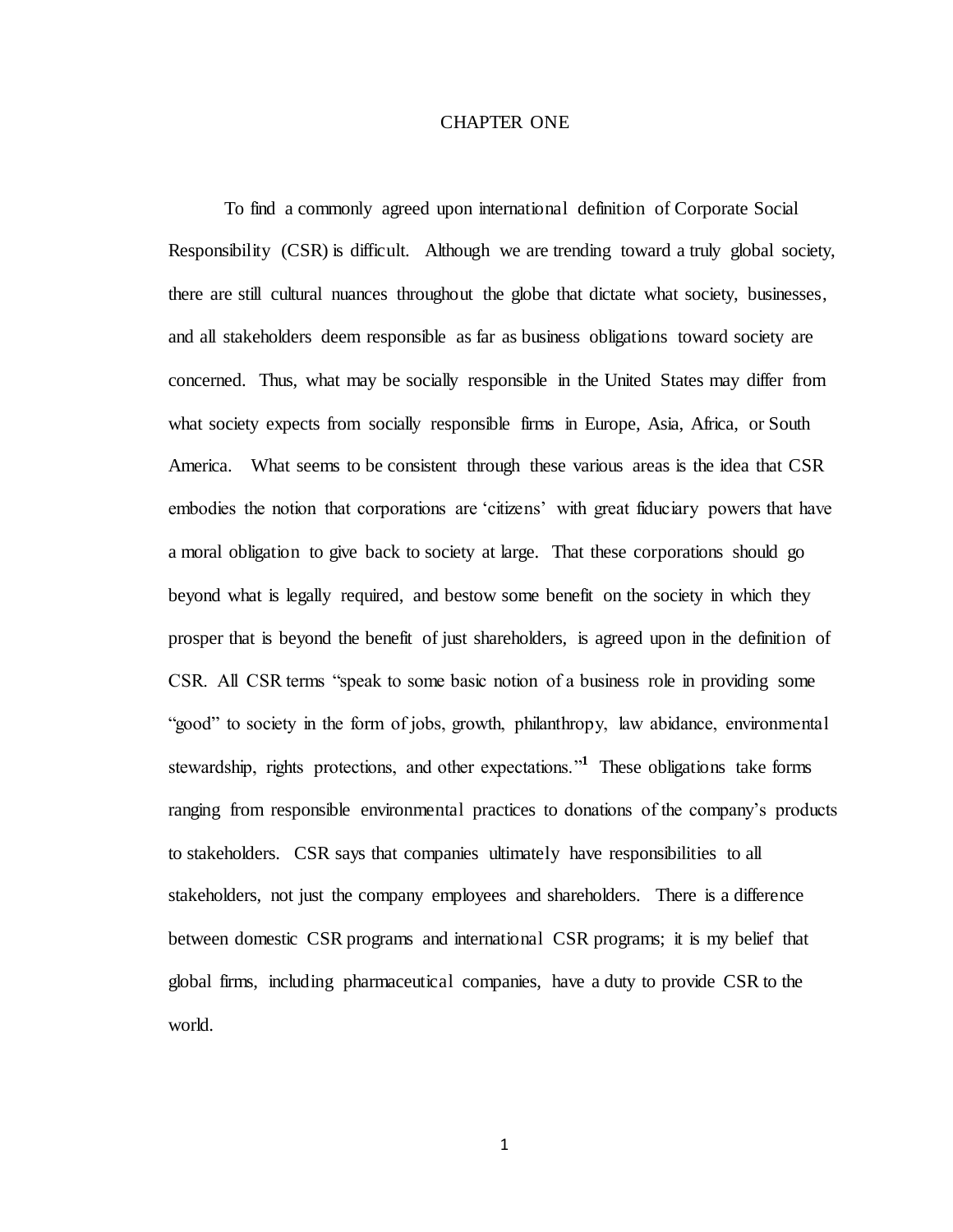In addition to variance in the definition, the term CSR is also called numerous things. Johnson & Johnson, BP, Novo Nordisk, and Proctor & Gamble call it Sustainable Development while Ford, Intel, GE, and Novartis call it Global Citizenship or Corporate Citizenship.**<sup>2</sup>**

Perhaps a more pertinent way to look at CSR is not toward its specific definition or term, but to ask the question, "What are a company's responsibilities to society?"**<sup>3</sup>** When shareholders' values are taken into account, and companies listen to the needs of society beyond their shareholders, there usually is a positive business impact. One study found that a firm's reputation is valued at between 6% and 10% of the total market value of the company.**<sup>4</sup>** Corporations that allow stakeholders to determine what is important to them relative to CSR makes business sense. One can almost think of this in terms of Adam Smith's 'invisible hand'. In 1776 he argued that:

every individual… neither intends to promote the public interest, nor knows how much he is promoting it. He intends only his own security, his own gain. And he is in this led by an invisible hand to promote an end which was no part of his intention. By pursuing his own interest he frequently promotes that of society more effectively than when he really intends to promote it.**<sup>5</sup>**

Here Smith had no idea how capitalism would evolve and how corporate entities would drive our current society. And even as recently as 50 years ago, the majority of corporations only had their own profits and viability in mind. This did not necessarily work as envisioned, for much of corporate activity caused harm – ranging from problematic working conditions to environmental degradation. Yet, I suggest, we have come to a point in our capitalistic and corporate transformation that having society's interest at hand will actually benefit the corporation itself, an almost invisible hand giving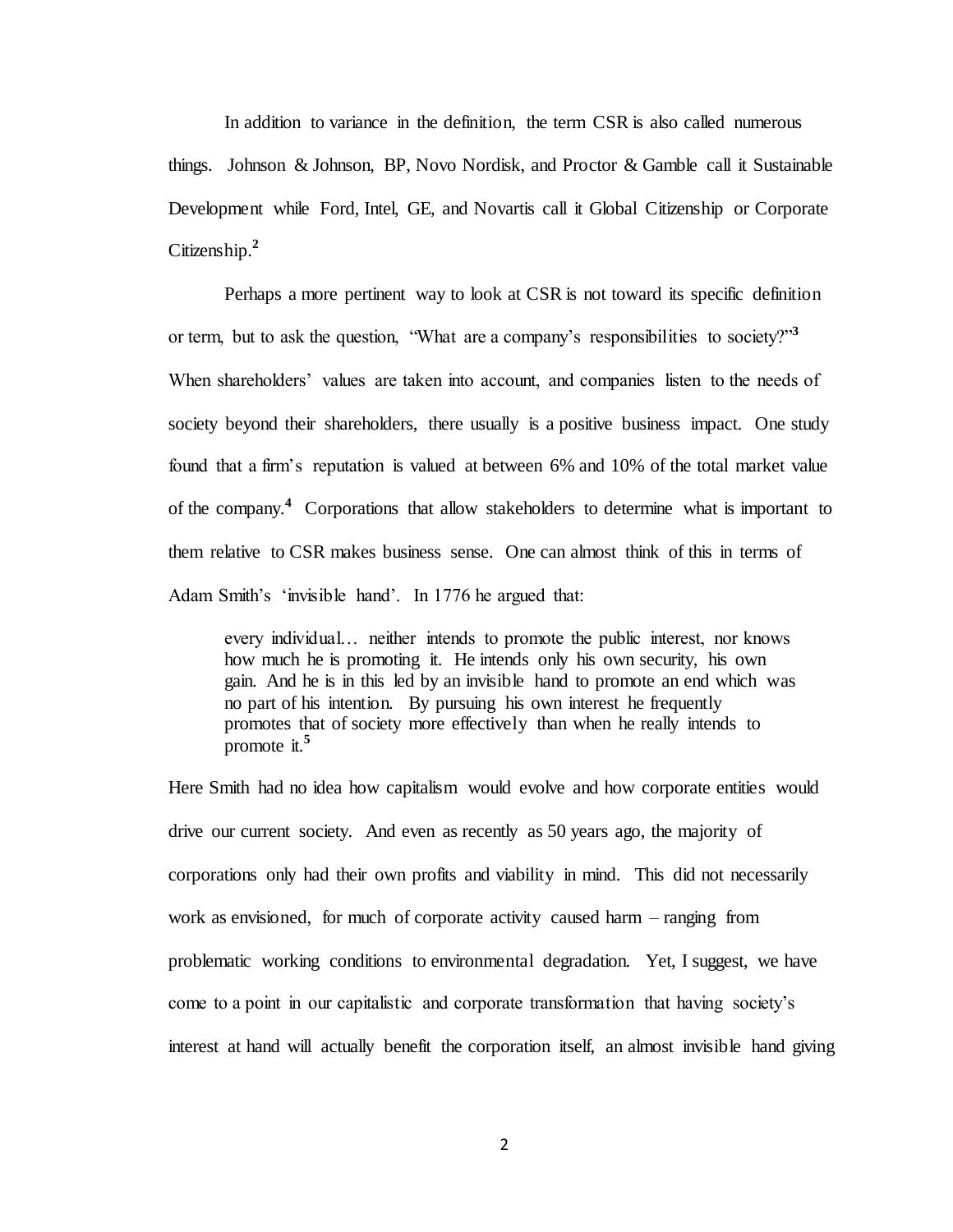back through reputation capital and ultimately the financial bottom line. So CSR is the responsible action toward stakeholders that can benefit shareholders.

CSR in the pharmaceutical industry is different from CSR in other industries because the primary commodity, medicine, is essential for the well-being of humanity. Clearly water, food, and shelter are as well, but these commodities generally do not have exorbitant prices that make them unattainable. Geoffrey Heal says:

Most people can't afford expensive cars or houses, a fact of little consequence. We don't worry that most people can't afford Ferraris or Aston Martins or Manhattan penthouses. But drug companies are different because drugs are different; they are not just ordinary commodities: they can make the difference between life and death, or between being sick and well, and most do not accept that these differences should be determined by income.**<sup>6</sup>** 

The market and patent platform on which pharmaceuticals are currently sold prohibits many prospective patients from affording these expensive medications even with the help of government or insurance programs. And this is compounded by the fact that most impoverished people cannot access many medications, due to the lack of generics or affordable alternatives to patented medicines. This reality has become unacceptable in the public's eyes. In many polls, U.S. consumers rate the pharmaceutical industry as one of the most unethical industries there is. A Harris Interactive Poll found that in 2005 only 15% of respondents believe the pharmaceutical industry does a good job of serving its customers. This had gone down from about 50% in 1998. Only health insurance, tobacco and oil companies rated worse.**<sup>7</sup>** 

Because the public and moral thinkers view medicine as beyond a simple commodity and many view the profit margins taken by pharmaceutical companies to be unethical, the onus is on the pharmaceutical industry to address this issue. There are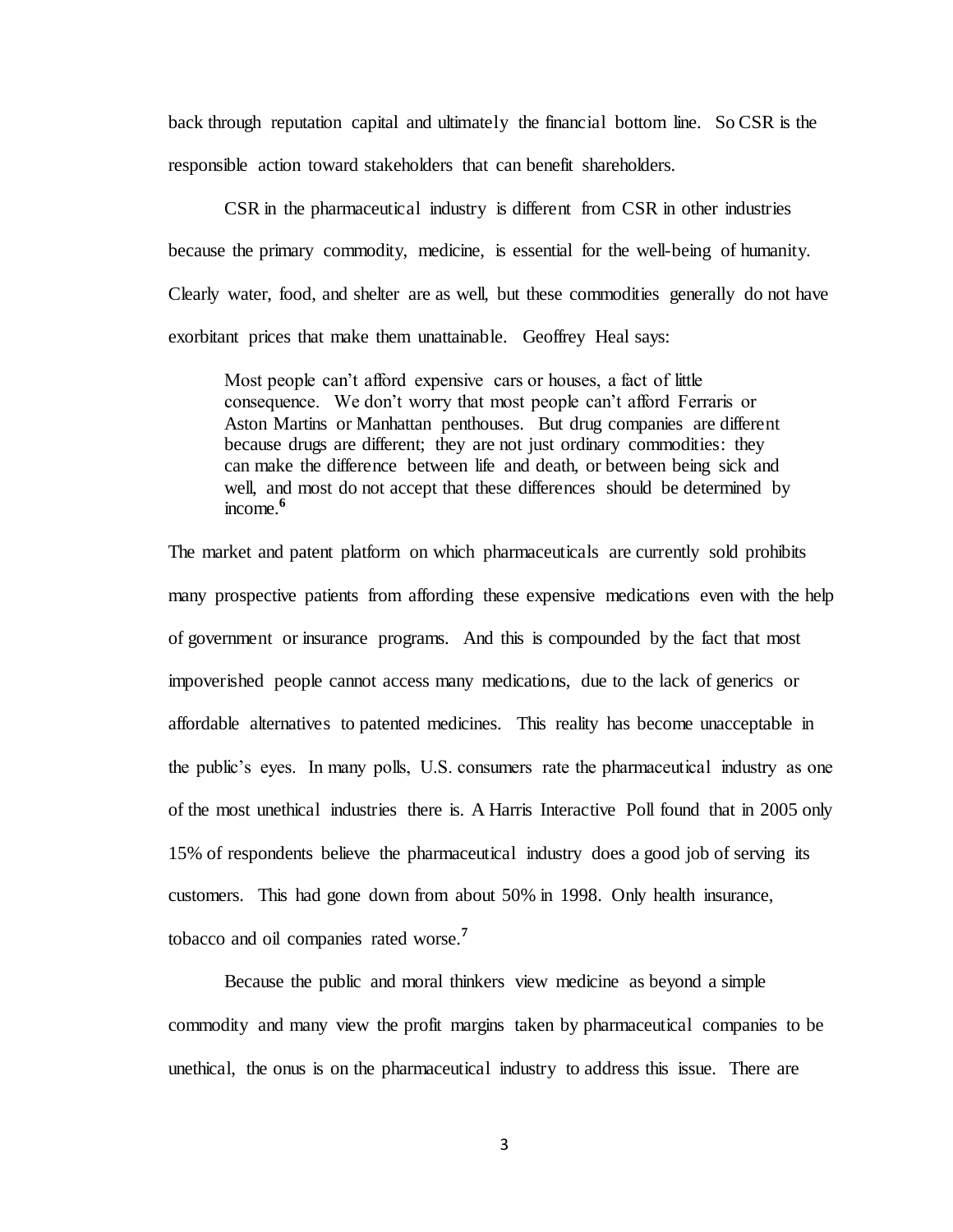many emerging philosophies at learning institutions which some thoughtful business leaders are adopting. One philosophy is that conventional CSR is essentially adherence to law with the addition of doing some good beyond the normal day-to-day business actions that can benefit society. A second philosophy, "triple bottom line", emerged in the 1990's with the notion that all business functions within an organization should be sustainable in economic, social and environmental terms and the company's success should be measured in terms beyond just financial bottom-line metrics.<sup>8</sup> Finally, a group of scholars at Case Western have outlined a new CSR paradigm whereby corporations go beyond all previous traditional measurements of success. These scholars envision corporations whose strategic initiatives have so great an impact that they contribute to actually repairing and rebuilding society and the environment.**<sup>9</sup>** It is my sense that this 'Revolutionary Renewal' CSR strategy of actually transforming society may take a while to gain traction. Many businesses may not see it as their moral or business duty to have this much involvement in society. But interestingly, this has really been happening for centuries. Corporations invariably transform society, as they are prime financial powerhouses with capability to do so. And although this may go beyond the minimal moral requirement of companies, progressive ones will work closely with governments and NGOs and drive global transformation. In doing so they will develop and create new markets, expand customer bases, and ultimately become financial giants in a society they helped mold and create.

The above examples show what CSR is. In *When Principles Pay*, Heal describes that CSR is "a focused response to social and environmental issues arising directly from a company's operation." **<sup>10</sup>** I like this, as Heal shows that CSR programs should be a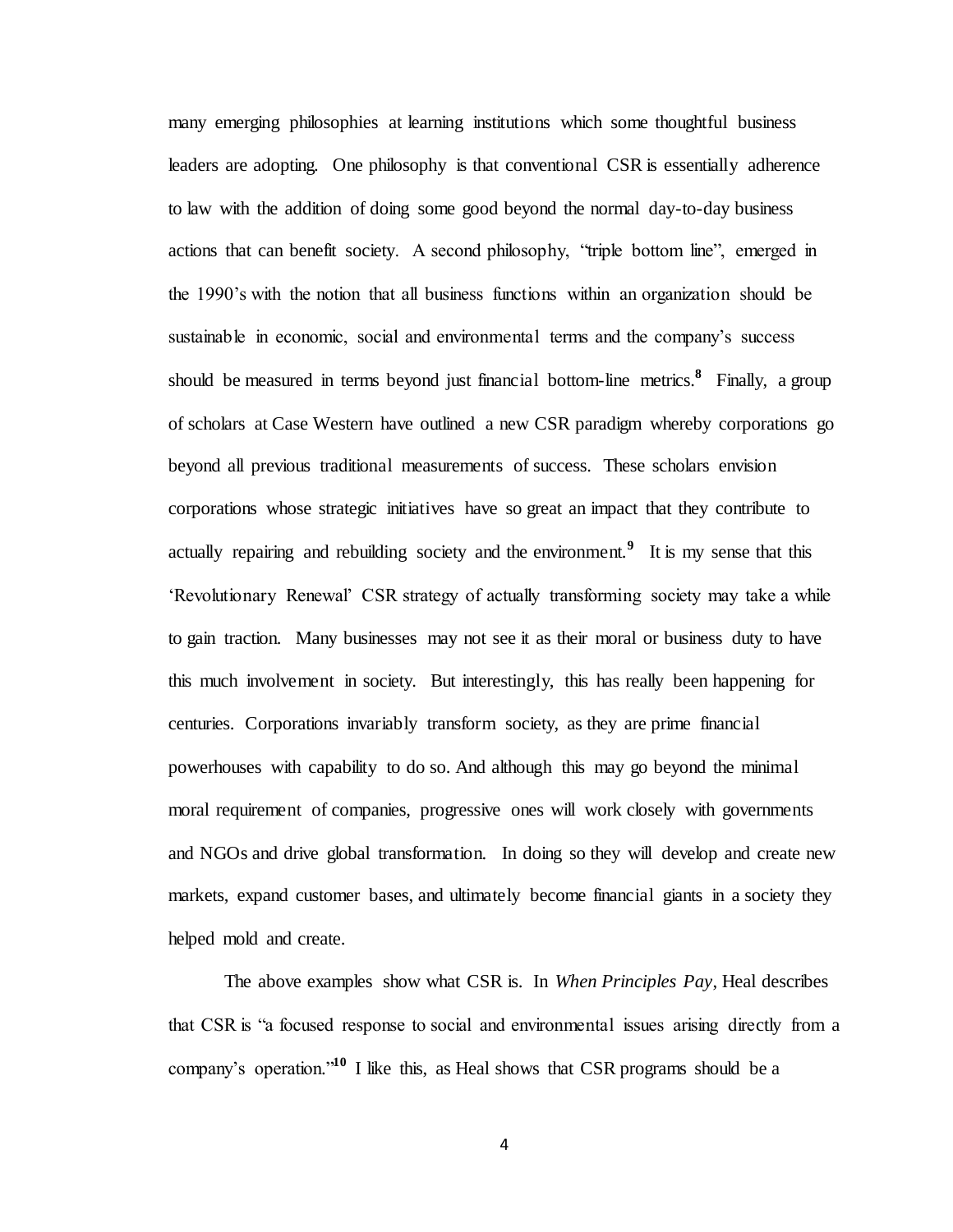response directed at alleviating some of the harms to society a corporation may be responsible for during their daily operations. So, for instance, the pharmaceutical industry must address the issues they are responsible for, not things like carbon dioxide emissions which Heal would suggest the oil companies might address in their CSR programs. Heal gives the example of tobacco companies, saying when they give to charities this is not CSR, but if they invented harmless cigarettes or give to cancer societies this is a valid CSR response.<sup>11</sup> In describing pharmaceutical CSR, Heal logically says,

Making drugs available to those who are otherwise priced out of the market is responsive to the issues associated with producing pharmaceuticals, and also counts. So the programs run by pharmaceutical companies to make their drugs available at reduced prices to those on low incomes do count as socially responsible.**<sup>12</sup>**

So, for me, a clear way of defining CSR would say CSR are the programs a company initiates to address the negative issues that arise during their normal business activity. Ideally these issues would not be present, yet we know that in most industries there are unintended consequences to production and distribution of products and services. To do away with these negative environmental or social maladies that arise from doing business could mean an end to the business itself. So CSR comes to be one method to address and hopefully mitigate as much negative consequences as possible without completely changing the businesses paradigm.

Going beyond public opinion, there are ethical theories that should be referred to when discussing CSR in the pharmaceutical industry. These ethical theories can further be tied into educated opinion on why there may be a further moral obligation for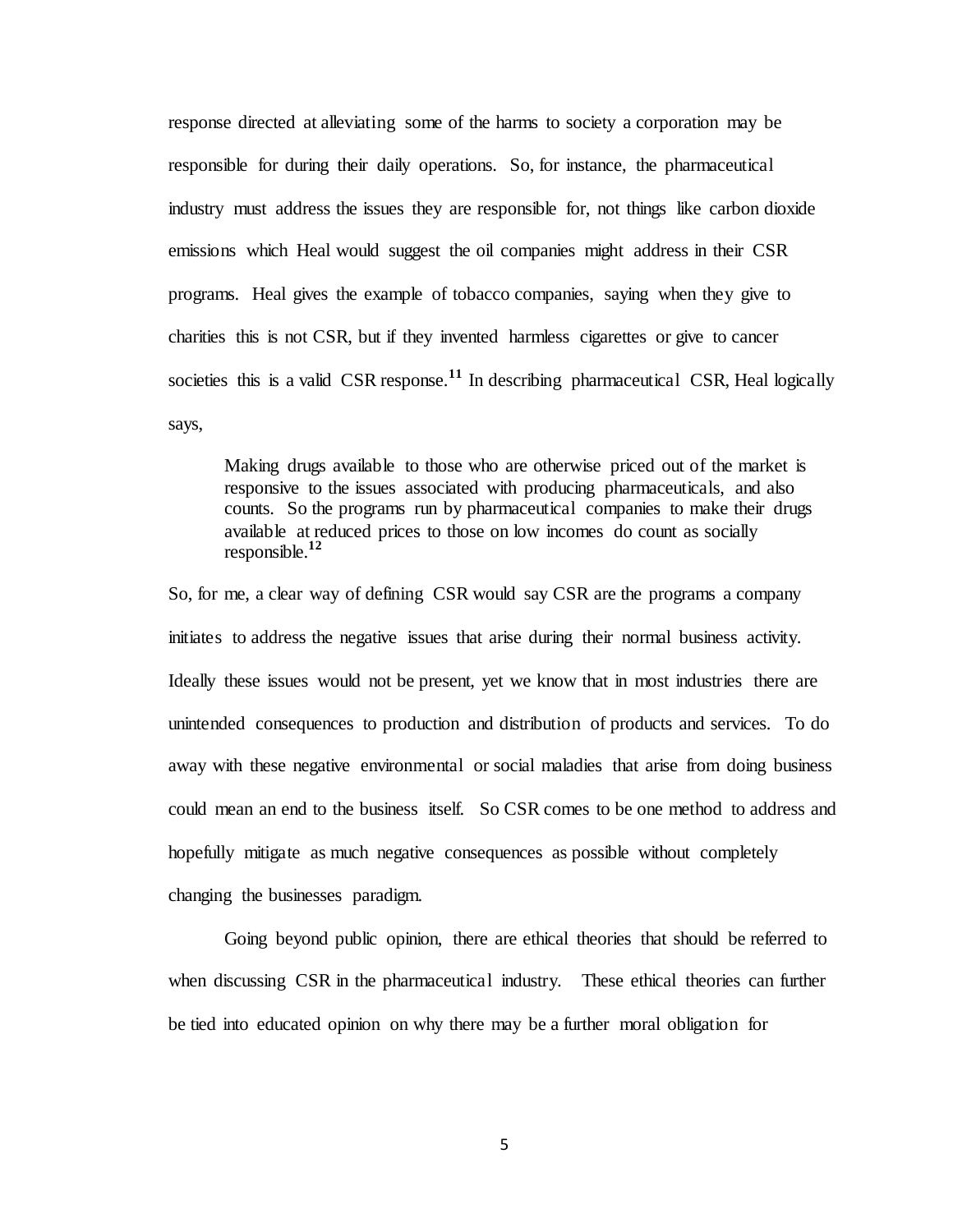pharmaceutical firms to embark on CSR programs because of the very commodity they produce. For instance, Klaus Leisinger of Novartis states:

The role of the pharmaceutical company in a global economy is to research, develop, and produce innovative medicines that make a difference to sick people's quality of life, and it is their duty to do so in a profitable way. No other societal actor assumes this responsibility. Many pharmaceutical corporations, however, perceive a moral obligation to do more, whenever possible, to help alleviate health problems of poor people all over the  $g$ <sub>o</sub>lobe.<sup>13</sup>

I will now discuss the moral theories as to why this is so.

Madison Powers and Ruth Faden in their book *Social Justice* set up ethical reasons why human beings, no matter their economic state, have a right to well-being. They describe what they consider to be the six core dimensions of well-being: health, personal security, reasoning, respect, attachment, and self-determination.**<sup>14</sup>** This right to well-being is a form of justice that I suggest governments, NGOs and business have a synergistic obligation to provide. In this right to well-being, society must provide the platform for access to medicine for the impoverished. In addition to governments and NGOs setting up infrastructure to provide healthcare, pharmaceutical companies exist to create medicines and therapies to help alleviate suffering while at the same time driving profit. Yet, these companies, if they are to be morally just according to Powers and Faden, also must be part of the solution to the access to medicine issue. This may take the form of creating new therapies for neglected tropical diseases (NTDs) or providing inexpensive or complimentary drugs to severely poverty-stricken populations. The pharmaceutical industry has a duty to help in the health dimension of well-being, as this is their area of expertise and where they profit of patent protection.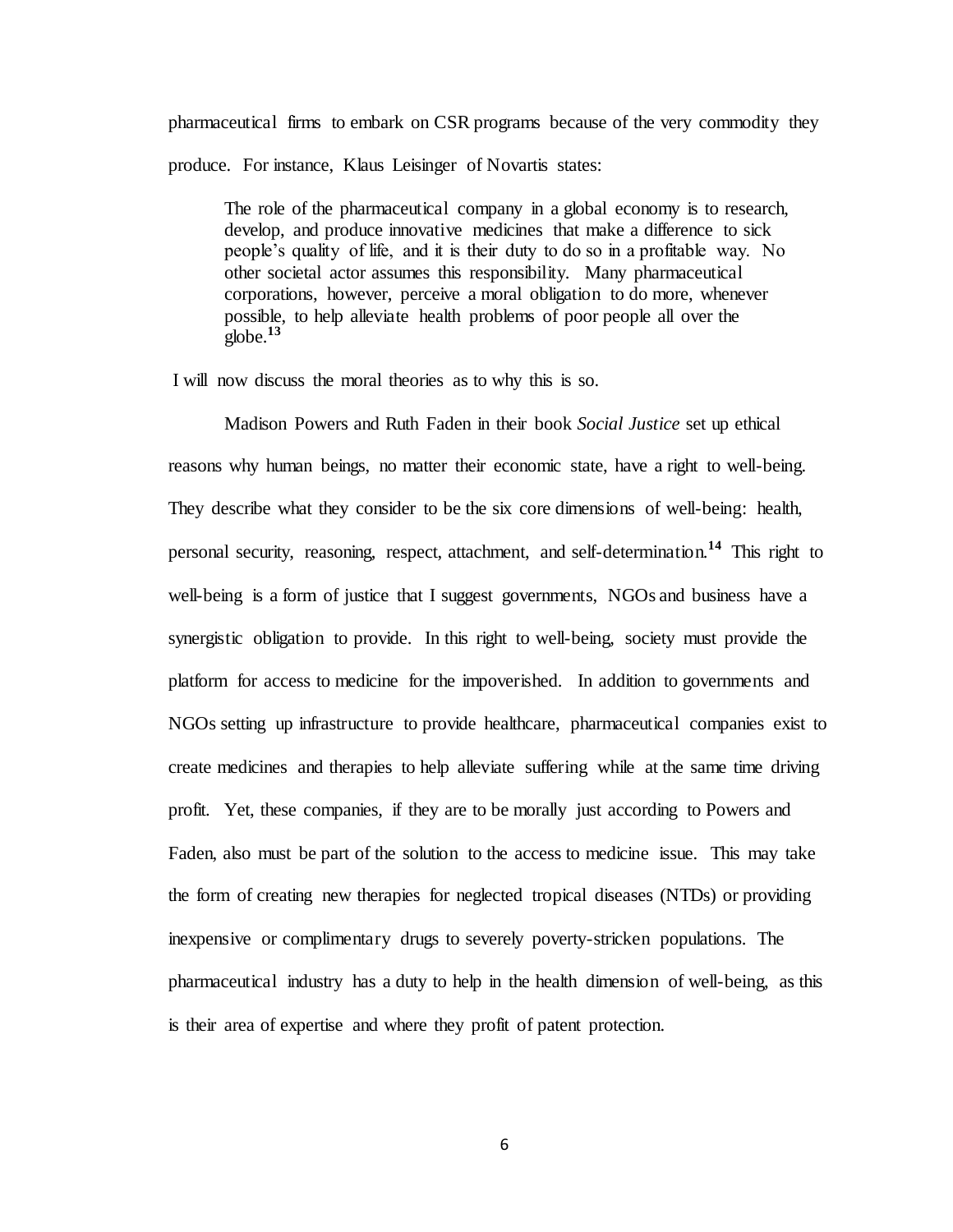There is a close connection between poverty and ill health. Although the pharmaceutical industry does not have the capacity or moral obligation to address global poverty, they do have a moral responsibility to provide access to medicine for impoverished regions of the world. This is because, although pharmaceutical firms may not create the underlying conditions of poverty, the current patent protection on drugs and exorbitant prices on medicines deny medicine access for the poor. And to remain dutiful to the principle of justice, Powers and Faden would suggest the pharmaceutical industry has an ethical obligation to help with the access to medicine issue.

Powers and Faden discuss both the negative and positive points of justice that a just society has an ethical duty to provide. For instance, Powers and Faden say:

The positive point of justice for public health is to secure a sufficiency of the dimension for health for everyone. The negative point of justice…. in our view requires a commitment to policing patterns of systemic disadvantage that profoundly and pervasively undermine prospects for well-being…**<sup>15</sup>**

I suggest here that pharmaceutical firms have a moral obligation in the positive point of justice, from the standpoint that the industry can provide reduced price structures for essential medicines, grant temporary patents to overseas companies to make critical drugs, or provide donated products to impoverished regions. What the pharmaceutical industry may not have a moral obligation to address is the negative point of justice where societywide changes are needed to address the underlying economic factors that drive poverty through the world. The social conditions for human health are more the responsibility of global economic institutions ranging from the World Bank and IMF to international governments who work within this global economic framework. This is not about a reallocation of global assets, but really a transformation of current systems that are in place which help perpetuate deep poverty for over 2.5 billion people who have trouble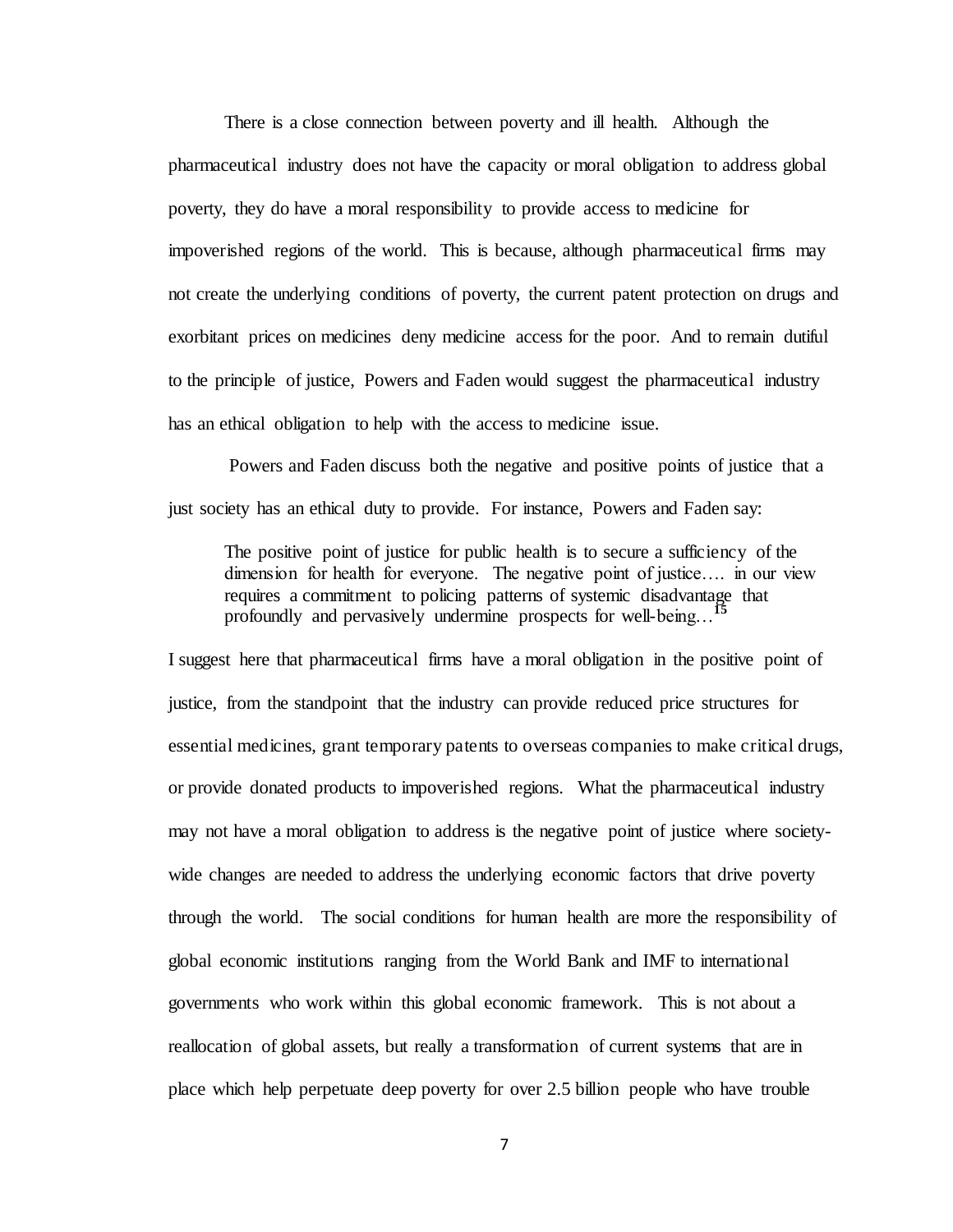meeting even the most basic of needs.<sup>16</sup> As mentioned earlier, in the business philosophy of CSR called 'Revolutionary Renewal', some may argue that the truly forward looking businesses have an obligation to transform society. But this may be too aggressive for many CEOs to digest, and may turn them away from CSR.

I think change will happen if pharmaceutical companies work in conjunction with governments, international institutions, NGOs, etc. to be part of a global solution to societal inequity. Leisinger states:

The scale and complexity of today's global health problems and the human tragedy associated with premature death and preventable disease elevates the access-to-medicines debate to one of the central CSR priorities for pharmaceutical companies. While governments continue to hold the primary responsibility for ensuring access to healthcare for their citizens… the most sophisticated breakthroughs in research and the most generous offers of low-priced medicines will make little difference for the poorest people if there is no basic infrastructure to reach them.**<sup>17</sup>** 

Powers and Faden go on to discuss the moral justification for public health. They discuss what they deem may be "the most contested, and most important, moral concerns of public health: whether there is a fundamental right to health."**<sup>18</sup>** They go on to contend that any society that

fails to ensure for its members the conditions necessary to achieve a sufficient level of health is an unjust society that in our view has violated a basic human right… it is the duty of the global community to ensure the needs of the people…**<sup>19</sup>**

I like this because here they imply that it is the concerted effort of multiple players in the global community to address and deal with our world's problems. By no means is it the responsibility of pharmaceutical firms to provide free medicine to everyone who needs it but cannot afford it, but it is their duty to help ameliorate as much of this problem as possible while still staying financially profitable if they are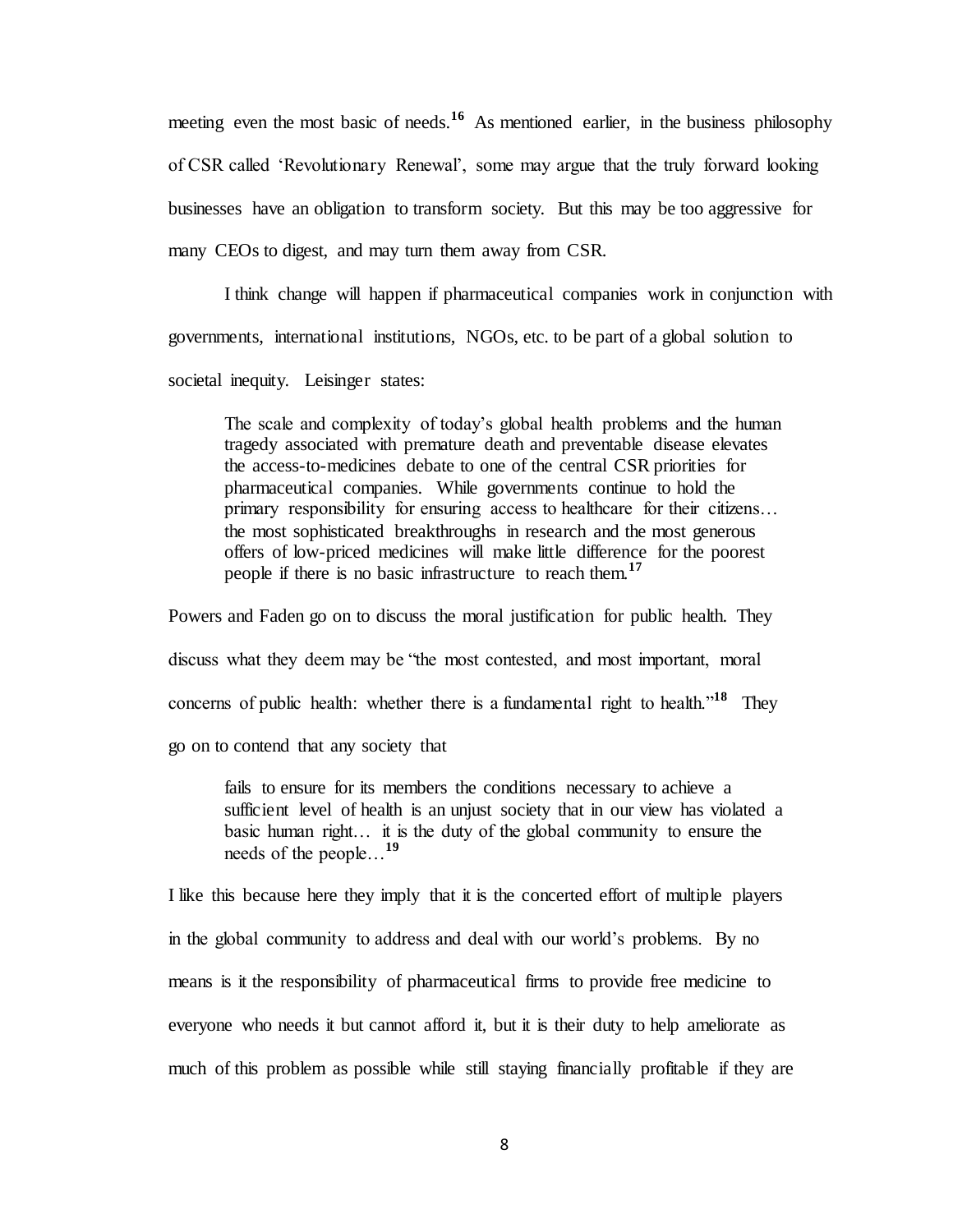to adhere to the principle of justice. In addition to the moral responsibility, one of the reasons this becomes a duty for the pharmaceutical firms is that each one of them within their mission statements declare that it is their responsibility to increase the health of humanity. Thus they must act on their declarations.

Thomas Pogge continues the ethical dialogue on why western societies and corporate entities have a moral duty to provide system change in order to mitigate some of the world's endemic human suffering. He begins his book, *World Poverty and Human Rights*, with the United Nations Declaration on Human Rights, Articles 25 and 28:

Everyone has the right to a standard of living adequate for both the health and well-being of himself and of his family, including food, clothing, housing and medical care. Everyone is entitled to a social and international order in which the rights and freedoms set forth in this Declaration can be fully realized.**<sup>20</sup>** 

Pogge then elucidates an insightful idea discussing our current globalization and international institutional interconnections – thus making it a requirement that there be a single universal definition of justice that all people can accept.<sup>21</sup> Essentially, all nations and cultures need to come to a definitive ballpark definition of justice in order to build an actionable framework around. To agree with Pogge, as I do, means recognizing that social justice includes the human right to health. As health is a universal human right, there must be universal access to medicines in order to have a just society.

The key to developing anything close to this in real-world terms would be the close interplay between all players, from governments to pharmaceutical companies. And because medicines are the expertise and business of the pharmaceutical companies, they have a vital role to play in the equation. And to be just, this requires the pharmaceutical industry to be permitted to profit from their expertise and commodities and also to provide access-to-medicines to the impoverished in a sustainable manner. As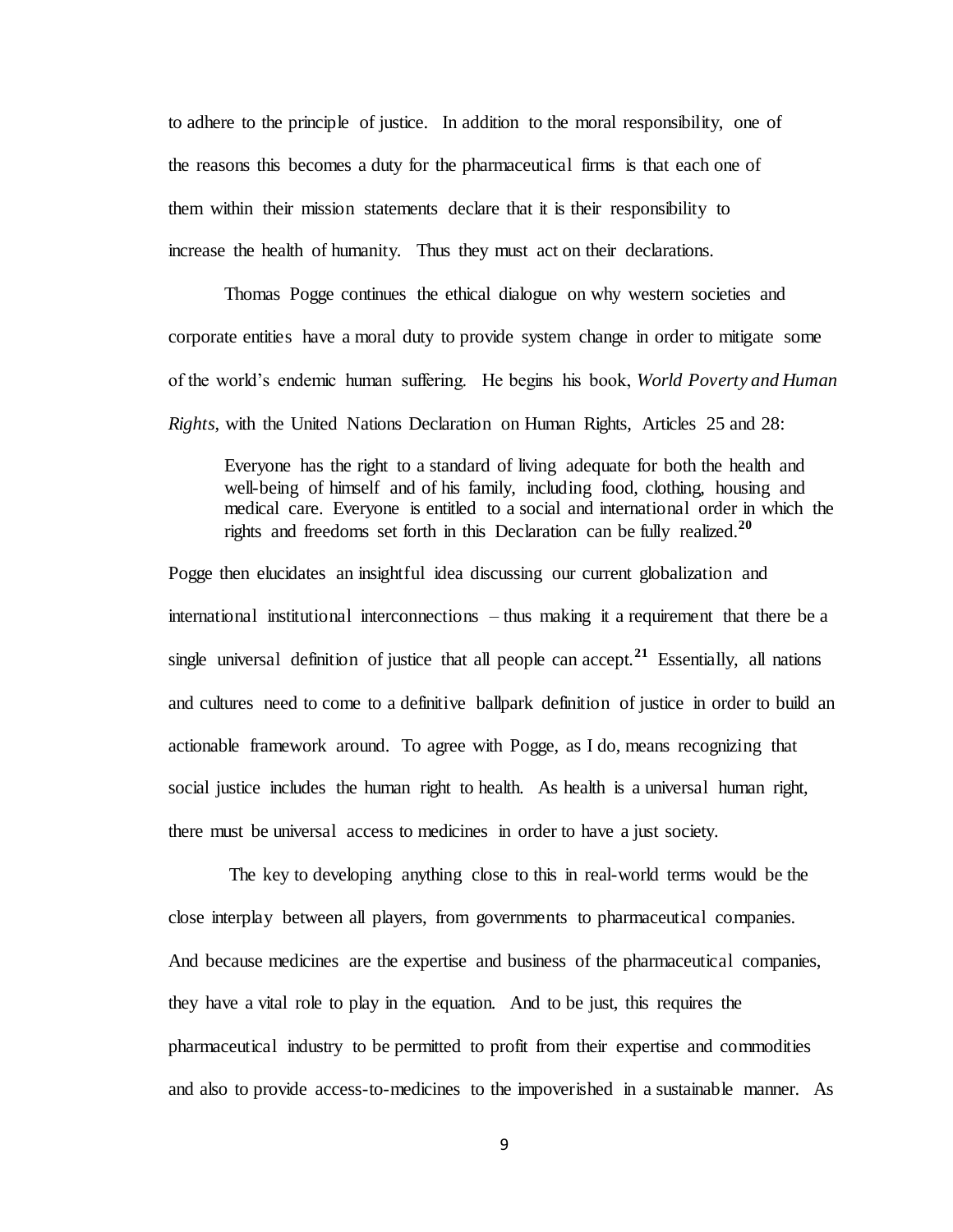the UN Declaration of Human Rights declares, all people are entitled to health, and, it logically follows, access to medicine. To embody justice in our society and also remain consistent with their mission statements, pharmaceutical companies have a moral obligation to provide access to medicine for those who cannot afford them while remaining compatible with sustainable business goals.

In addition to justice, pharmaceutical companies have a duty to adhere to the principle of beneficence. In their *Principles of Biomedical Ethics*, Beauchamp and Childress define beneficence as not merely mercy, kindness or charity, but an actual obligation to help others and further their legitimate interests.**<sup>22</sup>** Beneficence is a call-toaction, really taking on an active role in removing harm and providing benefits. Pharmaceutical companies claim their raison d'etre is precisely this -- removing unhealthy harms and providing health benefits through development and distribution of medicine. Consequently, they ought to have the added moral obligation to undertake research into medicines that can help those in impoverished regions, not just profitdriving medicine for Western conditions or lifestyle medications. The research and development of NTDs, and their ultimate distribution, becomes a moral duty. It would be unjust to solely focus on profitable medicines for Western diseases because medicine is beyond a simple commodity, pharmaceutical companies are the experts in making and distributing medicines, and their mission statements declare they are in business to improve the health of humanity.

In addition to the right to life, I believe the fundamental right to human health, and thus access to medicines, may be our most important right. For without health, one is unable to adequately pursue all other human needs. One is in a complete state of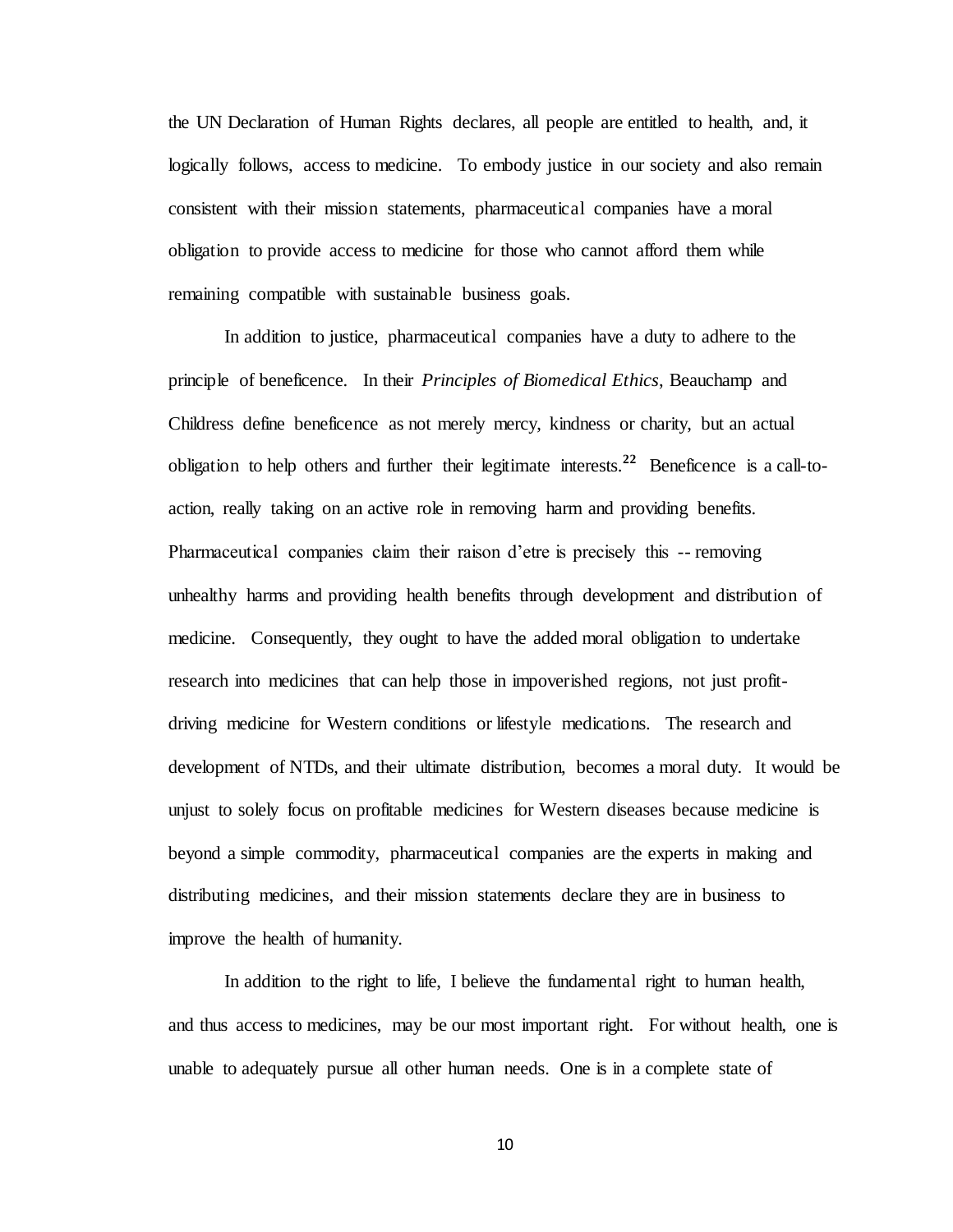vulnerability, and may not have the capacity to pursue water, food, or shelter from a physical needs standpoint. In addition, the pursuit of love, relationships, comfort, and contentment can rarely be done when one is not well. As pharmaceutical firms make up a segment of society, and a just society is one that treats people fairly, the just pharmaceutical firm profits from medicine while providing access to this commodity for those who cannot afford it. This notion of duty to the people may not make 'business sense' immediately to the economic observer, but as I discuss later it truly does in the long-term. A just organization is granted a license to operate successfully in society in many different ways – better brand allegiance, reduced public/government scrutiny, and public relations that are positive and not negative to name a few.

Pharmaceutical companies wield much economic and intellectual power. Utilizing both these attributes can help mitigate many health problems in today's global society. As large global companies are becoming more and more powerful, they have a duty to work with governments, NGOs and all stakeholders to make society a better place. Many will argue that it is not the responsibility of companies to do anything but provide shareholder return. This is an antiquated paradigm of short-term return. A company that has a broad approach of providing for stakeholders has a long-term view that business can't and shouldn't be measured solely in quarterly economic indicators. This can pay off in many ways. And as pharmaceutical companies issue mission statements acknowledging their mission of enhancing health for humanity, not just for customers who can pay exorbitant profit margins, they have a duty of justice and beneficence to attempt to provide access to medicine for those who may not be able to afford it. By no means is it the moral responsibility of pharmaceutical companies to provide *health* for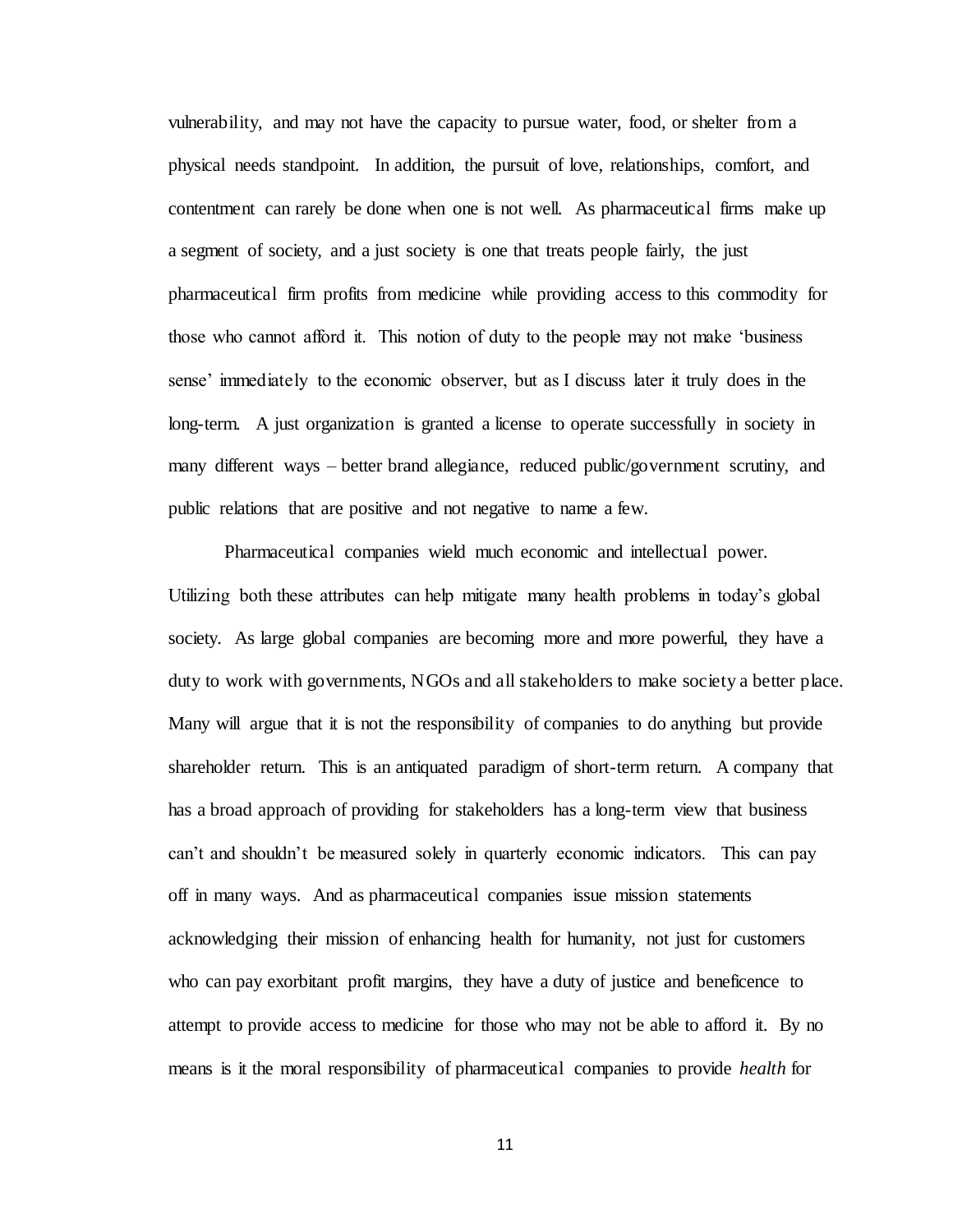humanity, but it is their moral responsibility to try and provide access to medicines they produce in a sustainable manner that will not put the firms themselves out of business. Pharmaceutical companies, in collaboration with governments and NGOs, should provide a 'decent minimum' of medicine to those in need. By doing so, pharmaceutical firms will stand firm on the ethical pillars of justice and beneficence, while at the same time staying in line with the business values of long-term profitability.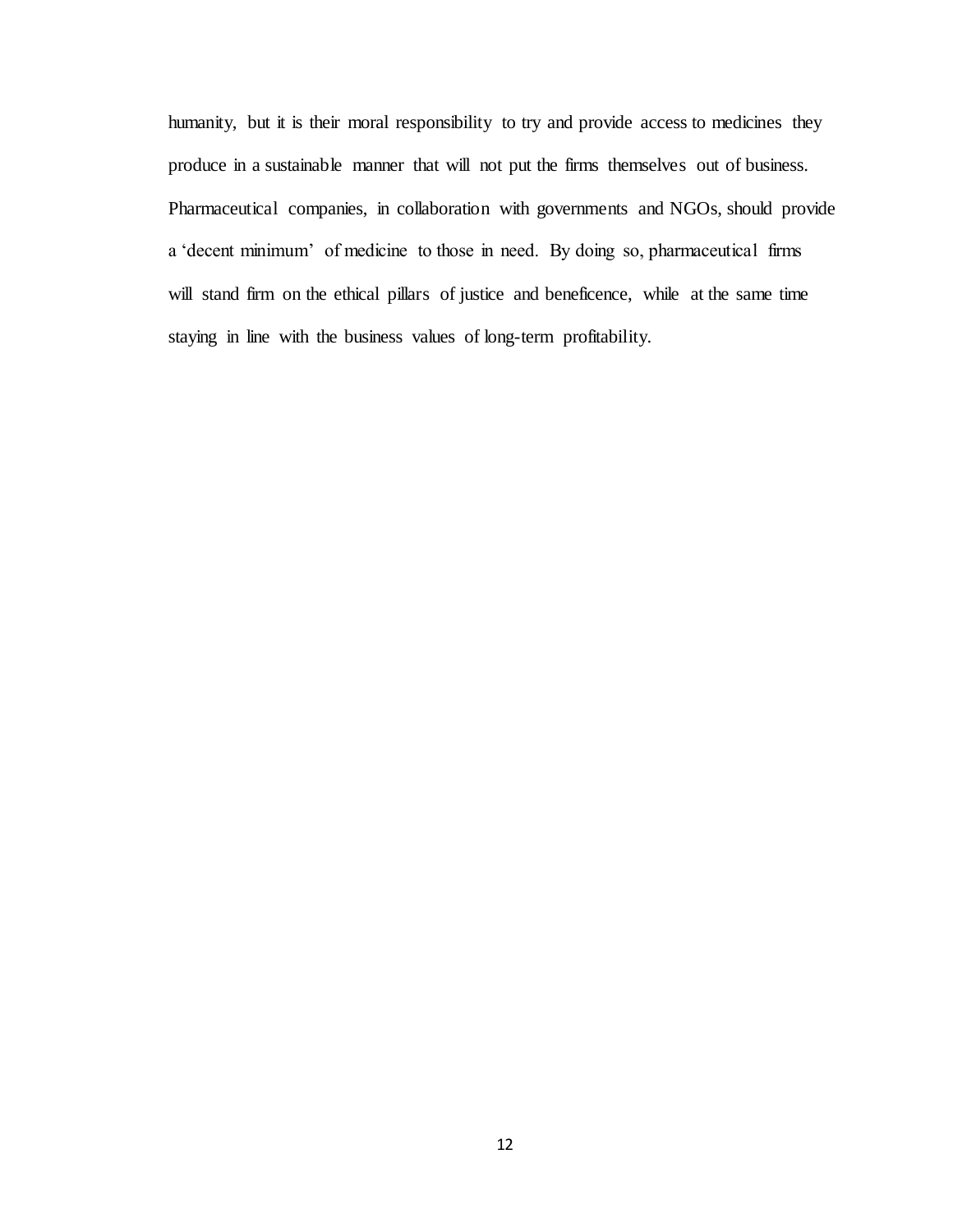## CHAPTER TWO

All of the top 20 pharmaceutical companies have some form of CSR. The CSR initiatives within these companies usually contain many components. For example, most pharmaceutical companies have domestic patient assistance programs and work with international NGOs to distribute medicine or build medical infrastructure. These domestic CSR programs provide assistance where the government or private insurance has gaps. For instance, if someone does not have Medicaid, yet also does not have private insurance, many pharmaceutical companies will provide free drug. For the purpose of this thesis, I focus on international CSR programs in resource-poor countries. This is because I feel this is more important from a beneficence and justice standpoint. Citizens of the developed world have more opportunity to access medicine for two primary reasons – the economic foundation is in place for them to more easily garner economic freedom through employment and the government and healthcare infrastructure is further developed so the poor have opportunity at getting medicine. This is not the case in impoverished areas of the world, thus, there is more obligation for others to help. And as the pharmaceutical industry has prolonged patents in place exacerbating the international medicine access issue, in addition to having the resources and capability to distribute medicines, they have the ethical duty to address the problem through CSR programs. I will focus on a few examples of international CSR programs within 4 large pharmaceutical firms:

**Pfizer** – has an international program called The Global Health Fellows Program. It was instituted in 2003, and so far 300 Pfizer employees have participated. They work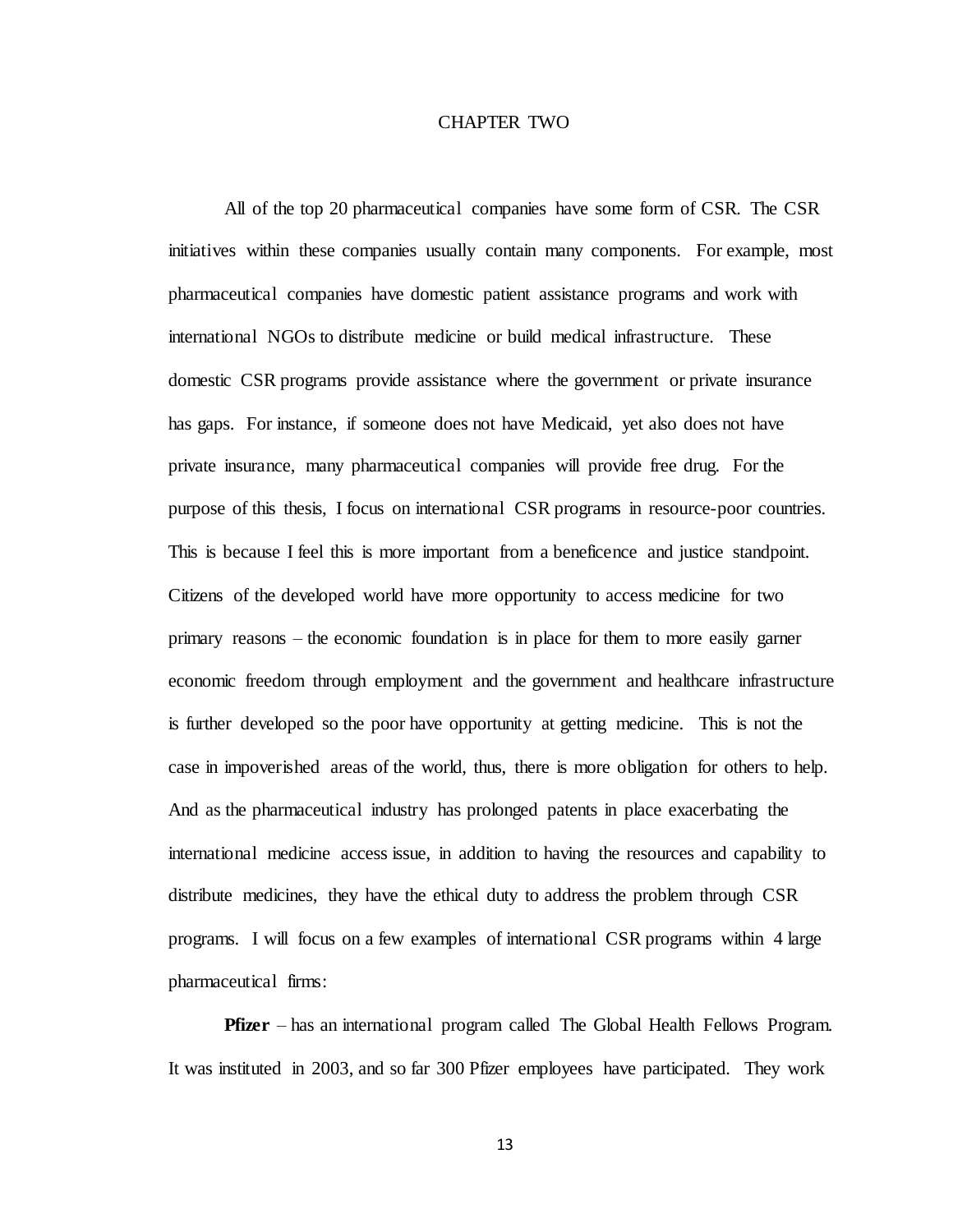in concert with local NGOs in developing countries, providing their expertise in their field. This is an international volunteer initiative.<sup>23</sup> Pfizer partners with various NGOs, from Save The Children to Project Hope and utilizes their employees to work in concert with these NGOs in order to positively affect designated populations. In addition to this, Pfizer has implemented a medicine donation program to Africa and Asia, hoping to alleviate suffering from trachoma. Pfizer works closely with WHO's Alliance for the Global Elimination of Blinding Trachoma by the year 2020 and the International Trachoma Initiative.<sup>24</sup> Pfizer provides Zithromax to support the initiative and has donated more than 225 million Zithromax treatments in 19 countries up to this point.**<sup>25</sup>**

**Merck**—has the Mectizan Donation Program, which aims to alleviate onchocerciasis or 'river blindness'. This disease afflicts approximately 130 million people. It is transmitted through the bite of black flies and can cause intense itching, disfiguring dermatitis, eye lesions and eventually blindness. At the inception of the program, the disease was one of the leading causes of preventable blindness worldwide.**<sup>26</sup>**  The Mectizan Donation Program is the longest-running disease-specific drug donation program of its kind, and is widely regarded as one of the most successful drug donation programs in the world.**<sup>27</sup>**

Merck also has a distinct focus on donating HIV/AIDS drugs to developing nations:

In July 2000, the Merck Foundation and the Gates Foundation established the African Comprehensive AIDS Project (ACHAP) with a commitment of \$106.5 million, and Merck agreed to donate its antiretroviral (ARV) medicines Stocrin and Crixivan to Botswana's national ARV treatment program for the duration of the partnership. In November 2008, Merck expanded its donations to include Atripla and Isentress.**<sup>28</sup>**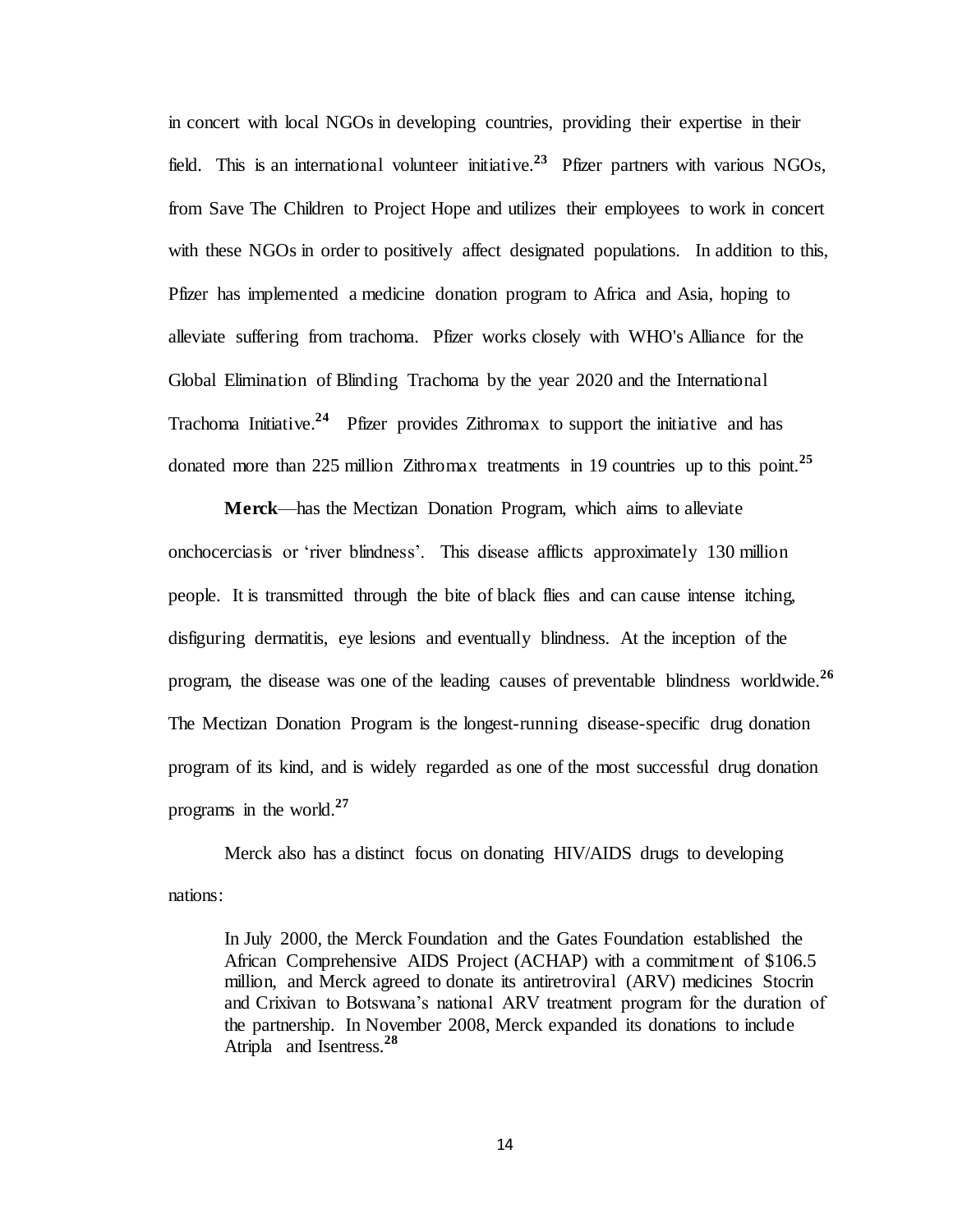Botswana was chosen because it had a large HIV/AIDS population in addition to the necessary infrastructure to help ensure the program's success.

In addition to work in Africa, Merck launched an HIV/AIDS CSR program in China called the China-MSD HIV/AIDS Partnership. \$30 million over eight years was donated in order to educate populations on HIV/AIDS, reduce transmission for at-risk demographics, establish infrastructure and service network of care, support orphans and families affected by the disease, and set up monitoring systems to track HIV/AIDS.**<sup>29</sup>**

**GlaxoSmithKline (GSK)** – has an international CSR program that runs from differential pricing to providing access to anti-malarial medications in the developing world. Differential pricing is where GSK offers drugs at greatly discounted prices to the developing world in comparison to its pricing in developed countries. They can only do this by getting a solid return on their medicines in the developed world. The GSK idea of profiting in the West in order to give to the impoverished is summed up here:

The overall GSK goal is to expand access to our medicines and vaccines for around 800 million people in developing countries. This includes the world's 49 poorest nations as defined by the United Nations. In this region, the price of our patented medicines is kept at no more than 25% of our developed world prices and we re-invest 20% of the profits we make from sales in these territories back into local healthcare infrastructure projects.**<sup>30</sup>**

In addition to differential pricing, GSK has a robust program in which they work closely with multiple NGOs to deliver healthcare to impoverished regions. Working closely with Amref Health Africa (AMREF), CARE International and Save the Children, GSK donates resources to help train healthcare workers and provides healthcare infrastructure to developing nations. Their focus is on their expertise in the areas of infectious diseases: malaria, tuberculosis and HIV.**31** Working with Save the Children,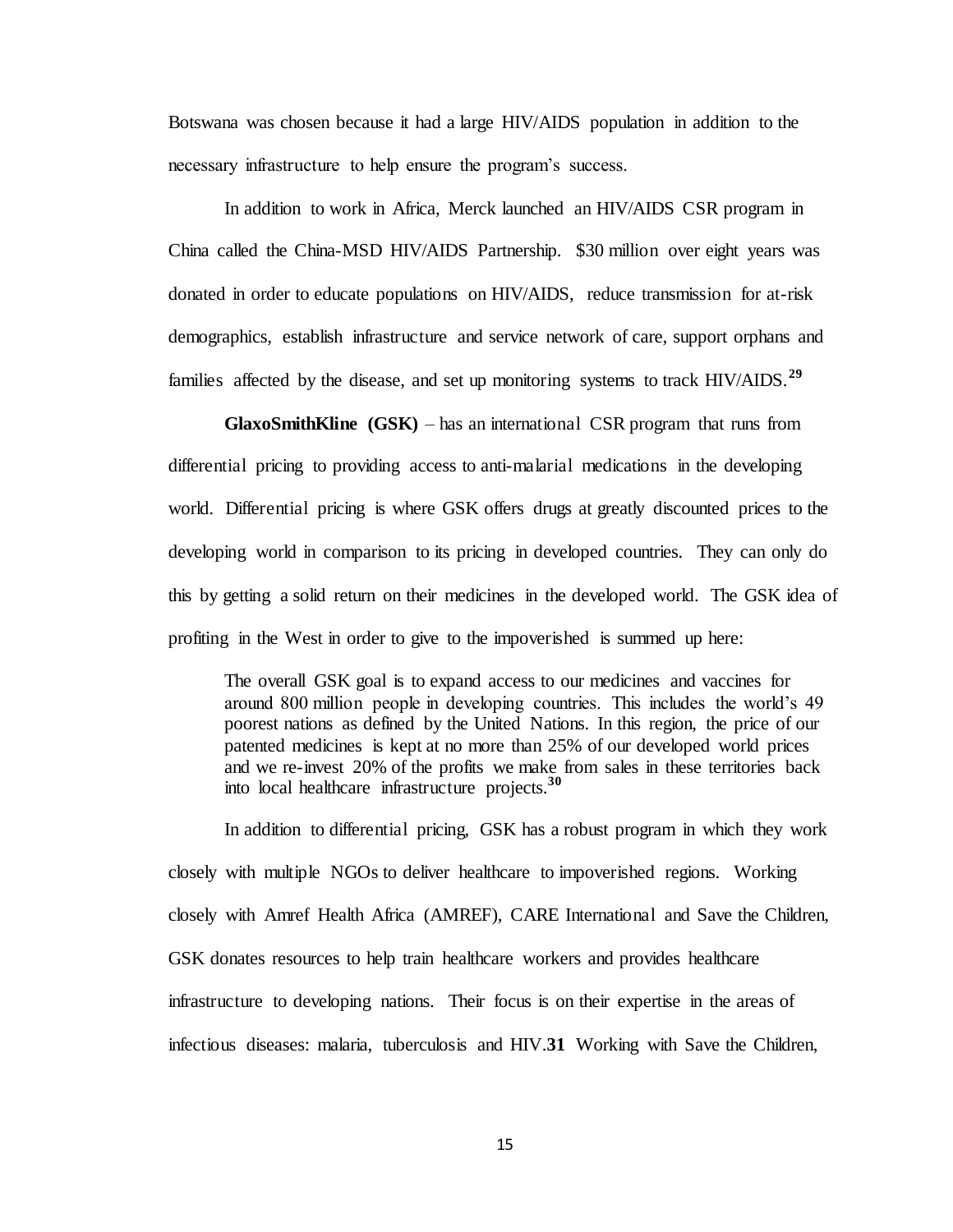GSK has set a goal of helping save 1 million children by alleviating malnutrition and providing medicines in their areas of expertise.

In their fight against malaria, GSK does research and development for new malaria treatments and vaccines: " $RTS$ ,  $S -$  is being developed in partnership with the Path Malaria Vaccine Initiative (PATH MVI), supported by grants from the Bill  $\&$ Melinda Gates Foundation. It aims to trigger the immune system to defend against the malaria parasite, Plasmodium falciparum."**32** This vaccine is in Phase III trials in Africa and may be ready by 2015. With the development of these anti-malarial treatments, GSK provides preferential pricing and education in African nations hit hard by the disease:

GSK established the African Malaria partnership in 2001. It focuses on educating communities about malaria and the preventive measures that can be taken against it, such as sleeping under treated bed nets and seeking immediate treatment for children showing signs of fever.**<sup>33</sup>**

**Astellas** – has an international CSR focus through its Access to Health initiatives. Specifically, Astellas aims to help in three specific areas: reduction of child mortality, improving maternal health, and combating HIV/Aids, malaria, and other NTDs. In Indonesia, Astellas constructs birth centers and health clinics to address the high infant mortality rates and lack of healthcare centers.<sup>34</sup> In north New Delhi, Astellas is partnering with Save the Children to provide free medical care via a Mobile Health Van for mothers and infants. This is a critical area to help because in India, over 1 million babies die each year and 2 million more die before their  $5<sup>th</sup>$  birthday.<sup>35</sup>

For prevention of malaria, Astellas donates money to Save The Children's malaria prevention project in Tanzania.This initiative provided 15,000 insecticide treated mosquito nets through villages in Tanzania, benefitting an estimated 19,883 children and their mothers.**<sup>36</sup>**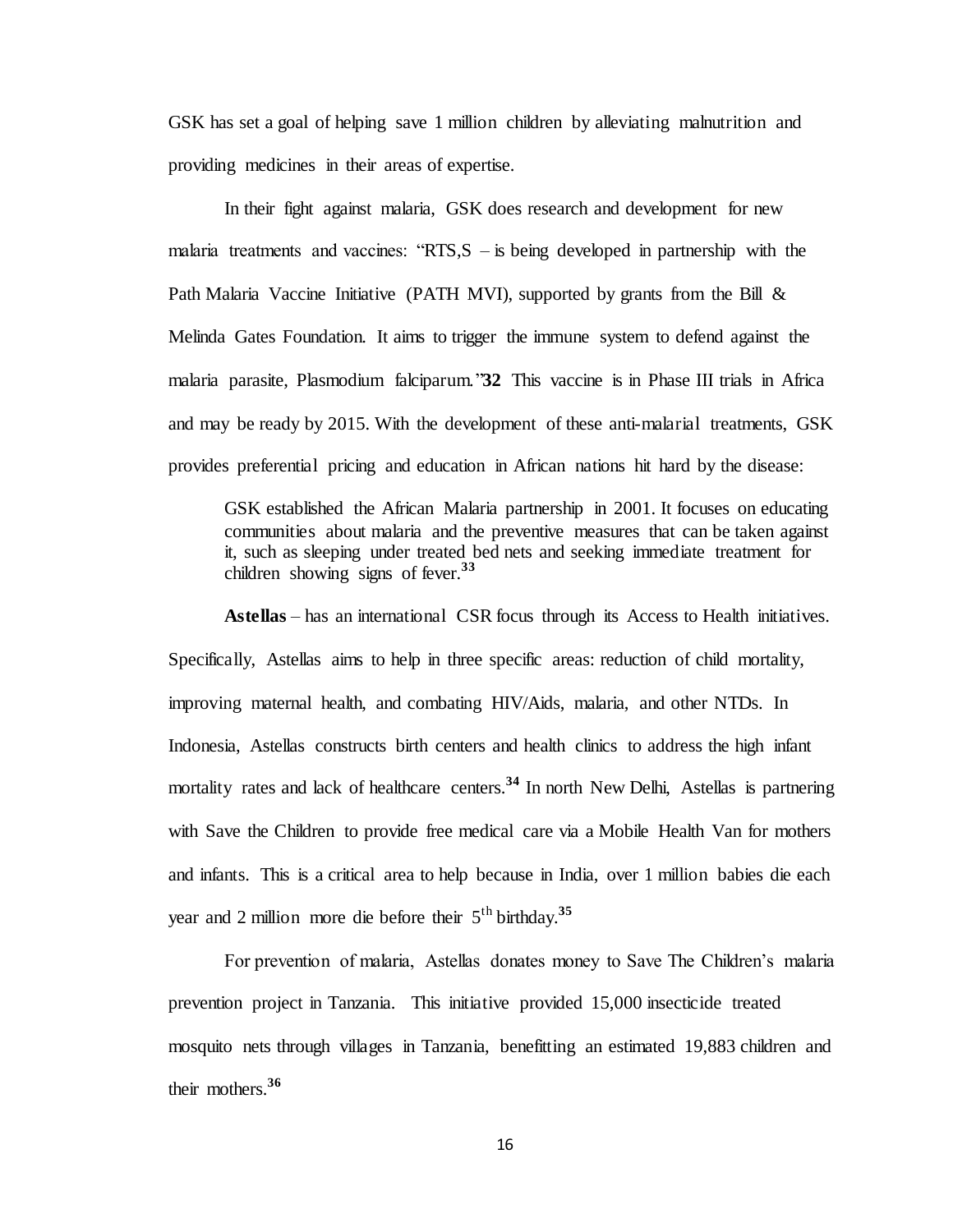Astellas works closely with Tokyo Tech and University of Tokyo to accelerate development of drugs that treat Leishmaniasis, Chagas disease, African trypanosomiasis, and Dengue fever.**<sup>37</sup>** In addition to these diseases, Astellas is close to developing a pediatric formulation for Schistosomiasis.

There is no question that these social works that pharmaceutical companies undertake benefit the geographic areas they work within. The donation of time, resources, knowledge, and medicine enhances the health of many people and saves countless lives. One bioethical issue then becomes whether these firms are doing CSR programs because they truly are benevolent or are simply trying to mitigate negative public perceptions resulting from their unethical business practices. From a Kantian point of view this is morally problematic for original intention matters. Kant's Categorical Imperative (CI) would also suggest CSR programs initiated without a genuine long-term goal of helping people and used to mitigate negative business practices is unethical. Kant's CI states,

'Act only according to that maxim whereby you can at the same time will that it should become a universal law.' That is, each individual agent regards itself as determining, by its decision to act in a certain way that everyone (including itself) will always act according to the same general rule in the future.**<sup>38</sup>**

So Kant would see CSR programs utilized solely to mitigate negative business practices as ethically problematic. The moral foundation would be built on shaky ground, as there is no true intention to help others but to just focus on the company's reputation. One could not will this maxim to be a universal law because then all CSR programs would be temporary and solely based on attempting to change negative perceptions. This would create no genuine foundation for CSR programs and they would not permeate the corporate culture, making them unsustainable and transitory.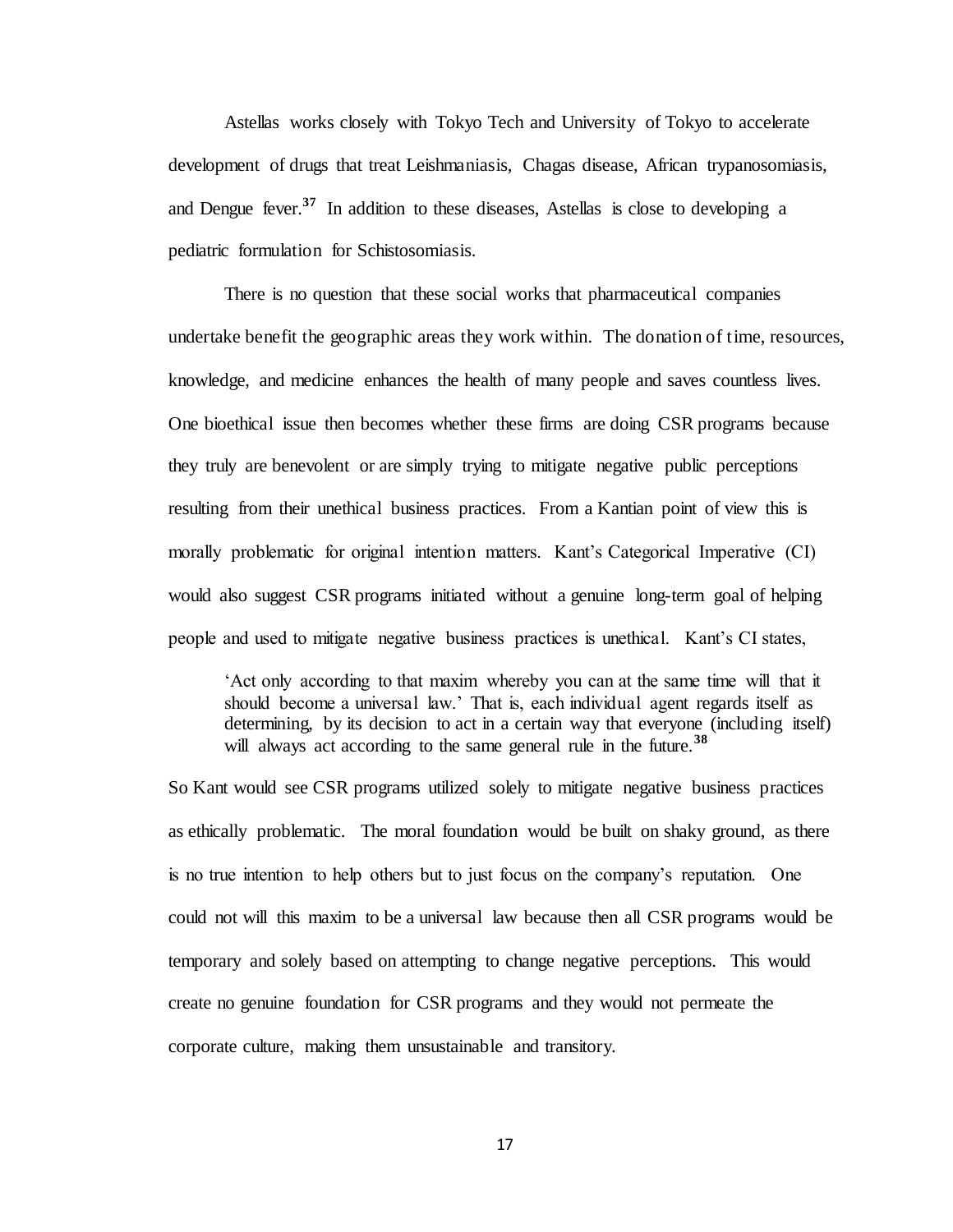There are those that believe the intention is not as important as the end result. For them, the original intent may be irrelevant if the ultimate consequence benefits people. Utilitarianism is concerned with the happiness or well-being of people and the end result of actions are what are most important. John Stuart Mill says:

The creed which accepts as the foundation of morals, Utility, or the Greatest Happiness Principle, holds that actions are right in proportion as they tend to promote happiness, wrong as they tend to produce the reverse of happiness. By happiness is intended pleasure, and the absence of pain; by unhappiness, pain, and the privation of pleasure. To give a clear view of the moral standard set up by the theory, much more requires to be said; in particular, what things it includes in the ideas of pain and pleasure; and to what extent this is left an open question. But these supplementary explanations do not affect the theory of life on which this theory of morality is grounded- namely, that pleasure, and freedom from pain, are the only things desirable as ends; and that all desirable things (which are as numerous in the utilitarian as in any other scheme) are desirable either for the pleasure inherent in themselves, or as means to the promotion of pleasure and the prevention of pain.**<sup>39</sup>**

So Mill and other consequentialists would not care if pharmaceutical firms were doing CSR programs just to mitigate negative perceptions if the end result is more people were being helped. But CSR programs cannot balance out the unethical clinical trials, marketing practices, etc. that unethical pharmaceutical companies undertake. The net effect of bad business practices while having a robust CSR program most likely hurts more people than it helps.

For instance, Merck spent years marketing and making billions from their drug Vioxx, while knowing that the arthritis drug may cause increased heart attacks and strokes. Merck ended up settling the nearly 27,000 lawsuits for \$4.85 billion.**<sup>40</sup>** GSK was recently involved in a corruption/bribery scandal in China where they paid off physicians to over utilize their medications. The investigation is ongoing, and the scope of the corruption is not clear. What is clear is that both these large pharmaceutical firms have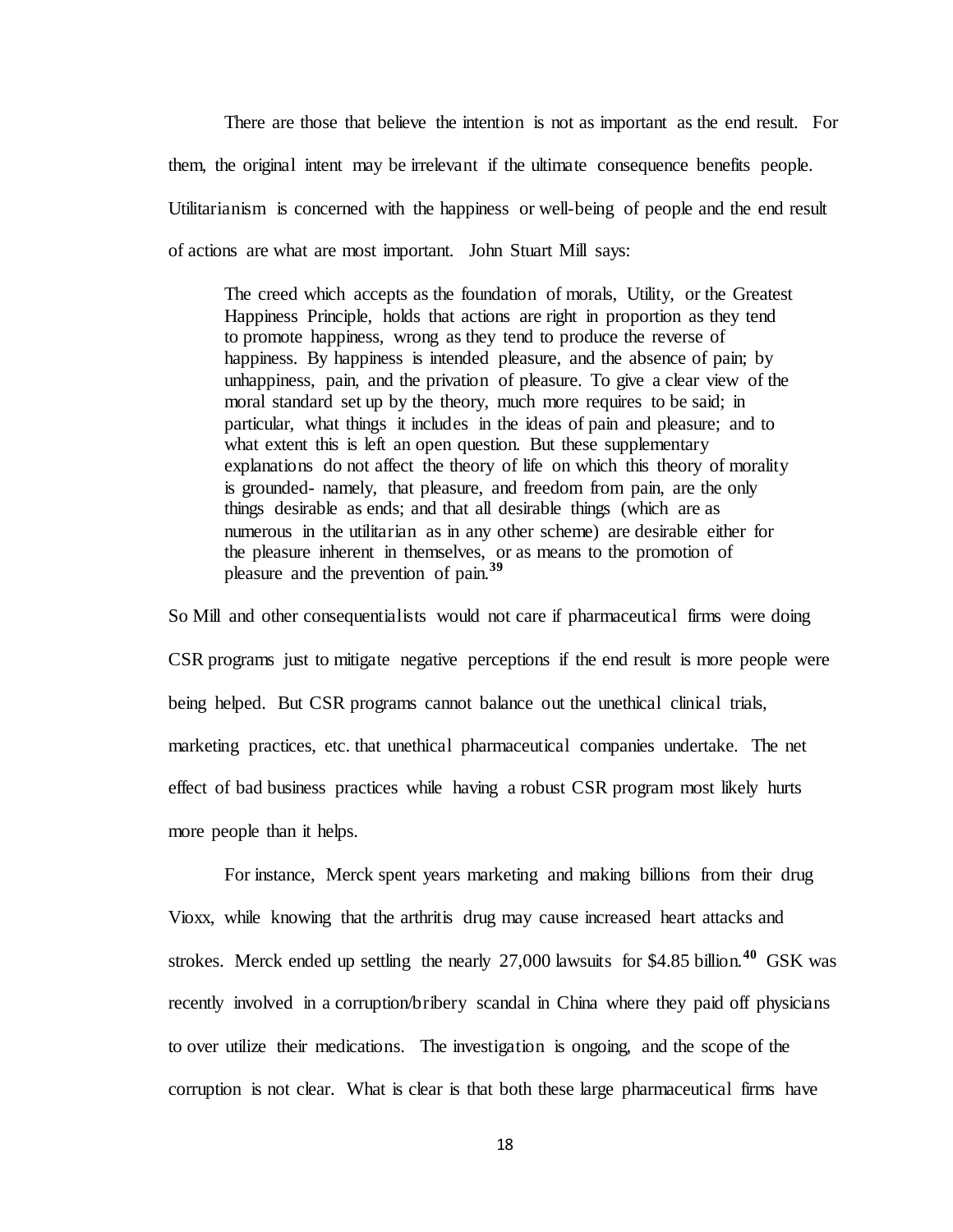robust CSR programs yet do not comply with ethical business rules. So the question becomes do these companies do CSR to deflect scrutiny over their immoral business practices or because they truly want to help society? The inconsistency in these values raises questions about these firms' corporate integrity. From my viewpoint, CSR initiatives have much less value if a pharmaceutical company has unethical business practices. Thus, I believe it is critical for these companies to get their base business ideologies and actual day-to-day business practices in ethical order before launching robust CSR programs. Only when laws and ethical business values are coupled with  $CSR$  programs is society truly benefitted – and only then can a pharmaceutical firm can be acknowledged as genuinely concerned with beneficence and justice. It is my view that if a pharmaceutical firm has immoral business practices yet has a CSR program, this CSR program is not genuine at best, and represents a cover-up or deflection of their bad business values at worst. Consequently, pharmaceutical firms must adhere to a legal and ethical framework regarding business as their first-line of duty, then implement corresponding CSR programs to help supplement their obligation to shareholders and stakeholders. Only when a pharmaceutical firms has ethical business practices and CSR programs are they aligned with both Kant and Mill – that is they can will their business philosophy to be a universal maxim and they are providing the greatest good for the largest number of people.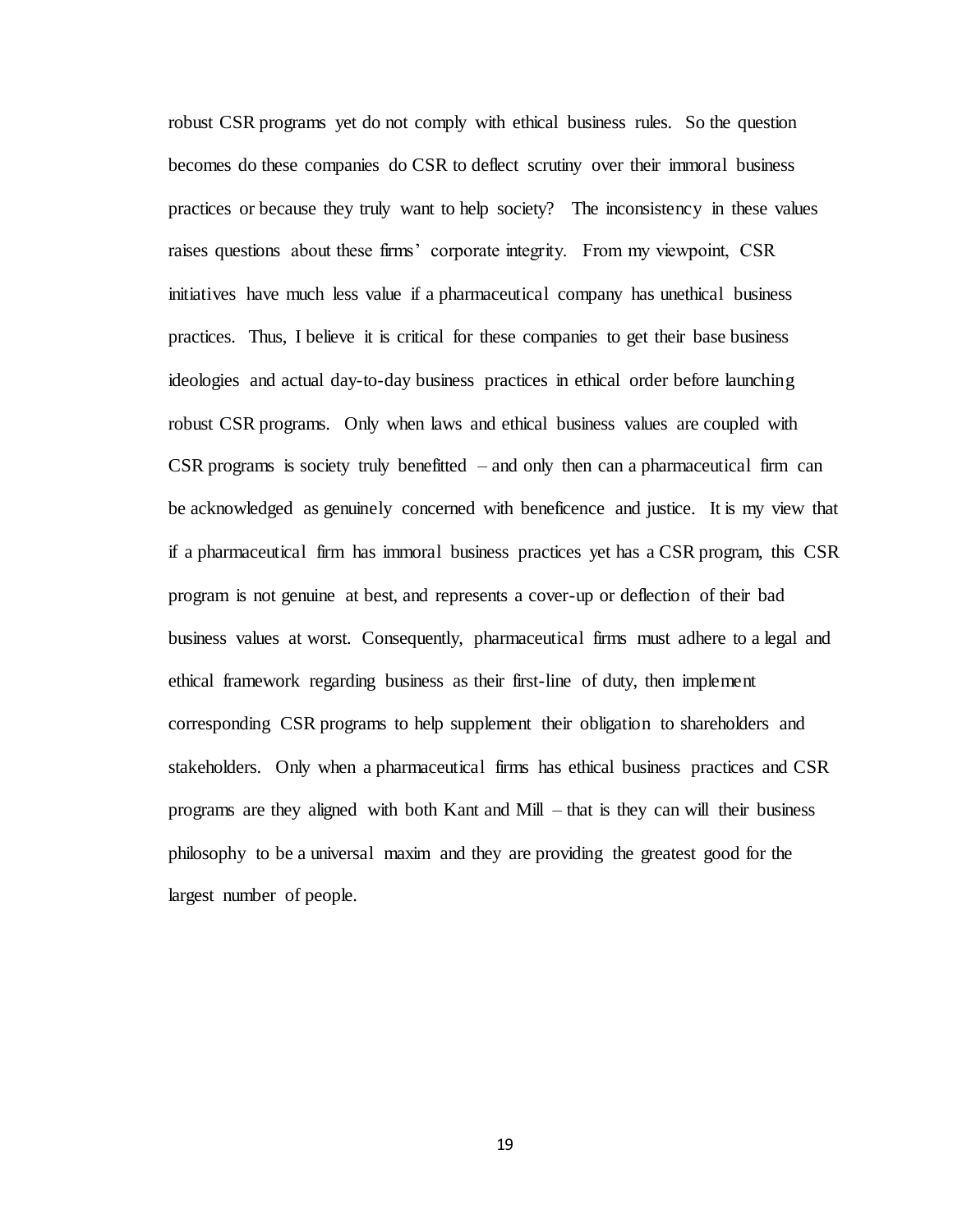## CHAPTER THREE

Pharmaceutical companies delivering CSR programs are an essential component of global social programs. Governments and NGOs play a critical role, but an additional requisite component comes from private enterprise due to the financial and knowledge capital they hold. Pharmaceutical firms have a duty to stakeholders because they do business within the framework of society. Because of this, they have an obligation to provide benefits to society and its stakeholders – not just paying customers and shareholders. This is especially necessary in an industry that creates lifesaving medicines, for these medicines are beyond a normal commodity. Approximately 18 million people a year die from preventable diseases that can be prevented.**<sup>41</sup>** One reason this number is so high is because the current economic business model of patent protection for pharmaceutical products makes the cost of obtaining many lifesaving medicines prohibitive for many people who do not have the resources to afford them. If the pharmaceutical industry cannot be incentivized to change the current economic model, which may be an unrealistic goal, they at least have a moral duty of justice to provide access to medicine to as many impoverished people as possible without threatening their economic existence. This is what is currently being done through CSR programs. Although not treating the underlying issue of poverty, which is an important component of the access to medicine issue, CSR programs are a first-step for pharmaceutical companies in addressing their 'social contract' with society. And to me, this 'social contract' means providing access to medicines to not just those who can afford them, but to general stakeholders, all of whom ultimately allow/keep business in business.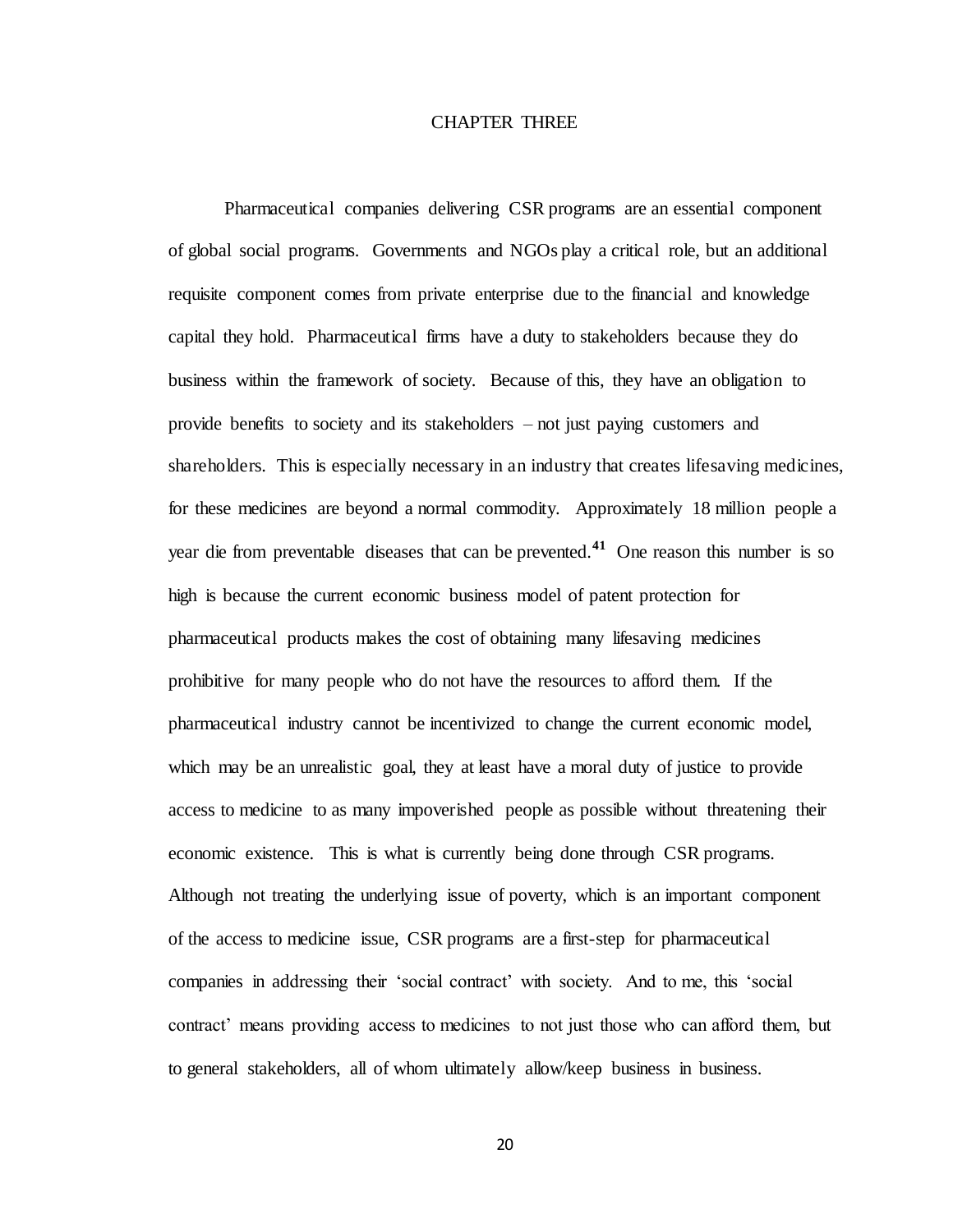Thomas Pogge, in *World Poverty and Human Rights*, suggests that the Trade-Related Aspects of Intellectual Property Rights (TRIPS) agreement which the United States and other affluent countries have induced impoverished nations to sign, exacerbates the current problem of access to medicine. Essentially, TRIPS allows patent holders to extend patents and delay manufacture of generic medicines in these poorer countries.<sup>42</sup> Pogge suggests, and I support, the idea that patents and their exclusivity for art, music, film, software, etc. are vastly different from patents for food (seeds, etc.) and medicine. He suggests this patent protection/extension for food and medicine is morally problematic because patents actually increase the global rates of malnutrition and disease.**<sup>43</sup>** Pogge makes an excellent argument when he discusses the rationale behind patent protection of commodities vs. medicines. The rationale for patent protections on articles that producers may want to keep scarce, in order to increase value, like a designer handbag, may make economic sense. But with pharmaceuticals, the concept of patent protection to increase scarcity does not make sense from a social perspective. All humans benefit when more people have access to medicine. Driving away diseases ranging from smallpox to AIDS helps everyone, even those from wealthy Western nations. The increased economic productivity with increased health in emerging economies can also benefit those in developed nations. It's in society's interest to alleviate all disease and ailments. Thus, giving medicine to those that may not be able to afford it becomes a utilitarian obligation; that is, the greater benefit people have globally from health does greater good for society as a whole. But according to the World Trade Organization (WTO), the entity responsible for implementing TRIPS, there are safeguards built into the agreement to avoid what Pogge worries about. According to the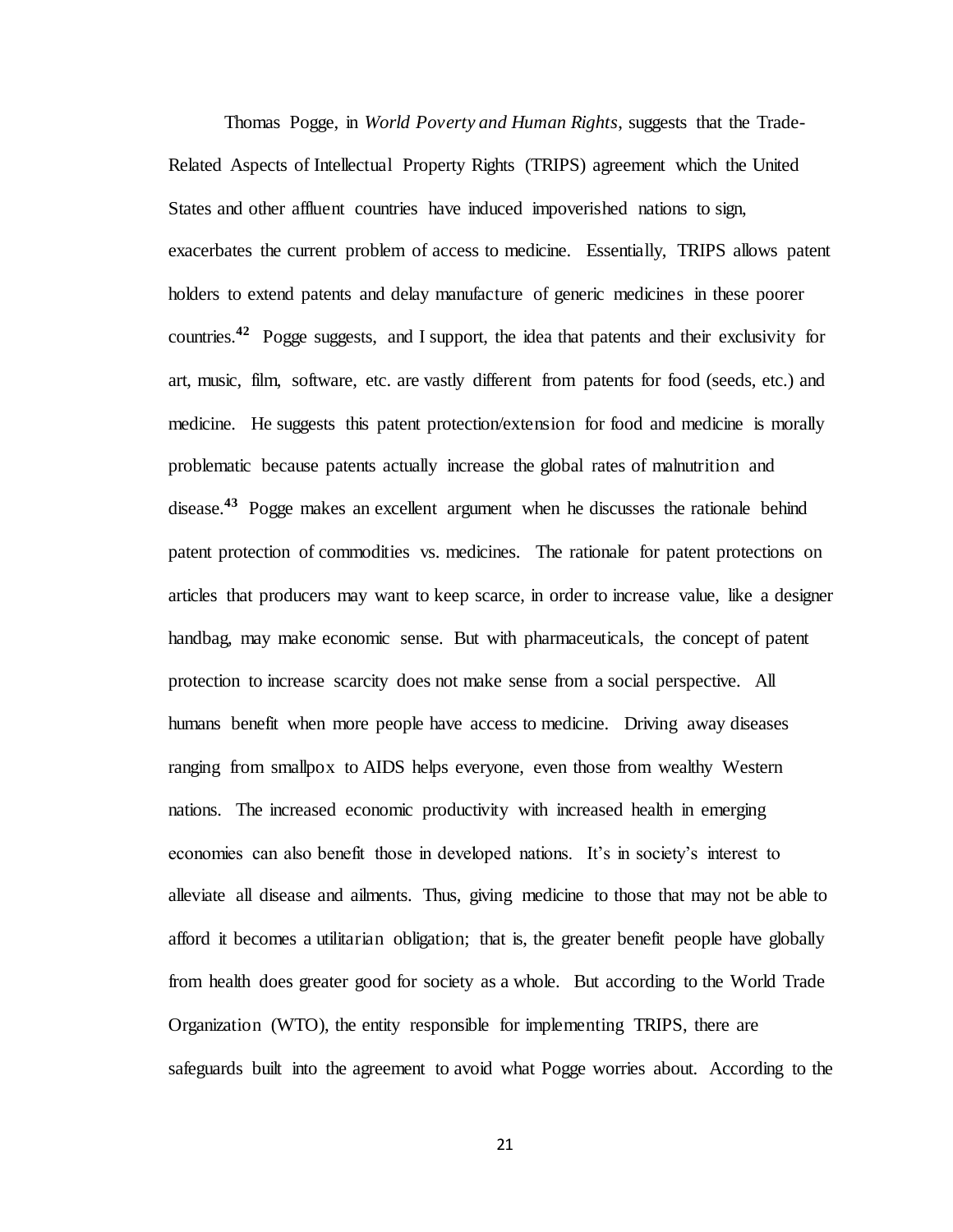WTO, they attempt to safeguard against pharmaceutical patent abuse regarding access to medicine in poor regions:

An issue that has arisen recently is how to ensure patent protection for pharmaceutical products does not prevent people in poor countries from having access to medicines — while at the same time maintaining the patent system's role in providing incentives for research and development into new medicines. Flexibilities such as compulsory licensing are written into the TRIPS Agreement, but some governments were unsure of how these would be interpreted, and how far their right to use them would be respected…..They agreed that the TRIPS Agreement does not and should not prevent members from taking measures to protect public health. They underscored countries' ability to use the flexibilities that are built into the TRIPS Agreement. And they agreed to extend exemptions on pharmaceutical patent protection for least-developed countries until 2016.**<sup>44</sup>**

But these provisions seem short-term, unless an extension is signed beyond 2016. Pogge thinks, and I support the idea that the TRIPS agreement is weighted to benefit the pharmaceutical industry more than poor sick people. There needs to be patent protection for pharmaceuticals in order to drive innovation. But there is no moral justification, and frankly not that much profit in patent protecting medicines for NTDs. The pharmaceutical industry needs to forgo patent protection on NTDs in order to help poor people get access to them. Or, if they insist on patent protection, the pharmaceutic al companies have a moral duty of beneficence and justice to donate NTD medicine to lesser developed countries.

Pogge discusses John Locke's view on innovators rights to their creations. He summarizes Locke's view on these innovators rights saying, "a person who produces something out of ingredients he legitimately owns comes to own the product along with an entitlement to veto others' use thereof…. And this person's entitlement to products of his labor trumps the needs of others, no matter how desperate.<sup>45</sup> Pogge continues this line of reasoning using Robert Nozick's thought that: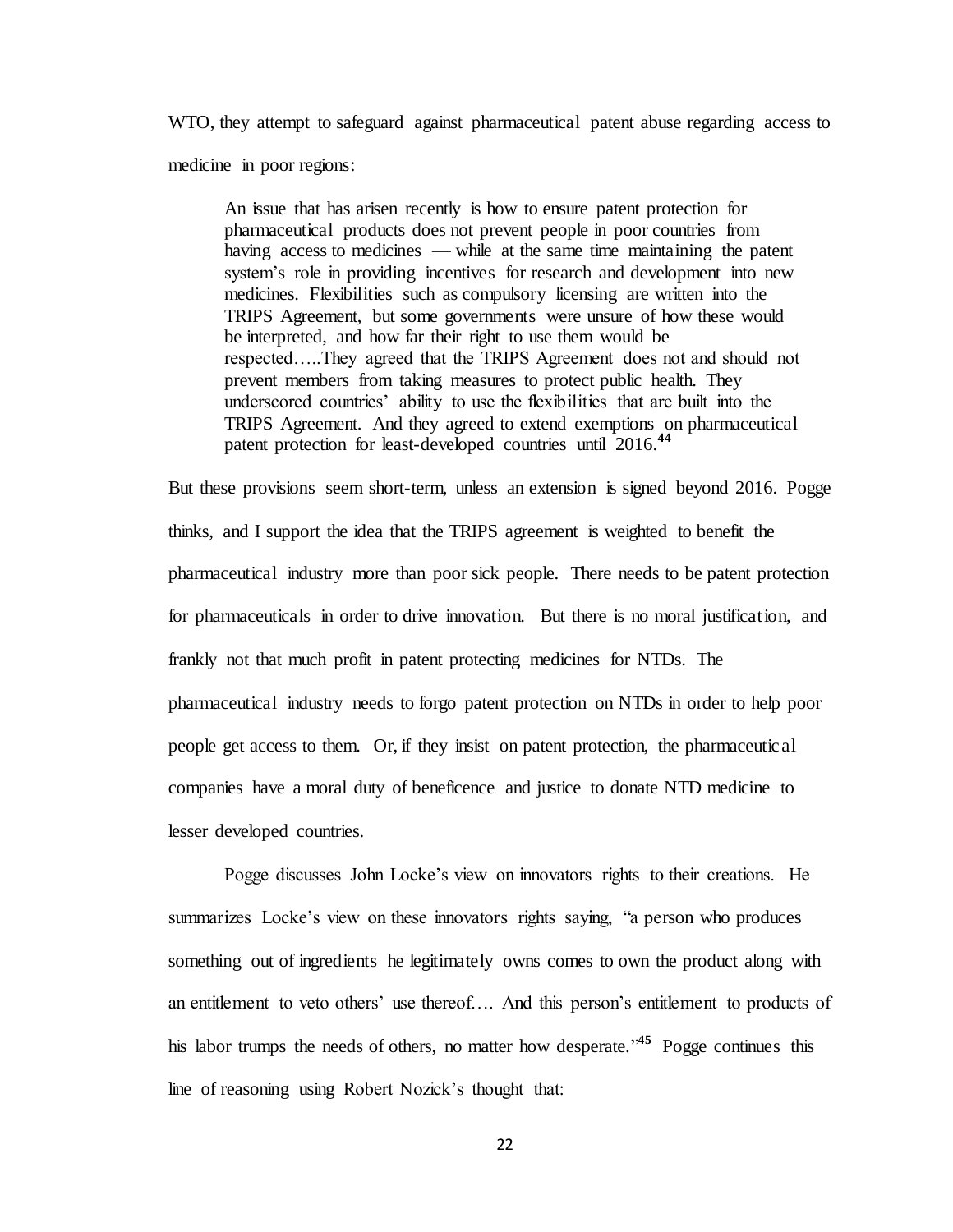A medical researcher…does not worsen the situation of others by depriving them of whatever he has appropriated. The others easily can possess the same materials he appropriated…the researcher is not making others worse off.**<sup>46</sup>** 

Pogge goes on to refute this line of reasoning arguing that ultimately people are made worse off by pharmaceutical patent protection – because of prohibitive cost they are being denied medicine, which clearly makes people worse off. Moreover, people are made worse off because they are not only being denied access to the medicine, but also to the very opportunity to invent/make the same medicine which can save lives. Pogge ends by saying this actually violates Lockean principles because appropriating a type of substance does not leave enough for others.<sup>47</sup> So he is saying when a pharmaceutical firm patents a lifesaving compound this prevents others from using the same chemical molecules to create similar medicines, thus not leaving enough for others.

Another observation Pogge makes is on intellectual property rights that the pharmaceutical industry claims to have. Pharmaceutical companies suggest they have intellectual property and patent rights on medicines due to the effort, time, and money put behind their products. Yet the reality suggests

that it is difficult to show that these rights favor pharmaceutical firms as exclusive recipients of intellectual property rights when their products rely so heavily on basic research conducted at universities and public institutions with funds supplied by governments and tax-advantaged foundations – not to speak of their broader reliance on the surrounding social infrastructure and the preceding centuries of human intellectual exertions.**<sup>48</sup>**

Pharmaceutical companies continue to stress that the 15-20 year monopolies they are granted with are justified by the extensive risk and exorbitant cost of research and development into their medicines. Many times what is not addressed here are the millions and perhaps billions of people unable to purchase these medicines due to this current economic structure. In order for the industry to be responsible corporate citizens,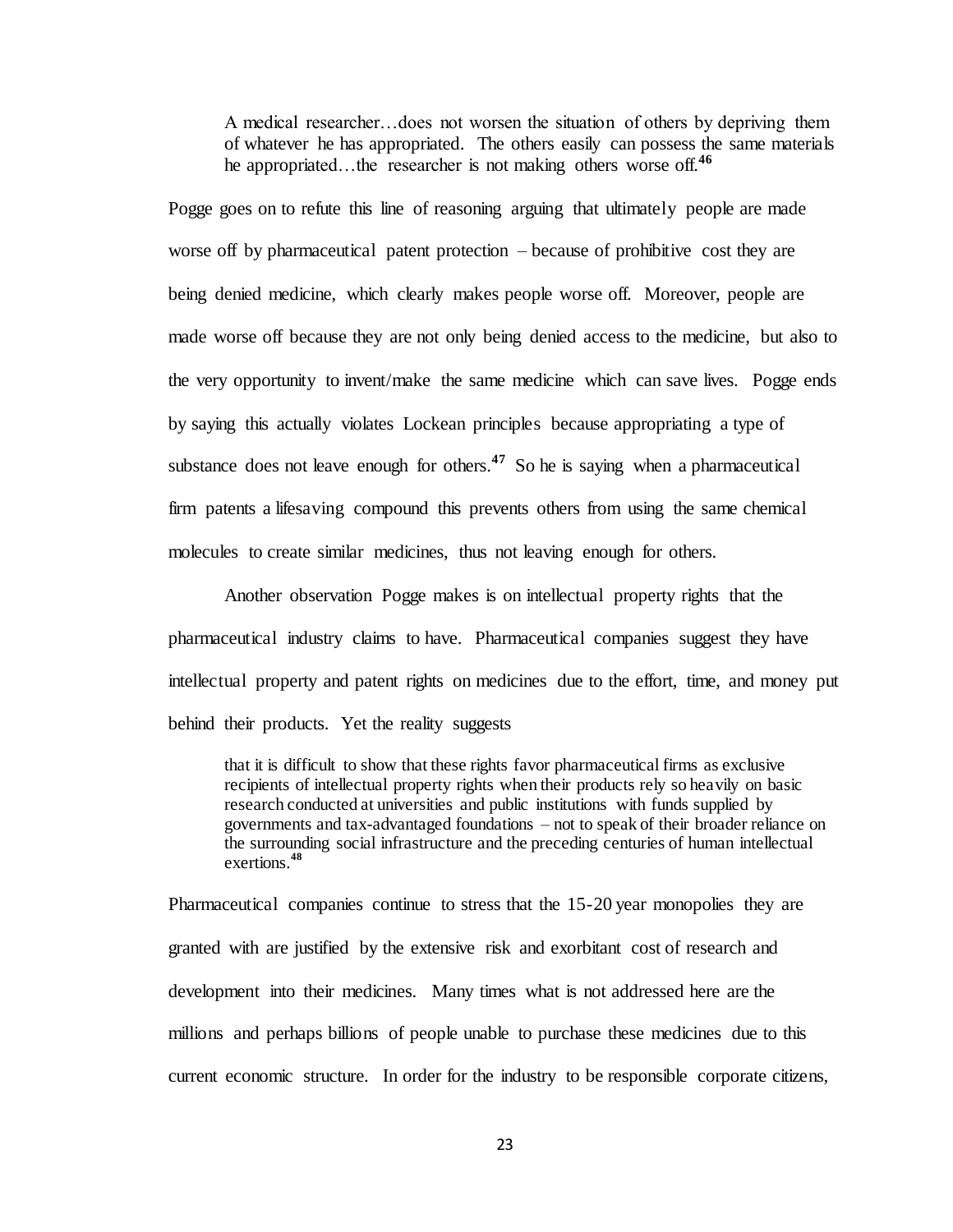there must be provisions to address this problem. Systematic change in the way business is done – a removal of TRIPS or changes in segments of the free-market we currently abide by -- is unlikely. The nearest term solution to helping improve some of these access to medicine problems are pharmaceutical CSR programs.

Donating medicines to hand-picked impoverished regions will not alleviate our global health/poverty concerns. But it is a short-term step in the right direction -- far better than corporate practices 50 years ago when pharmaceutical companies had nominal CSR programs. Because near term structural changes in our capitalistic system are unlikely, it is morally imperative for pharmaceutical companies to continue and expand current CSR programs. These very CSR programs can help address justice and beneficence moral issues which are essential for a just society. By becoming active in impoverished communities to improve distribution of medicine and benefits, the pharmaceutical industry is aligning their capabilities to do two important things for a healthy functioning society – drive revenue for the company and the shareholders while still providing positive benefits to general stakeholders. So, because pharmaceutical firms make lifesaving medicines which people have a right to access, and the current economic model that is currently in place (patent monopolies, etc.) is unlikely to change, pharmaceutical companies have a moral obligation to have CSR programs to address issues of NTD medicine development and medicine access. CSR programs are a way to ameliorate the issues of capitalism which drive high prices and lack of incentive to develop medicines for NTDs. I think Pogge's ideas on changing the underlying economic incentives are unrealistic. And because I do not think there will be a seismic shift away from programs like TRIPS or long patent monopolies on new medicines, I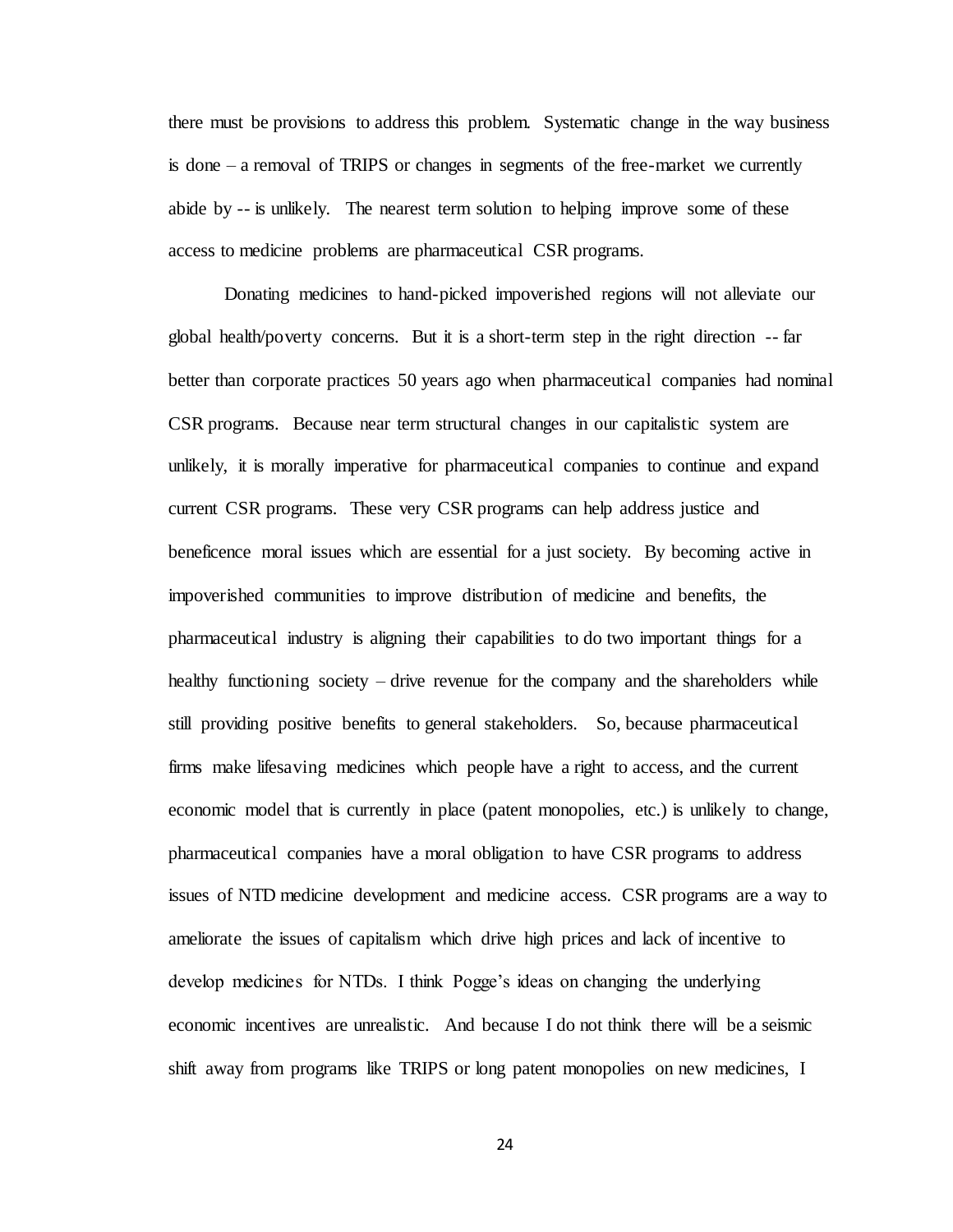think CSR programs are an important way to address the NTD development and access to medicines issues in lesser developed countries.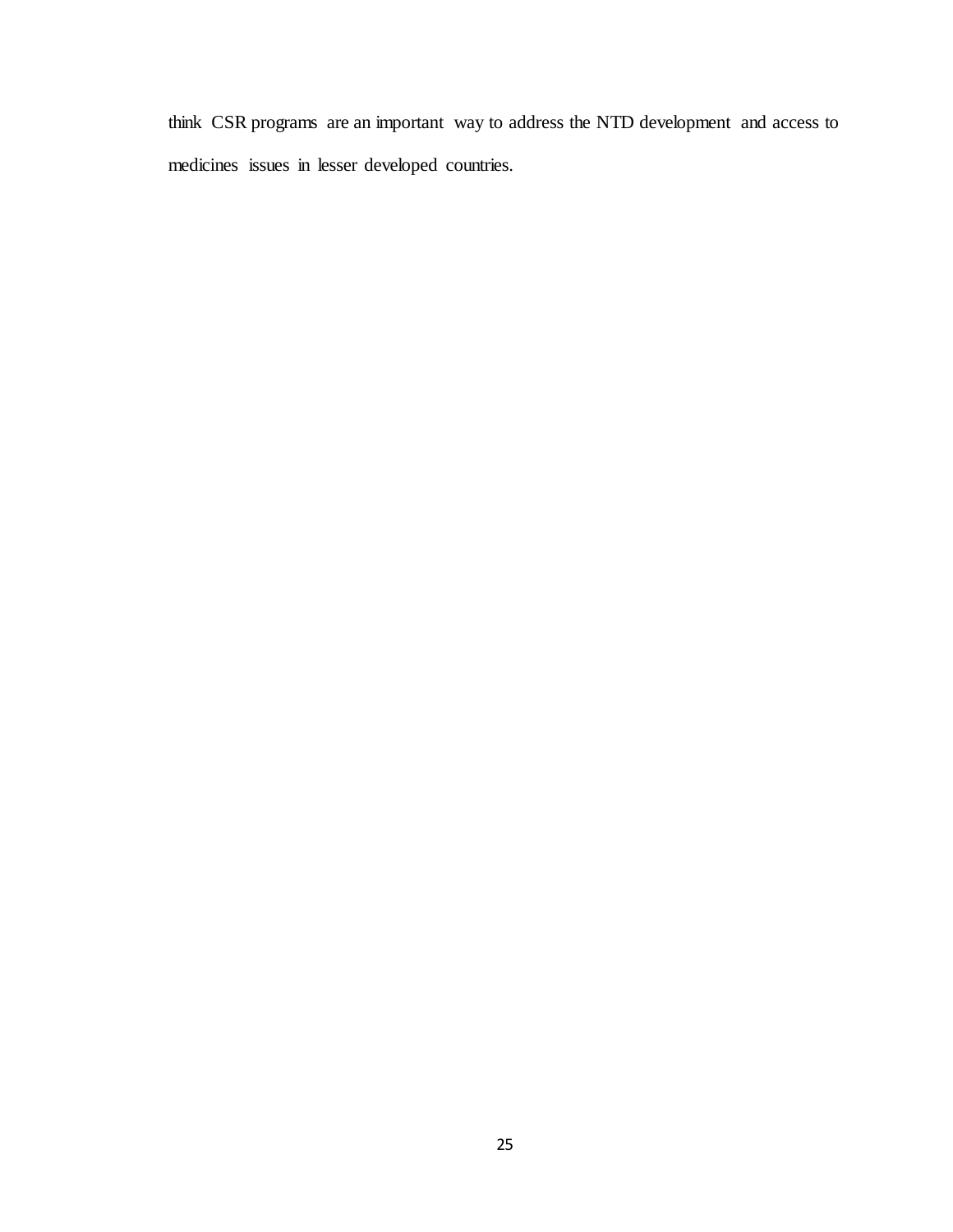### CHAPTER FOUR

CSR provides businesses with opportunities ranging from benefitting brand equity and reputation to better access to emerging economies. Pharmaceutical business leaders are now embracing CSR programs and are developing dedicated teams designed to implement various CSR initiatives. Some of these pharmaceutical executives are doing this to mitigate negative public perception of their respective companies. Many, though, believe in the underlying value that these programs bring in terms of better brand recognition, reduced regulation, enhanced employee satisfaction and recruitment, and overall better social perception and community relationships.

Many pharmaceutical companies have multiple product lines that rely on customers perceiving worth and value. For instance, Johnson & Johnson makes Tylenol, Band-Aid, and Clean and Clear face and body care; the total consumer goods division at J&J is worth approximately \$35 billion.**<sup>49</sup>** Pharmaceutical companies must maintain good public perception in order to maintain customer loyalty. These companies need multiple avenues to garner brand loyalty and customer retention. Even pharmaceutical firms with no consumer care divisions find CSR program beneficial in terms of reputation capital. People remember positive corporate social programs and will want to do business with the companies that are involved.

The pharmaceutical industry currently has an image problem because of past and present business practices that the public sees as questionable. For instance, in 1998, 39 drug companies sued the government of South Africa for violating TRIPs provisions when they tries to buy AIDS medications from an Indian drug company at far reduced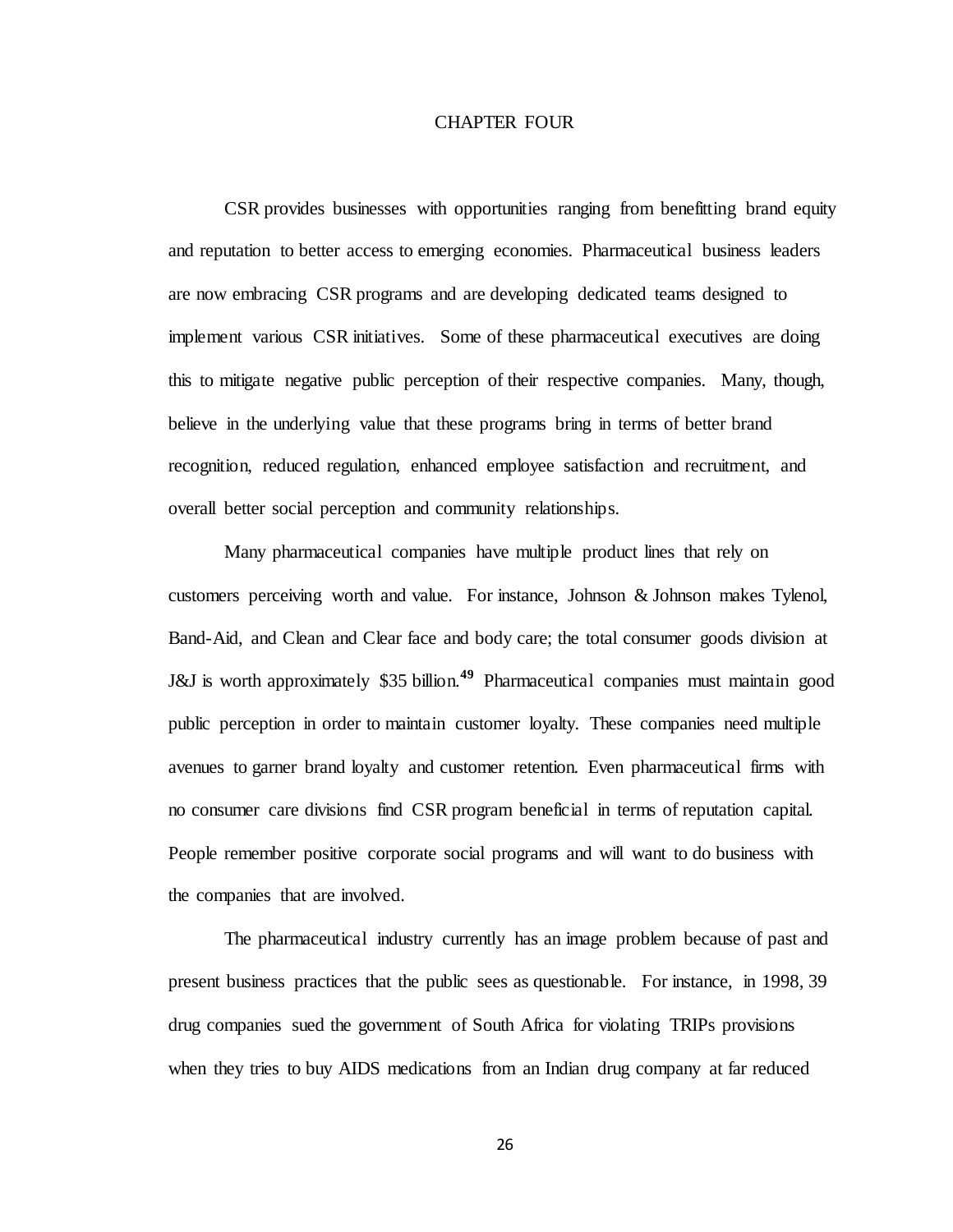prices for their population living with AIDS.**<sup>50</sup>** The poor of South Africa could not afford the nearly \$10,000 a year cost of treatment that patients in the United States and Europe paid, yet the drug companies were unwilling to allow low priced competitors access to even impoverished areas. This was a severe miscalculation by the 39 drug companies, and they saw the negative public backlash and dropped the lawsuit. But these types of business decisions have been made repeatedly and the public now has a severe distrust of the pharmaceutical industry. The first key directive must be to stop these types of business decisions in the first place in order to mitigate negative industry and brand perception. The second key initiative is launching various CSR works to show the industry does care about society in addition to profit margins. This can help reinforce positive brand awareness for particular pharmaceutical firms and perhaps more importantly, the whole pharmaceutical industry.

When an industry provides positive societal benefits to stakeholders, people are less inclined to urge government oversight and regulation. Although government oversight and regulation is critical, especially in industries like pharmaceuticals, it can go too far. For instance, current regulation in the form of the Sunshine Act, enforced as of September 2014, requires pharmaceutical companies to disclose all payments (lunches, books, etc.) to physicians if over \$100/annually.**<sup>51</sup>** This is due to the unethical payment behavior between pharmaceutical companies and prescribing physicians over the last 20 years in the form of consultancy fees for speaking, travel payments for conferences, and overall abuse of the system in which it looked as of the industry was paying physicians to prescribe their products. This certainly needed to be addressed through government regulation, but now the pendulum has swung way too far to the other end. The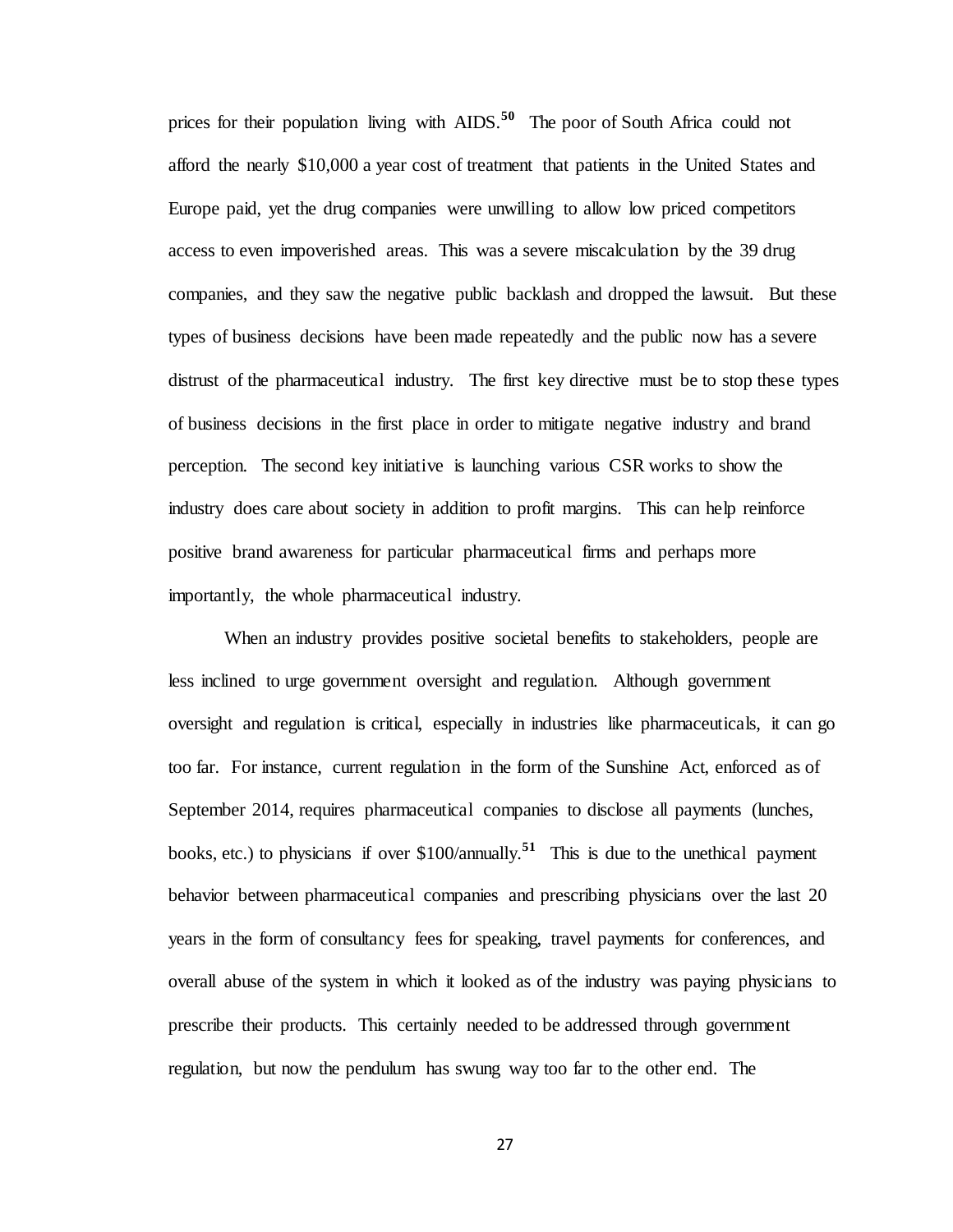pharmaceutical industry is now the only one in which it is essentially prohibited to take a customer to lunch. This is overregulation. Overregulation can be reduced through public works, because when people do not press their elected officials for excessive oversight, it usually is not implemented.

Employees tend to want to work for companies that do more than just drive profit. People want to work for companies that help society; companies that are attempting to be part of the solution to global problems, not exacerbating them. Surveys indicate that people not only want to work for socially responsible firms, but may actually give up a percentage of salary to do so. For example:

A 2009 Kelly Services Survey interviewed around 100,000 people in 34 countries around the world. They found 88 % of respondents are more likely to want to work for a company that is considered ethically and socially responsible. 56% say that in deciding where to work, an organization's reputation for ethical conduct is 'very important.' 26% would be prepared to accept a lesser role or a lower salary to work for a firm with a strong environmental and community conscience.**<sup>52</sup>** 

Pharmaceutical executives understand that accessing the best talent ensures long-term

business success. Clearly MBA candidates are key recruits, and a

study of MBA students asked them how much pay they would be willing to forgo in order to work for a company that 1) cares about employees 2) cares about stakeholders beyond shareholders and 3) committed to sustainability. 90% said they would accept a lower salary in order to work for an employer that cares about its employees, and 94% said they would give up some pay to work for an employer who cares about all three aspects. The actual amount they were willing to give up is as follows: they would forgo around 8% of income to work for an employer committed to its employees and would give up 11.9% to work for a company that exhibited all three characteristics.**<sup>53</sup>**

Having a robust CSR program can help pharmaceutical companies attract and retain key

talent.

Better social perception and community engagement is good for business. People

want to do business with responsible companies – "Edelman's Trust Barometer 2009 says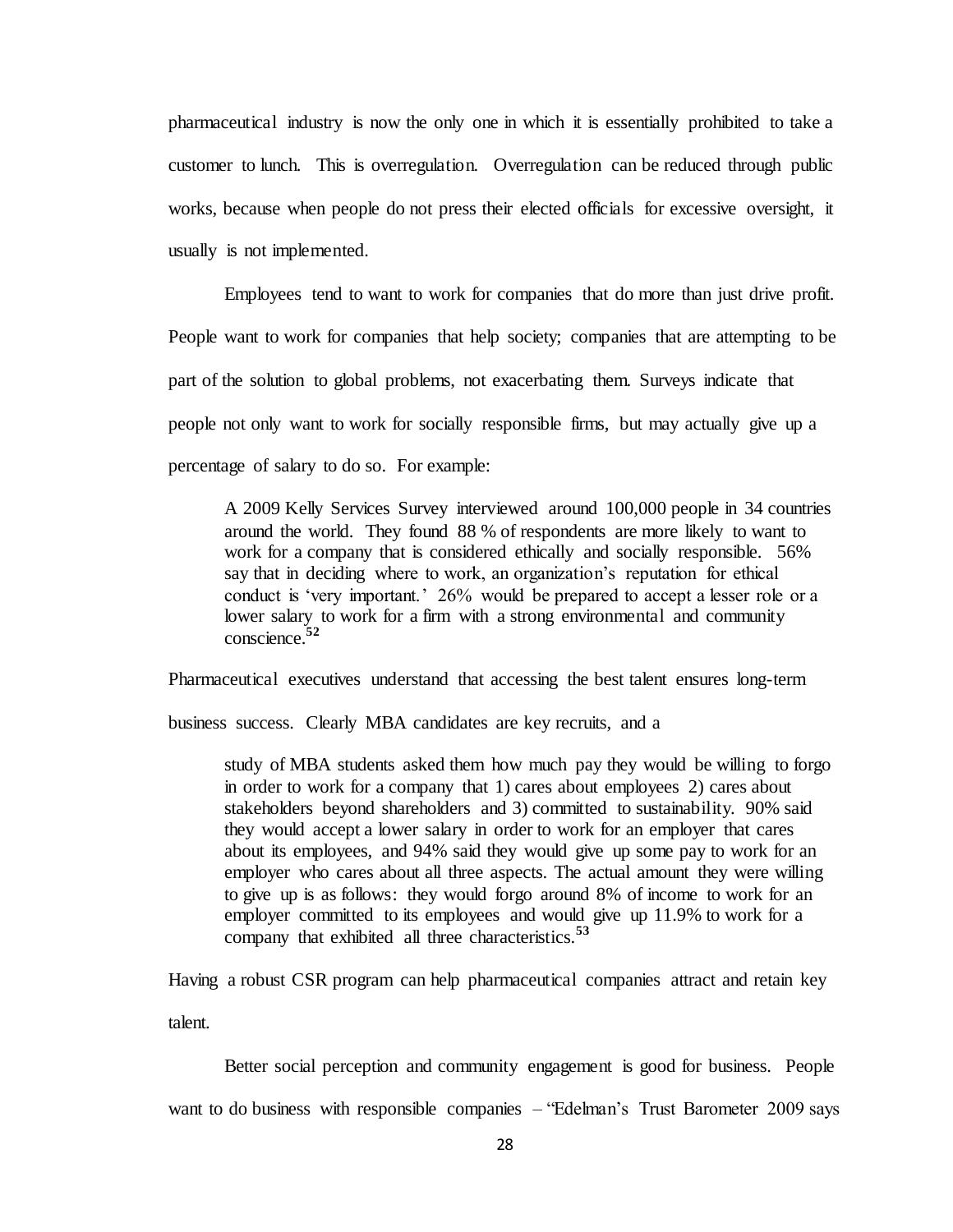that 77% of respondents refused to buy products or services from a distrusted company, while 91% chose to buy from trusted companies.<sup>54</sup> CSR increases positive social perception if people know companies are doing it. The problem is most of society hears all the negative publicity and does not know of the positive works done in the pharmaceutical industry. In a 12 year period, the pharmaceutical industry contributed \$94.8 billion to the developing world.<sup>55</sup> Yet, the general public knows little about this positive work. Thus it becomes essential for the pharmaceutical firms to discuss their positive works to their stakeholders. But to do this, there needs to be an assessment tool or organization that rates/ranks pharmaceutical firms respective to their CSR endeavors. This organization can substantiate a firm's CSR initiatives and rate/rank them relative to their corporate peer. This information can then be made public, and will help set benchmarks and allow the public understand the true measure of what each pharmaceutical company, and thus the industry is doing as far as CSR. Matthew Lee and Jillian Kohler discuss this in an article, "Benchmarking and Transparency: Incentives for the Pharmaceutical Industry's Corporate Social Responsibility", saying,

With the continual criticism the pharmaceutical industry faces, there is an unequivocal need for proper assessments of what exactly is being done – to both justify the current criticisms and provide the transparency necessary for further assessments….In comparison to mature fields, such as environmental CSR, which have been benchmarking outcomes for several decades, the pharmaceutical industry in in infancy.**<sup>56</sup>**

This benchmarking is starting to happen through organizations like the Access to Medicine Index. The Access to Medicine Index (ATMI) independently ranks pharmaceutical companies' efforts to improve access to medicine in developing countries. Wil Leereveld started the ATMI in 2008 because: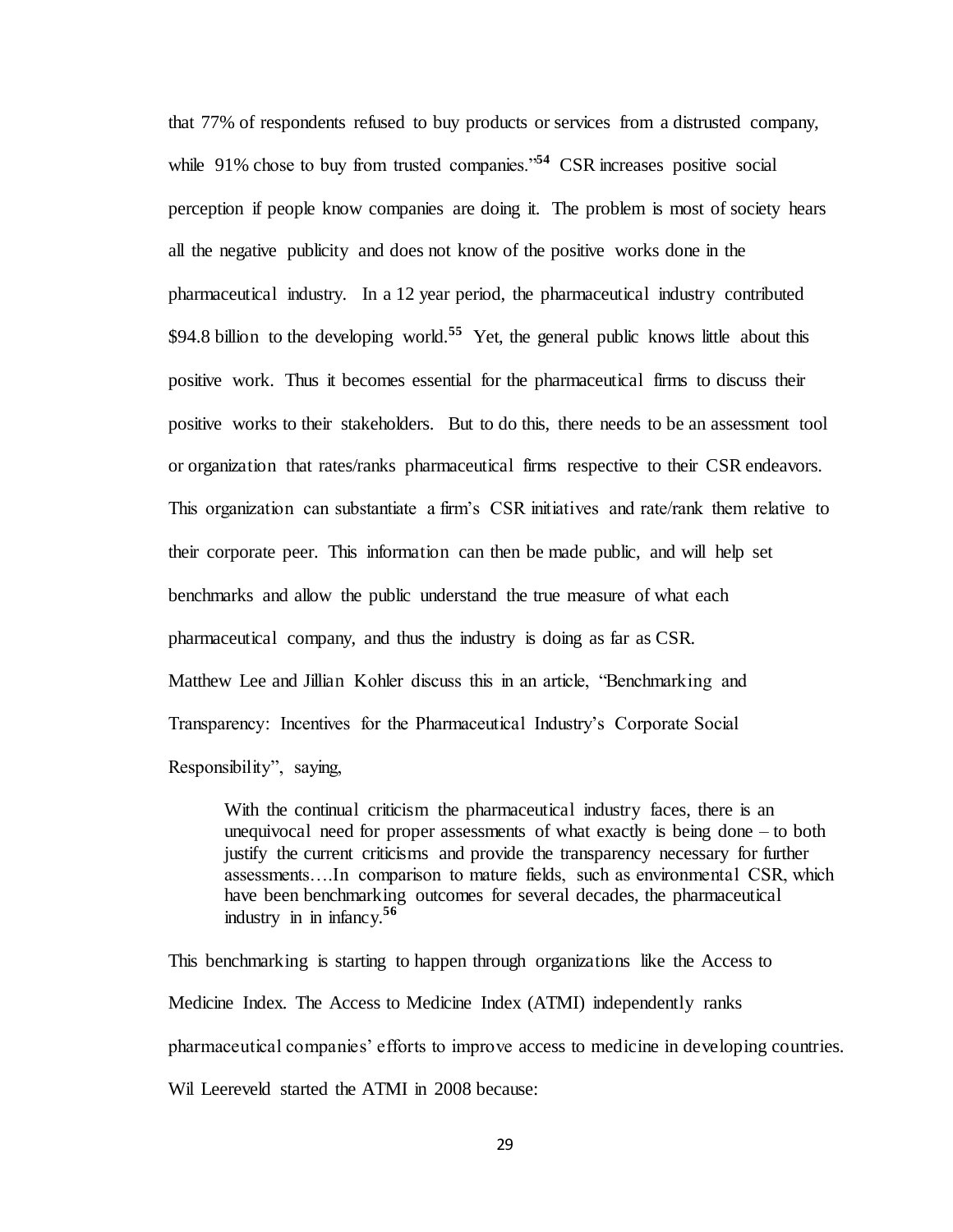working with the pharmaceutical industry had taught him that simply 'naming and shaming' the industry did not encourage big pharma to play their part. Instead, he decided, it was time to recognise good practice within the pharmaceutical industry by developing a ratings system to show which companies do the most to improve access to medicine and how.**<sup>57</sup>** 

Funded by the Bill & Melinda Gates Foundation and the UK and Dutch governments, the

Index has been published every two years.**<sup>58</sup>** The ATMI is an organization that

publicly recognizes companies for their investments in access to medicine, raising awareness of relevant issues within pharmaceutical companies and providing them with a transparent means by which they can assess, monitor and improve their own performance as well as their public and investment profiles.**<sup>59</sup>**

The ATMI measures 7 technical areas of the top 20 pharmaceutical companies: general access to medicine management; public policy and market influence; research & development, pricing, manufacturing and distribution; patents & licensing; capability advancement; and product donations.**<sup>60</sup>** These technical areas are then ranked according to a company's commitment, transparency, innovation, and performance. The purpose of the ATMI is to incentivize pharmaceutical firms to increase their CSR commitments by tapping into a core tenet of the industry  $-$  competition. By ranking the firms, pharmaceutical companies seek to increase their standings amongst peers. To have third party barometers of actual CSR programs and their impact on society will help stakeholders get to the truth. Jennifer Miller states in her article "From Bad Pharma to Good Pharma: Aligning Market Forces with Good and Trustworthy Practices through Accreditation, Certification, and Rating":

Most stakeholders perceive the pharmaceutical industry as deeply corrupt and untrustworthy. In contrast, the industry consistently claims that it is superseding the baseline requirements set by stakeholders such as journal editors and medical societies. Executive rhetoric, corporate mission statements, and official codes of conduct all proclaim noble priorities of saving lives and alleviating suffering. Companies insist that they are just as concerned with people as profits. So what is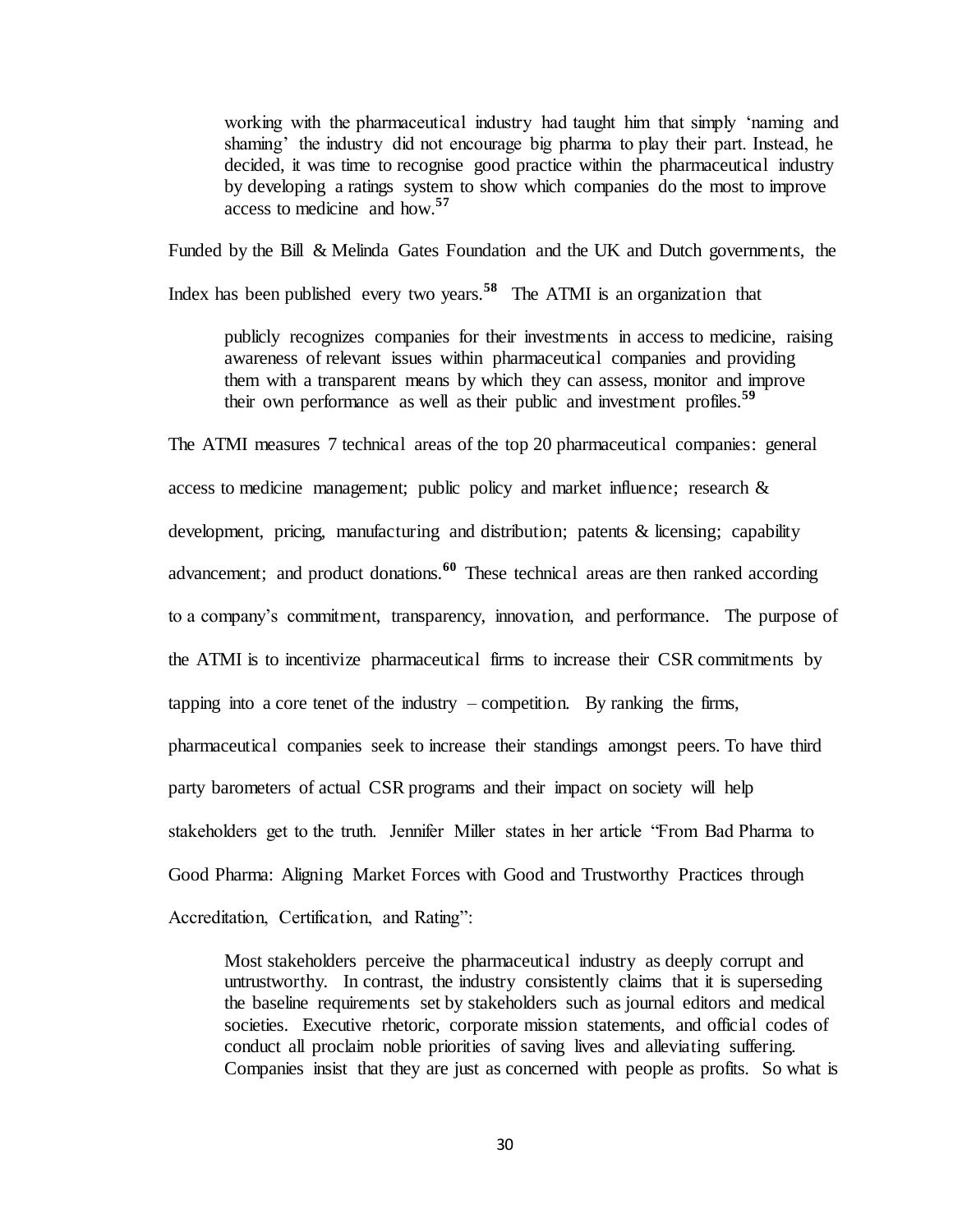the truth? Are drug companies as *good* as their executives claim or as *bad* as their critics claim?**<sup>61</sup>** 

I suggest the answer lies in between, yet the best way to corroborate this and get true information back to the executives and stakeholders is through a third party assessment or agency that is an agreed upon medium. And to enhance the authority of this entity, corporations and stakeholders should agree upon one or two that will be respected and looked to.

The business case for CSR has its detractors. Many think that taking from a company's profits/assets is counter to what a company should be delivering – profits solely for their shareholders and the long-term viability of the company. In fact, in *People and Profits,* Joshua Margolis and James Walsh discuss the over 30 years of empirical research done into CSR programs at companies and whether they improve financial performance. They analyze the 95 empirical studies done since 1972 that study the relationship between social and financial performance of companies.**<sup>62</sup>** Margolis and Walsh essentially conclude that it is too difficult to make a certain causal link between good corporate social programs and positive corporate financial performance. But one thing is unambiguous – The top 20 pharmaceutical companies from a revenue standpoint all have the most robust CSR programs. So whether financial performance drives CSR, or CSR enhances financial performance is not as important as the fact that the top firms have committed long-term CSR within their corporate cultures. Although measuring a direct return on CSR may be difficult, top executives and their respective teams see value in CSR programs. This value may not come in terms of financial bottom line numbers but in terms of better brand recognition, reduced regulation, enhanced employee satisfaction and recruitment, and overall better social perception and community relationships. And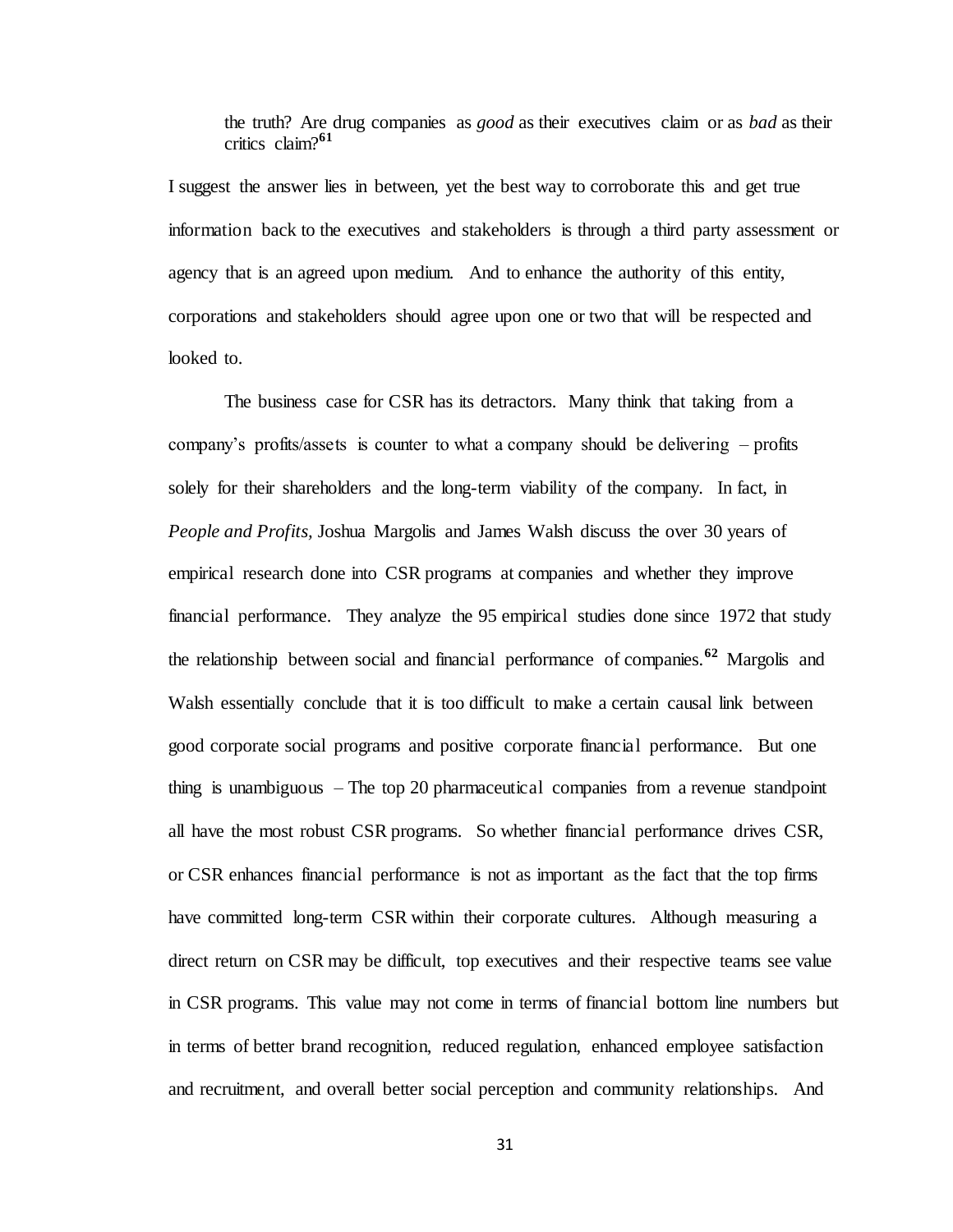in today's corporate environment, these are critical aspects to a company's long-term viability.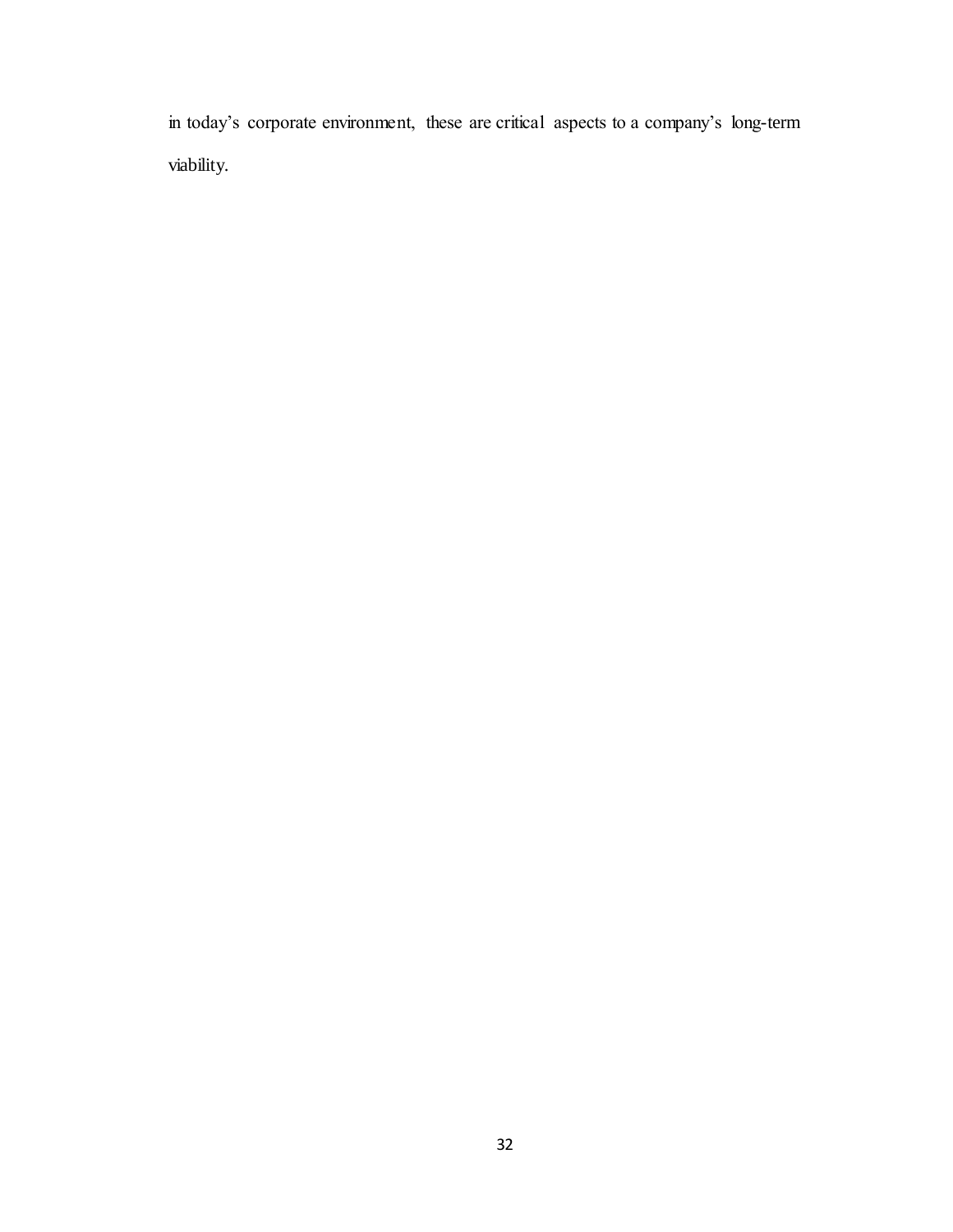### CHAPTER FIVE

CSR in the pharmaceutical industry is an emerging philosophy on additional responsibilities in conducting business. In today's society, stakeholders are demanding much more from corporations. It is no longer socially permitted to exploit the environment or people. The social expectations are that corporations become good corporate citizens. The cost of not complying with society's interest can come in the form of lost brand equity, increased regulation, reduced investment, large fines and negative public perception. All of these are factors negatively affect a company's ability to operate. And to address society's concern, pharmaceutical companies are implementing CSR programs. CSR comes in many forms, but the fundamental principle is for corporations to give back more to society than just products or returns to shareholders. Interestingly, this form of distributive justice, where a pharmaceutical company tries to address imbalances ranging from medicine access to medical infrastructure development, can actually provide long-term profits and substantial returns for shareholders as well.

Much of society believes humans have a right to health. This has been formalized in many declarations. The 'right-to-health' framework developed by the UN Committee on Economic, Social, and Cultural Rights is a good baseline to understand key pharmaceutical social responsibilities. This committee suggests that pharmaceutical companies have the following social responsibilities: A human rights policy statement, drug availability, drug access, acceptable clinical trials, quality, transparency with information, and independent accountability regarding these right-to-health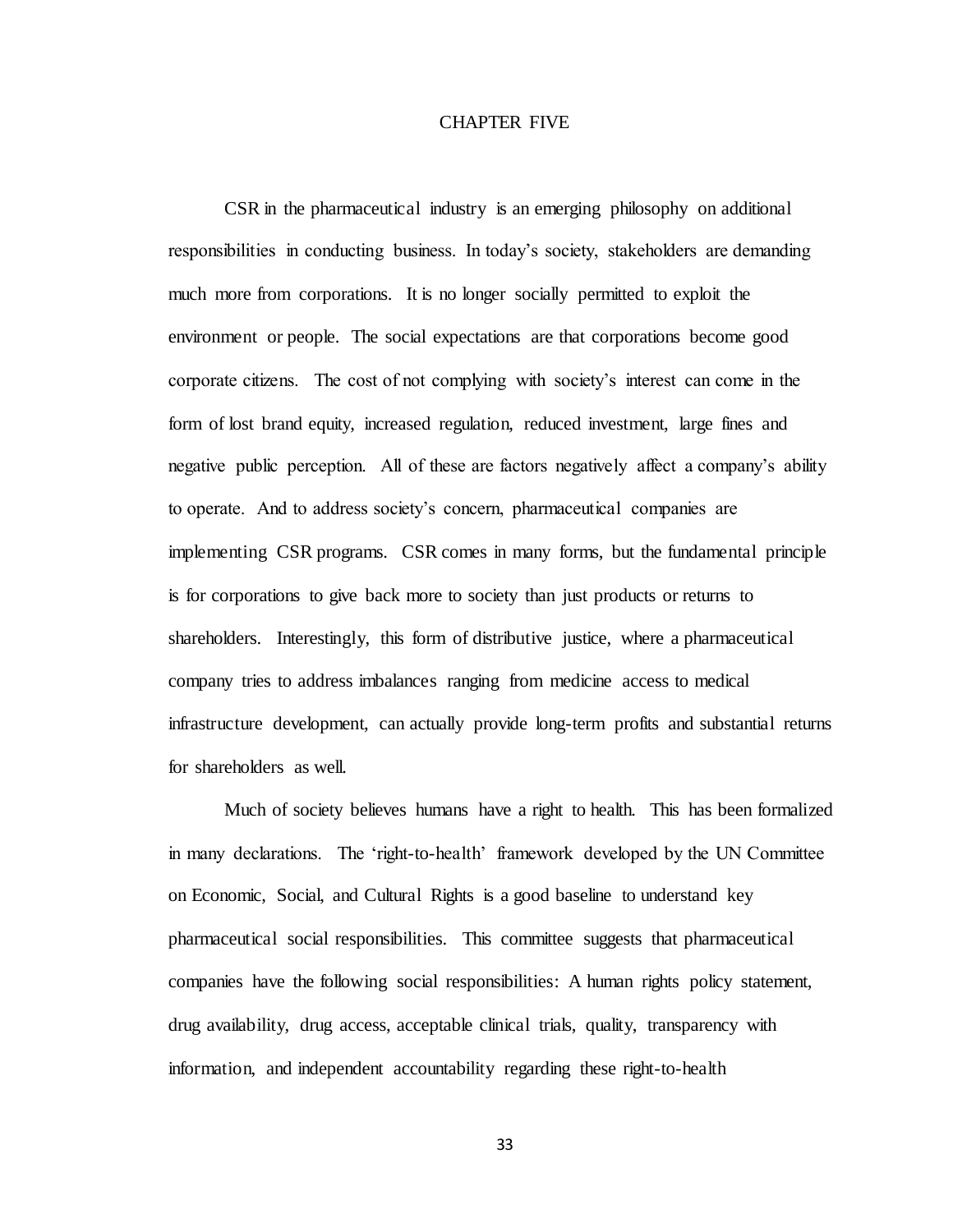responsibilities.**<sup>63</sup>** These social responsibilities are examined more critically by society than they might be if similar types of demands were put on another industry. This is due to the fact that society generally looks at medicine as something beyond a simple commodity. A compound that has the ability to increase quality of life, extend life, and save life itself is not going to be looked at in terms of a simple commodity. Because of this, the expectation from society on pharmaceutical firms regarding CSR is higher than in other industries.

So the pharmaceutical industry, from a justice perspective, has an obligation to work with governments and NGOs to provide access to lifesaving medicines to as many as reasonably possible. This is because there is a general social agreement that all people have a right to basic healthcare, that lifesaving medicines are beyond simple commodities, and that this is the expertise and profit arena of pharmaceutical firms. In order for the pharmaceutical industry to live up to its end of the social agreement and or social contract with the global marketplace they are conducting business in, it is a requisite to have CSR programs that address these issues. And what pharmaceutical executives are learning is that having robust CSR programs not only benefit society, but helps the company, its shareholders, and the industry itself.

All large pharmaceutical companies have developed CSR programs. At issue is the true intention of these programs. Many firms execute unethical clinical trials, have immoral marketing practices, and generally may not do the right thing from a business standpoint. And in order to mitigate the negative public perception and regulatory oversight, they may embark on CSR initiatives to counter their initial unethical practices. This is unacceptable. A pharmaceutical firm first must abide by all laws, and execute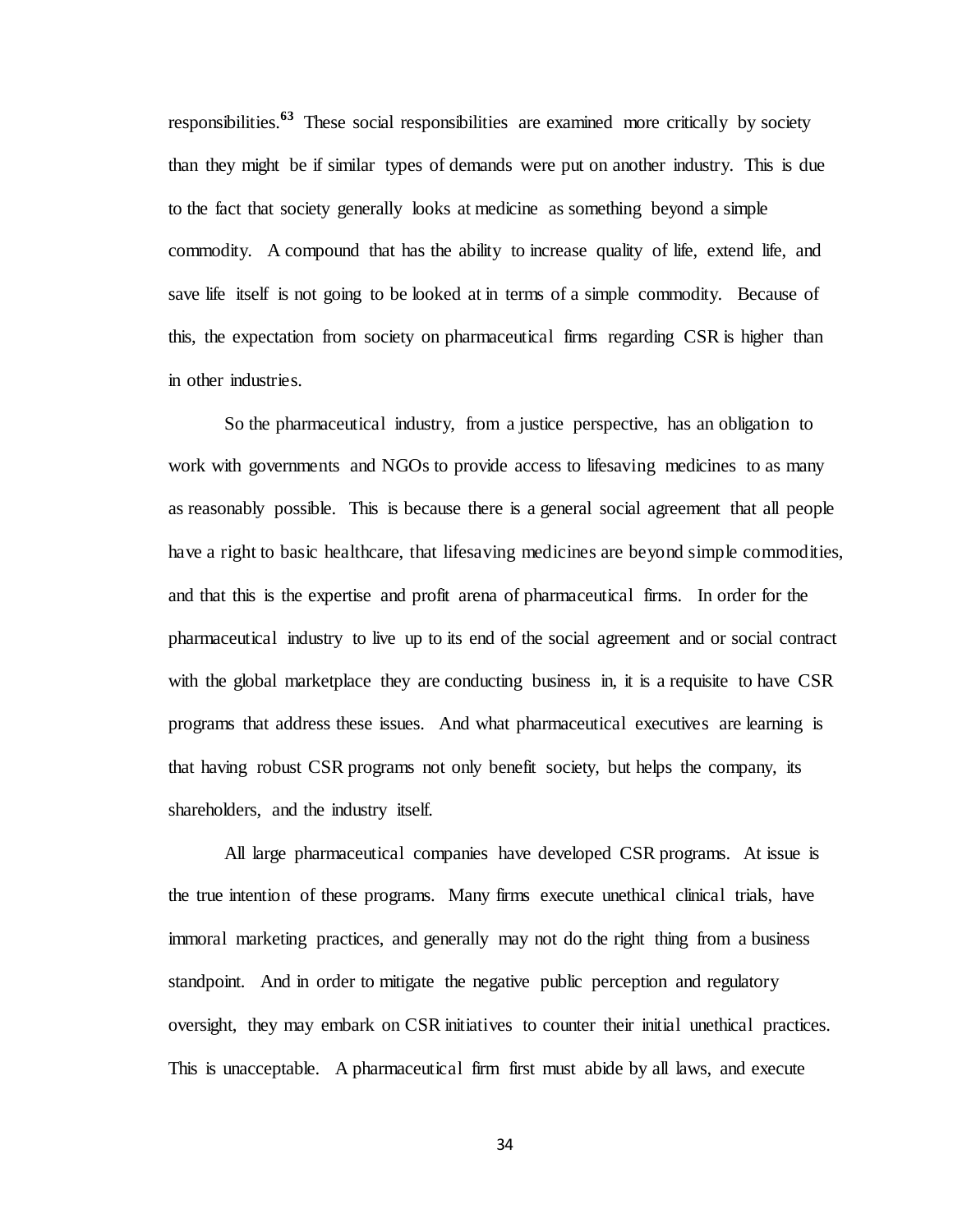their day-to-day business practices in a transparent and ethical manner. Then add CSR to the company mandate and as a positive addition to the corporate raison d'etre. Fortunately, many pharmaceutical firms live by this mantra. Once all the firms do so more consistently, public perception will change for the better. Yet the onus is on the pharmaceutical industry to do better ethically in everyday business practices, and expand their CSR programs as an addition to this baseline of morality. Then the pharmaceutical industry will be aligning their practices with their mission statements and societies expectations – that is, driving profit and helping society by saving as many lives as possible.

The economic structure currently in place is not conducive for the development of drugs for NTDs or the distribution of medicines to those that cannot afford it. Pharmaceutical companies are incentivized to create drugs for western markets where exorbitant prices can be paid. There is little incentive to develop drugs for small or impoverished populations where the profit return may be nominal. Pharmaceutical companies must turn a profit in order to exist and further develop essential medicines. But they also have an obligation to society to do more than just develop and deliver profitable medicines. Their 'social license' to operate in the global marketplace demands development of NTD drugs and to also help the poor access these and other essential medicines. It is questionable whether agreements such as TRIPS or the monopoly of patents on medicines will change in the near term. Because of this, pharmaceutical companies have an ethical obligation to society to help as many as reasonably possible with their access to medicine programs.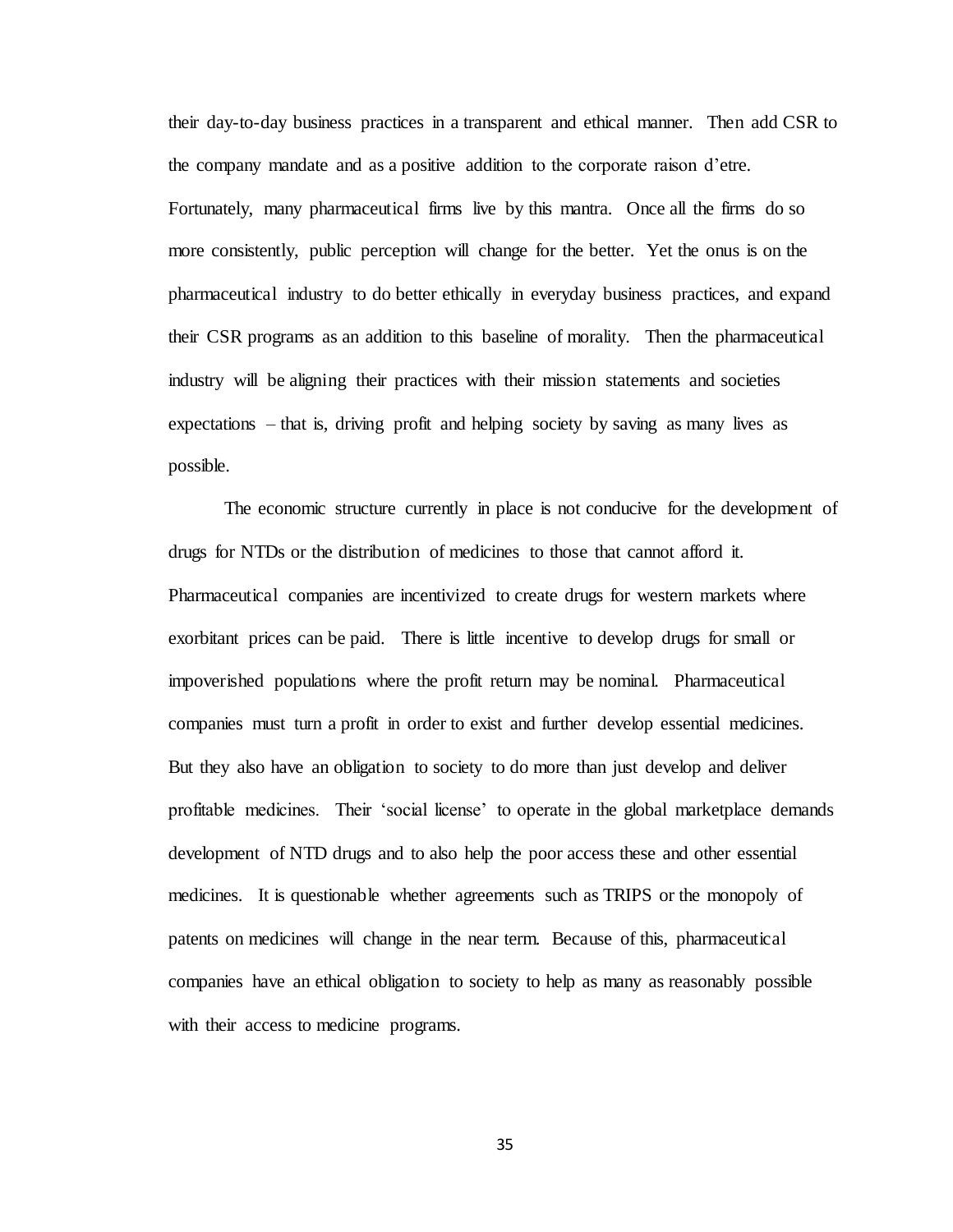Business leaders within the pharmaceutical industry are now seeing true value in their CSR programs. There are many indicators that CSR programs can help a company in a multitude of ways. As long as pharmaceutical companies are not attempting to use CSR to mitigate their unethical business practices, these social programs have a net positive impact for the pharmaceutical companies and society. One cannot really separate the business case from the social case when it comes to corporate social responsibility. CSR can deliver the critical business values of brand equity and recognition, reduced government oversight, better employee satisfaction and recruitment, and better relationships with stakeholders.

It is clear that the pharmaceutical industry has embraced CSR. The fact is the public cares about the integrity of the pharmaceutical business, and the pharmaceutical industry now realizes that this integrity is good for business. So the social, business and ethical reasons behind CSR programs in the pharmaceutical industry have come together. All the top 20 pharmaceutical companies have developed robust CSR initiatives and many have core CSR teams in place. Executives realize this is now the 'entry fee' stakeholder's request of pharmaceutical firms in order to do business within society in terms of reputation. But there is still much to be done, for there are 50,000 avoidable deaths per day on this planet.**<sup>64</sup>** Most of these deaths occur in impoverished areas and can be prevented by medicines we already have. As governments and NGOs seem to be incapable of dealing with these issues on their own, it is time private industry take on more responsibility. As the pharmaceutical industry has the technical know-how in medicine development, and they garner large profit margins from this, they have the moral obligations of beneficence and justice to provide better development and access to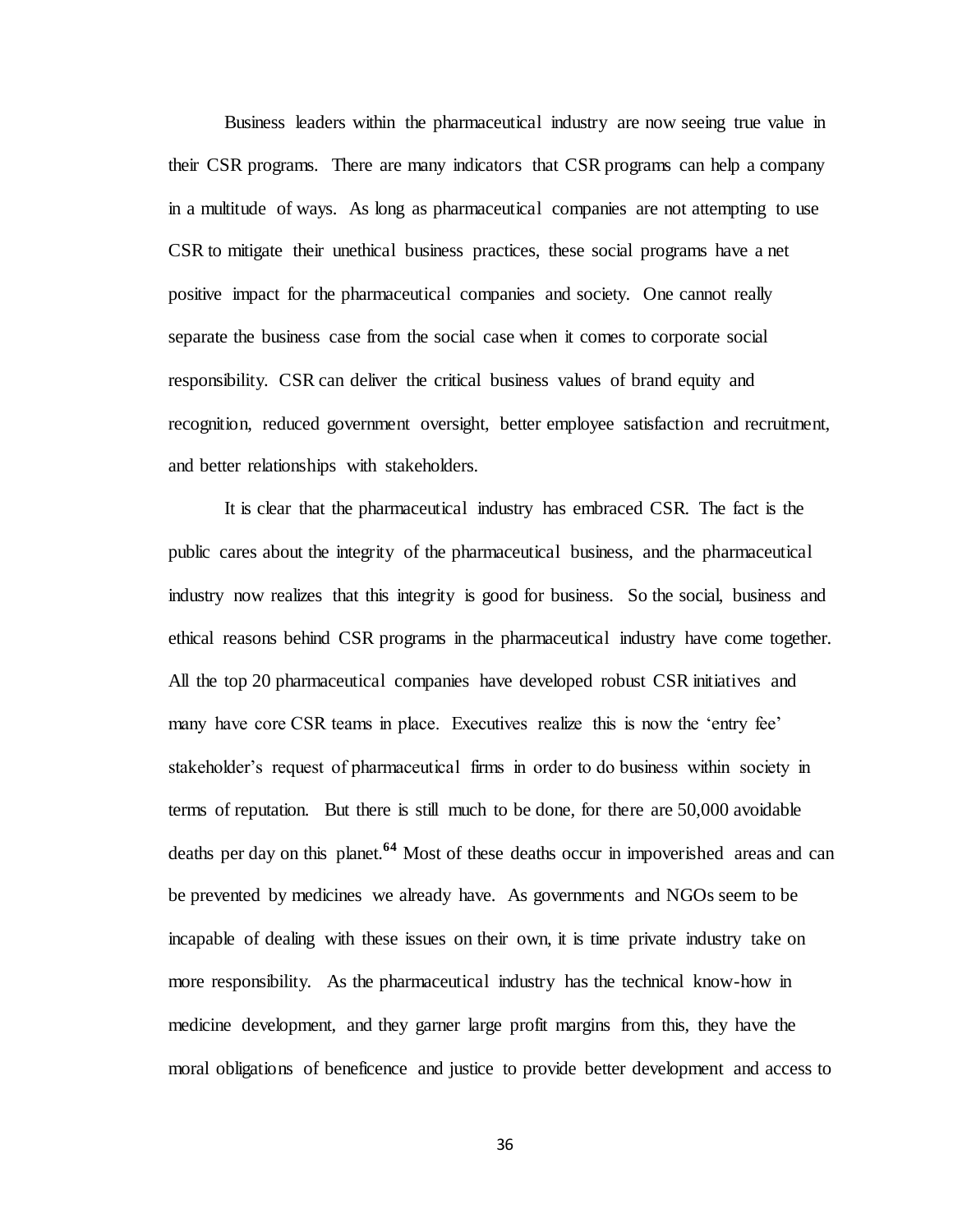medicines for the poor. Through CSR programs, the pharmaceutical industry can help change society's perception of it and remain highly profitable. This will appease shareholders and do what their mission statements say, stakeholders demand, and ethics require – help alleviate human suffering and enhance/extend the lives for as many people as possible.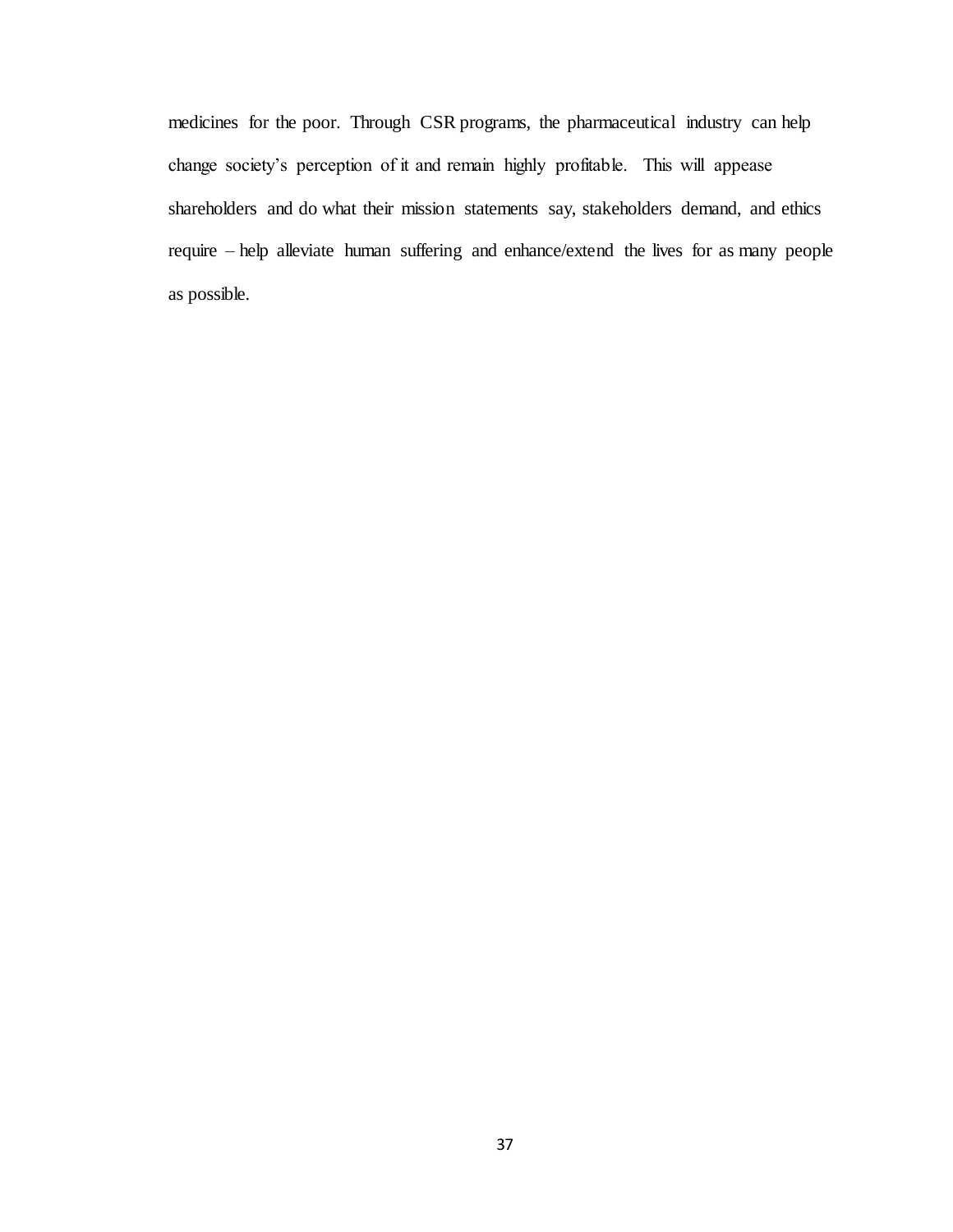### REFERENCES

1 Hirschland, Matthew. Corporate Social Responsibility and the Shaping of Global Public Policy. New York : Palgrave Macmillan, 2006. P.5 2 Googins, Bradley; Mirvis, Philip; Rochlin, Steven. Beyond Good Company, Next Generation. New York: Palgrave Macmillian, 2007. P.21 3 Googins, Bradley; Mirvis, Philip; Rochlin, Steven. Beyond Good Company, Next Generation. New York: Palgrave Macmillian, 2007. P.11 4 Googins, Bradley; Mirvis, Philip; Rochlin, Steven. Beyond Good Company, Next Generation. New York: Palgrave Macmillian, 2007. P.12 5 Heal, Geoffrey. When Principles Pay. New York: Columbia University Press, 2008. P.5 6 Heal, Geoffrey. When Principles Pay. New York: Columbia University Press, 2008. P.106 7 Heal, Geoffrey. When Principles Pay. New York: Columbia University Press, 2008. P.98 8 Heal, Geoffrey. When Principles Pay. New York: Columbia University Press, 2008. P.24 9 Heal, Geoffrey. When Principles Pay. New York: Columbia University Press, 2008. P.24 10 Heal, Geoffrey. When Principles Pay. New York: Columbia University Press, 2008. P.226 11 Heal, Geoffrey. When Principles Pay. New York: Columbia University Press, 2008. P.226 12 Heal, Geoffrey. When Principles Pay. New York: Columbia University Press, 2008. P.226 13 Leisinger, Klaus. Corporate Responsibilities for Access to Medicines. Journal of Business Ethics. 2008. Volume DOI 10.1007/s10551-008-9944-4 P.5 14 Powers, Madison, and Ruth Faden. Social Justice: The Moral Foundations of Public Health and Health Policy. New York: Oxford, 2006. P.16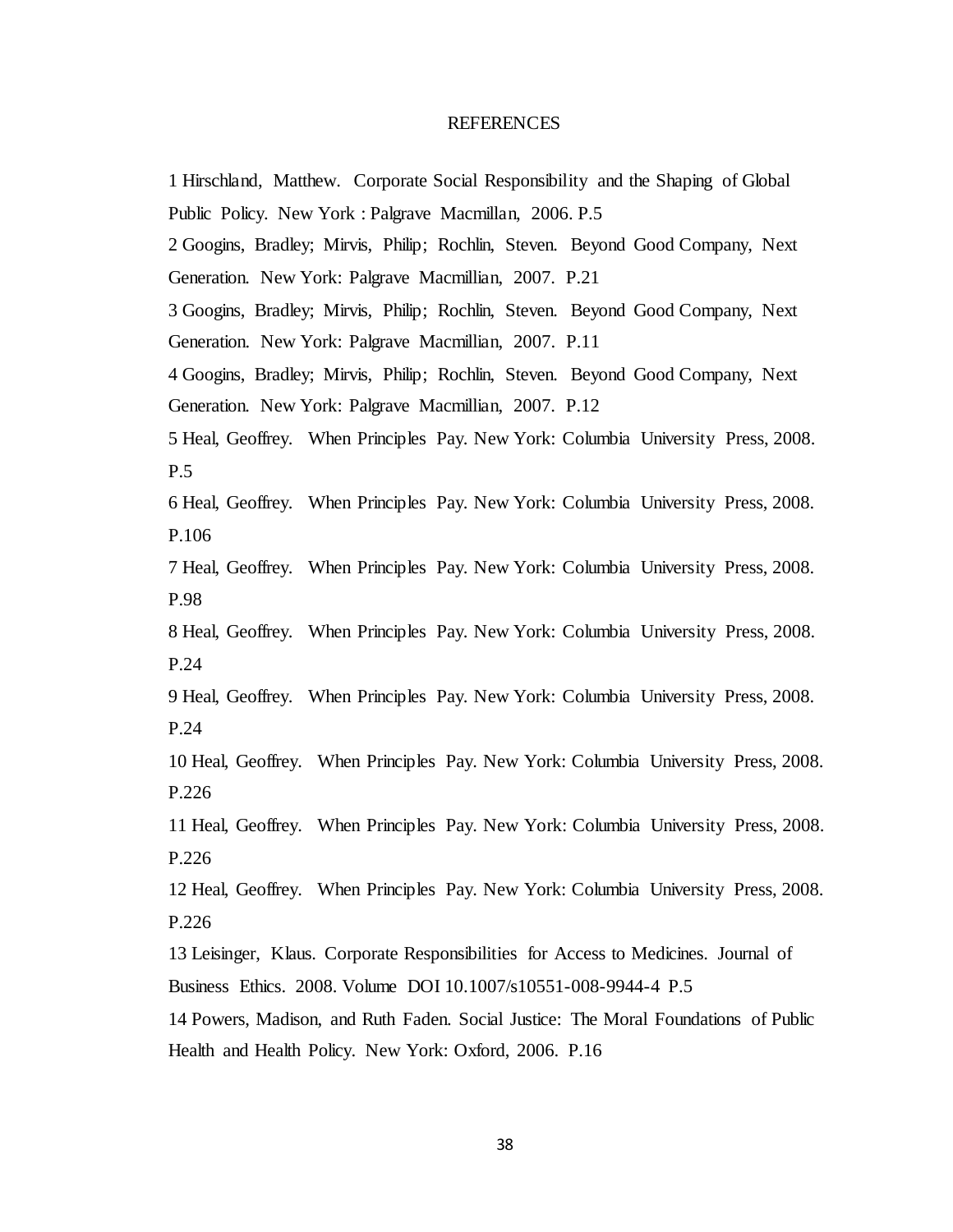15 Powers, Madison, and Ruth Faden. Social Justice: The Moral Foundations of Public Health and Health Policy. New York: Oxford, 2006. P.9 16 Leisinger, Klaus. Corporate Responsibilities for Access to Medicines. Journal of Business Ethics. 2008. DOI 10.1007/s10551-008-9944-4 P.1 17 Leisinger, Klaus. Corporate Responsibilities for Access to Medicines. Journal of Business Ethics. 2008. DOI 10.1007/s10551-008-9944-4 P.15 18 Powers, Madison, and Ruth Faden. Social Justice: The Moral Foundations of Public Health and Health Policy. New York: Oxford, 2006. P.84 19 Powers, Madison, and Ruth Faden. Social Justice: The Moral Foundations of Public Health and Health Policy. New York: Oxford, 2006. P.85 20 Pogge, Thomas. World Poverty and Human Rights. United Kingdom: Cambridge, 2008. Corporate Citizenship. New York: Palgrave Macmillian, 2007. P.1 21 Pogge, Thomas. World Poverty and Human Rights. United Kingdom: Cambridge, 2008. Corporate Citizenship. New York: Palgrave Macmillian, 2007. P.39 22 Beauchamp and Childress, Principles of Biomedical Ethics. New York: Oxford, 1989. Third Edition P.194 23 Pfizer website. Global Health Programs. Sept. 8, 2014 [http://www.pfizer.com/responsibility/global\\_health/global\\_health\\_fellows](http://www.pfizer.com/responsibility/global_health/global_health_fellows) 24 Pfizer website. Global Health Programs. Sept. 10, 2014 [http://www.pfizer.com/responsibility/global\\_health/international\\_trachoma\\_initiative](http://www.pfizer.com/responsibility/global_health/international_trachoma_initiative) 25 Pfizer website. Global Health Programs. Sept. 10, 2014 [http://www.pfizer.com/responsibility/global\\_health/international\\_trachoma\\_initiative](http://www.pfizer.com/responsibility/global_health/international_trachoma_initiative) 26 Merck website. Merck Responsibility. Sept. 10, 2014 [http://www.merckresponsibility.com/access-to-health/key-initiatives/merck-mectizan](http://www.merckresponsibility.com/access-to-health/key-initiatives/merck-mectizan-donation-program/)[donation-program/](http://www.merckresponsibility.com/access-to-health/key-initiatives/merck-mectizan-donation-program/) 27 Merck website. Merck Responsibility. Sept. 10, 2014 [http://www.merckresponsibility.com/access-to-health/key-initiatives/merck-mectizan](http://www.merckresponsibility.com/access-to-health/key-initiatives/merck-mectizan-donation-program/)[donation-program/](http://www.merckresponsibility.com/access-to-health/key-initiatives/merck-mectizan-donation-program/) 28 Merck website. Merck Responsibility. Sept. 10, 2014

<http://www.merckresponsibility.com/access-to-health/key-initiatives/achap/>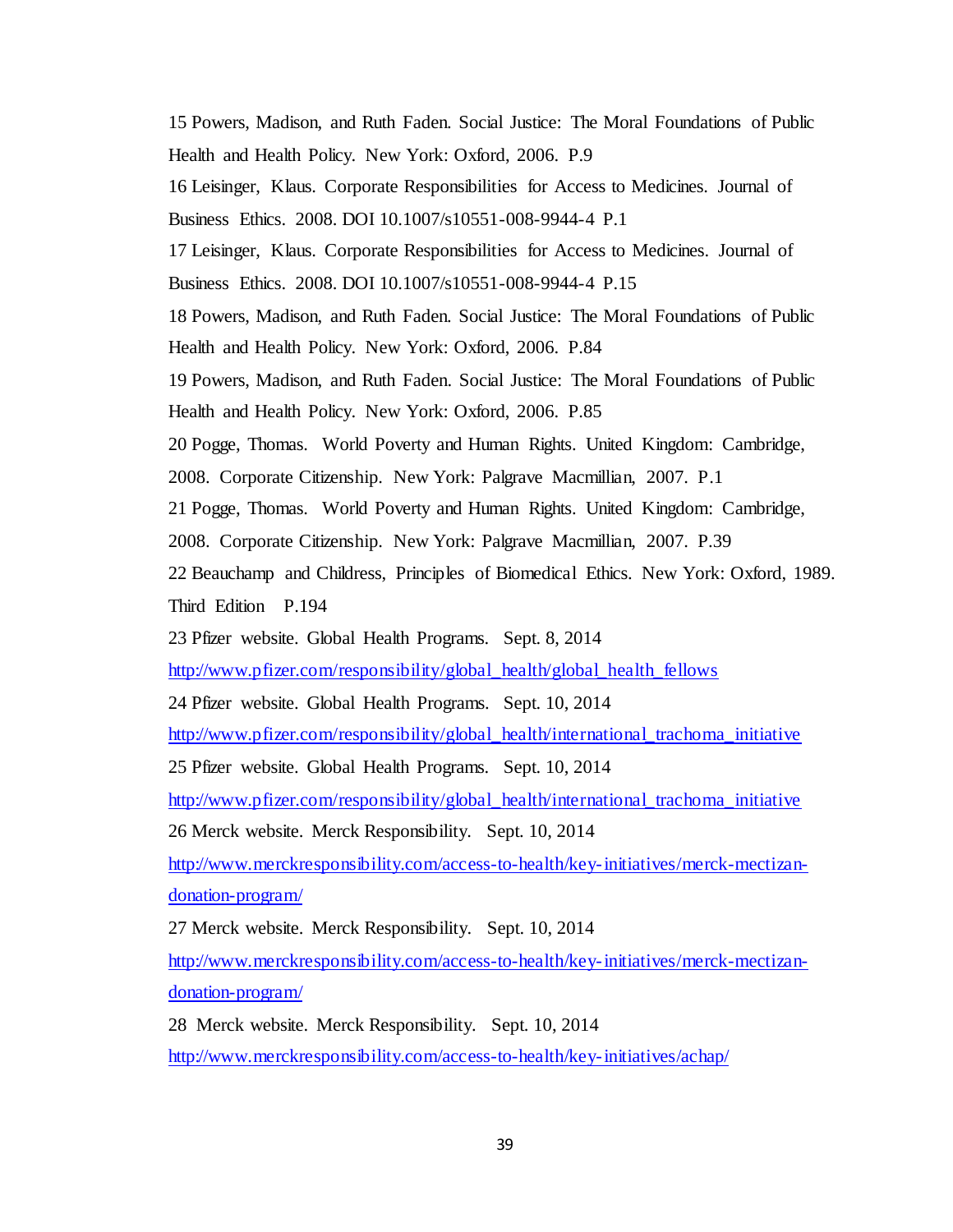29 Merck website. Merck Responsibility. Sept. 10, 2014

<http://www.merckresponsibility.com/access-to-health/key-initiatives/c-map/>

30 GSK website. GSK Responsibility. Sept. 10, 2014

<http://www.gsk.com/en-gb/responsibility/health-for-all/access-to-healthcare/>

31 GSK website. GSK Responsibility. Sept. 10, 2014

<http://www.gsk.com/en-gb/responsibility/health-for-all/access-to-healthcare/>

32 GSK website. GSK Responsibility. Sept. 10, 2014

<http://www.gsk.com/en-gb/our-stories/health-for-all/the-fight-against-malaria/>

33 GSK website. GSK Responsibility. Sept. 10, 2014

<http://www.gsk.com/en-gb/our-stories/health-for-all/the-fight-against-malaria/>

34 Astellas Website. Astellas Access to Health. Sept.11, 2014

<https://www.astellas.com/en/csr/health/>

35 Astellas Website. Astellas Access to Health. Sept.11, 2014 <https://www.astellas.com/en/csr/social/medical/index.html#a-01>

36 Astellas Website. Astellas Access to Health. Sept.11, 2014 <https://www.astellas.com/en/csr/health/>

37 Astellas Website. Astellas Access to Health. Sept.11, 2014 <https://www.astellas.com/en/csr/health/>

38 Philosophy Pages Website Oct. 29, 2014

<http://www.philosophypages.com/hy/5i.htm>

39 Utilitarianism website Oct. 31, 2014

<http://www.utilitarianism.com/mill2.htm>

40 Wadman, Meredith. "Merck Settles Vioxx Lawsuits for \$4.85 Billion." Nature 29 Nov.13,2007 Nature News Online. Oct.29, 2012

41 Pogge, Thomas. World Poverty and Human Rights. United Kingdom: Cambridge,

2008. Corporate Citizenship. New York: Palgrave Macmillian, 2007. P.222

42 Pogge, Thomas. World Poverty and Human Rights. United Kingdom: Cambridge,

2008. Corporate Citizenship. New York: Palgrave Macmillian, 2007. . P.225

43 Pogge, Thomas. World Poverty and Human Rights. United Kingdom: Cambridge,

2008. Corporate Citizenship. New York: Palgrave Macmillian, 2007. P.225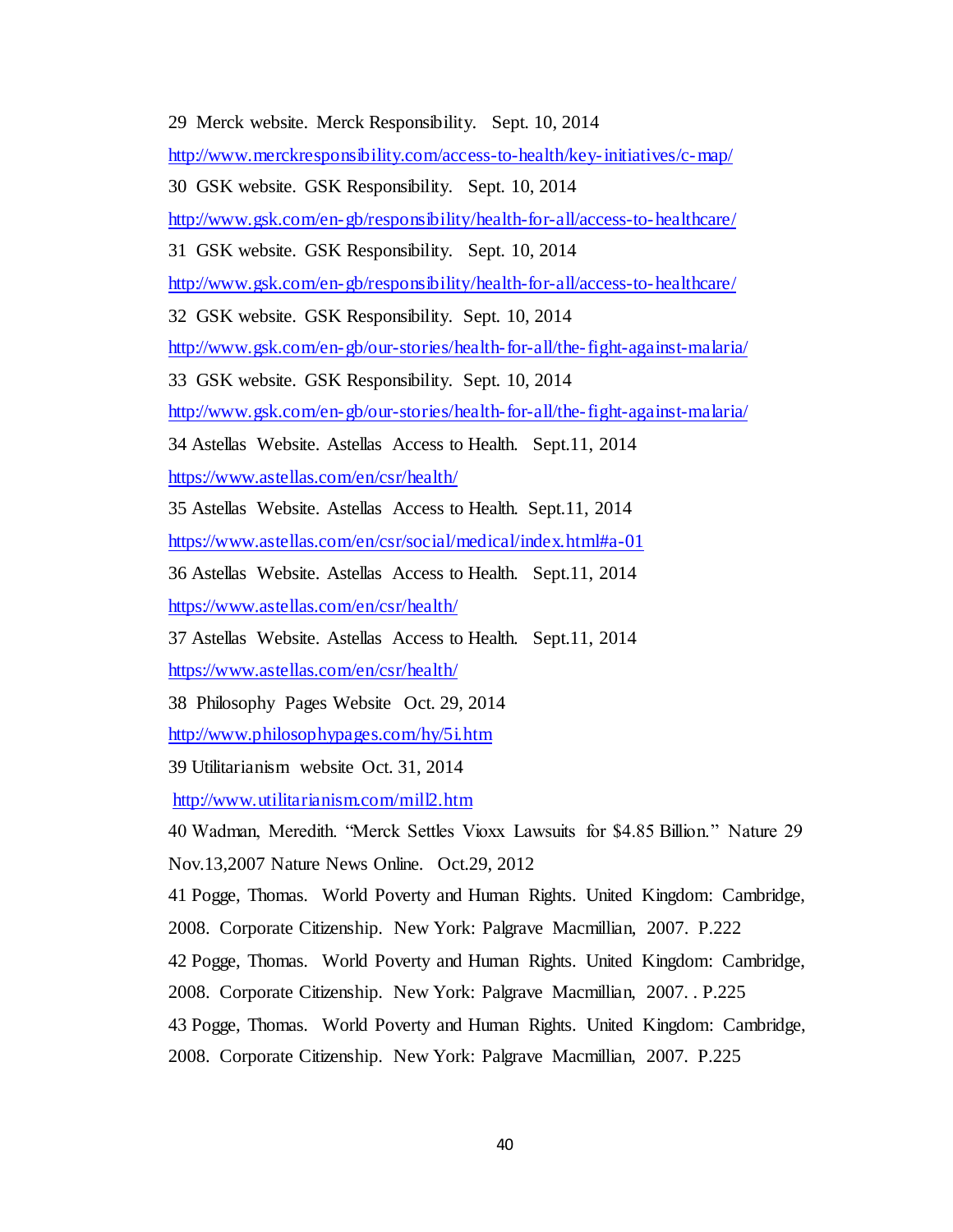### 44 World Trade Organization Website 10/21/2014

[http://www.wto.org/english/thewto\\_e/whatis\\_e/tif\\_e/agrm7\\_e.htm](http://www.wto.org/english/thewto_e/whatis_e/tif_e/agrm7_e.htm)

45 Pogge, Thomas. World Poverty and Human Rights. United Kingdom: Cambridge, 2008. Corporate Citizenship. New York: Palgrave Macmillian, 2007. P.228 46 Nozick, Robert. Anarchy, State, and Utopia. United Kingdom: Cambridge, 1974. Basic Books . P.181

47 Pogge, Thomas. World Poverty and Human Rights. United Kingdom: Cambridge, 2008. Corporate Citizenship. New York: Palgrave Macmillian, 2007. P.229

48 Pogge, Thomas. World Poverty and Human Rights. United Kingdom: Cambridge,

2008. Corporate Citizenship. New York: Palgrave Macmillian, 2007. P.227

49 Miller, Jennifer. From Bad Pharma to Good Pharma: Aligning Market Forces with Good and Trustworthy Practices through Accreditation, Certification, and Rating. Journal of Law, Medicine & Ethics. Fall 2013. P.3

50 Heal, Geoffrey. When Principles Pay. New York: Columbia University Press, 2008. P.101

51 American Academy of Orthopaedic Surgeons Website. 10/19/2014

<http://www.aaos.org/news/aaosnow/apr13/advocacy6.asp>

52 Enterprising Matters Magazine Website. 10/19/2014

<http://www.isbe.org.uk/EthicsFactsandFigures>

53 Enterprising Matters Magazine Website. 10/19/2014

<http://www.isbe.org.uk/EthicsFactsandFigures>

54 Enterprising Matters Magazine Website. 10/19/2014 <http://www.isbe.org.uk/EthicsFactsandFigures>

55 Hudson Institute Website. 3/25/14 [http://www.hudson.org/research/9591-hudson](http://www.hudson.org/research/9591-hudson-report-94-8-billion-in-pharmaceutical-contributions-to-developing-world-over-twelve-year-period)[report-94-8-billion-in-pharmaceutical-contributions-to-developing-world-over-twelve](http://www.hudson.org/research/9591-hudson-report-94-8-billion-in-pharmaceutical-contributions-to-developing-world-over-twelve-year-period)[year-period](http://www.hudson.org/research/9591-hudson-report-94-8-billion-in-pharmaceutical-contributions-to-developing-world-over-twelve-year-period)

56 Lee, Matthew, Kohler, Jillian Benchmarking and Transparency: Incentives for the Pharmaceutical Industry's Corporate Social Responsibility. Journal of Business Ethics. 2010. Volume DOI 10.1007/s10551-010-0444-y P.643

57 Access to Medicine Website 10/31/14

<http://www.accesstomedicineindex.org/what-index>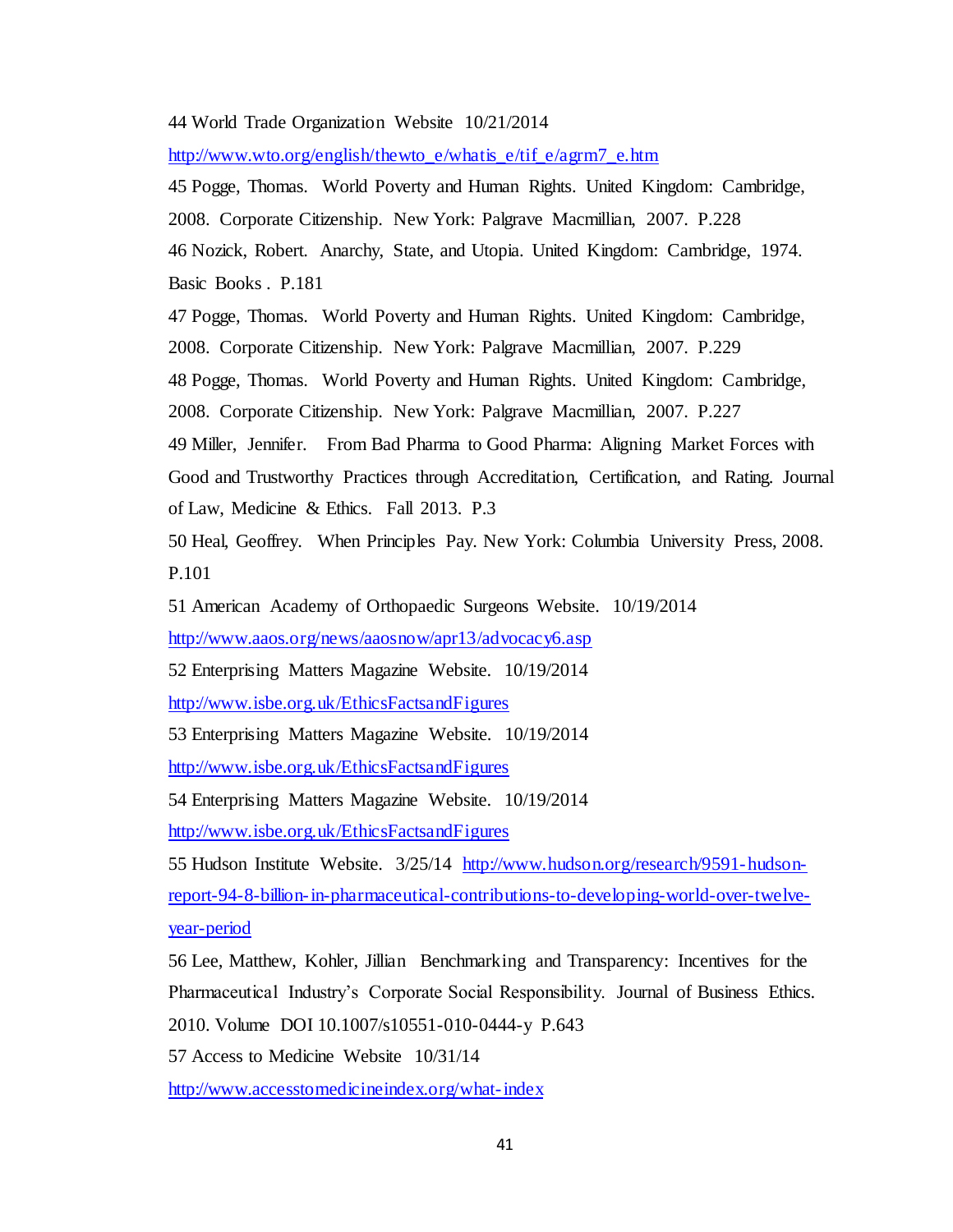59 Access to Medicine Index Website. 10/19/2014

<http://www.accesstomedicineindex.org/what-index>

60 Access to Medicine Index Website. 10/19/2014

<http://www.accesstomedicineindex.org/what-index>

61 Miller, Jennifer. From Bad Pharma to Good Pharma: Aligning Market Forces with Good and Trustworthy Practices through Accreditation, Certification, and Rating. Journal of Law, Medicine & Ethics. Fall 2013. P.8

62 Margolis, Joshua and Walsh, James, People and Profits. New Jersey: Lawrence Erlbaum Associates, 2001. P.1

63 Lee, Joo-Yung, Hunt, Paul. Human Rights Responsibilites of Pharmaceutical Companies in Relation to Access to Medicinee. Journal of Law, Medicine & Ethics. Summer 2012. P.225

64 Pogge, Thomas. World Poverty and Human Rights. United Kingdom: Cambridge, 2008. Corporate Citizenship. New York: Palgrave Macmillian, 2007. P.222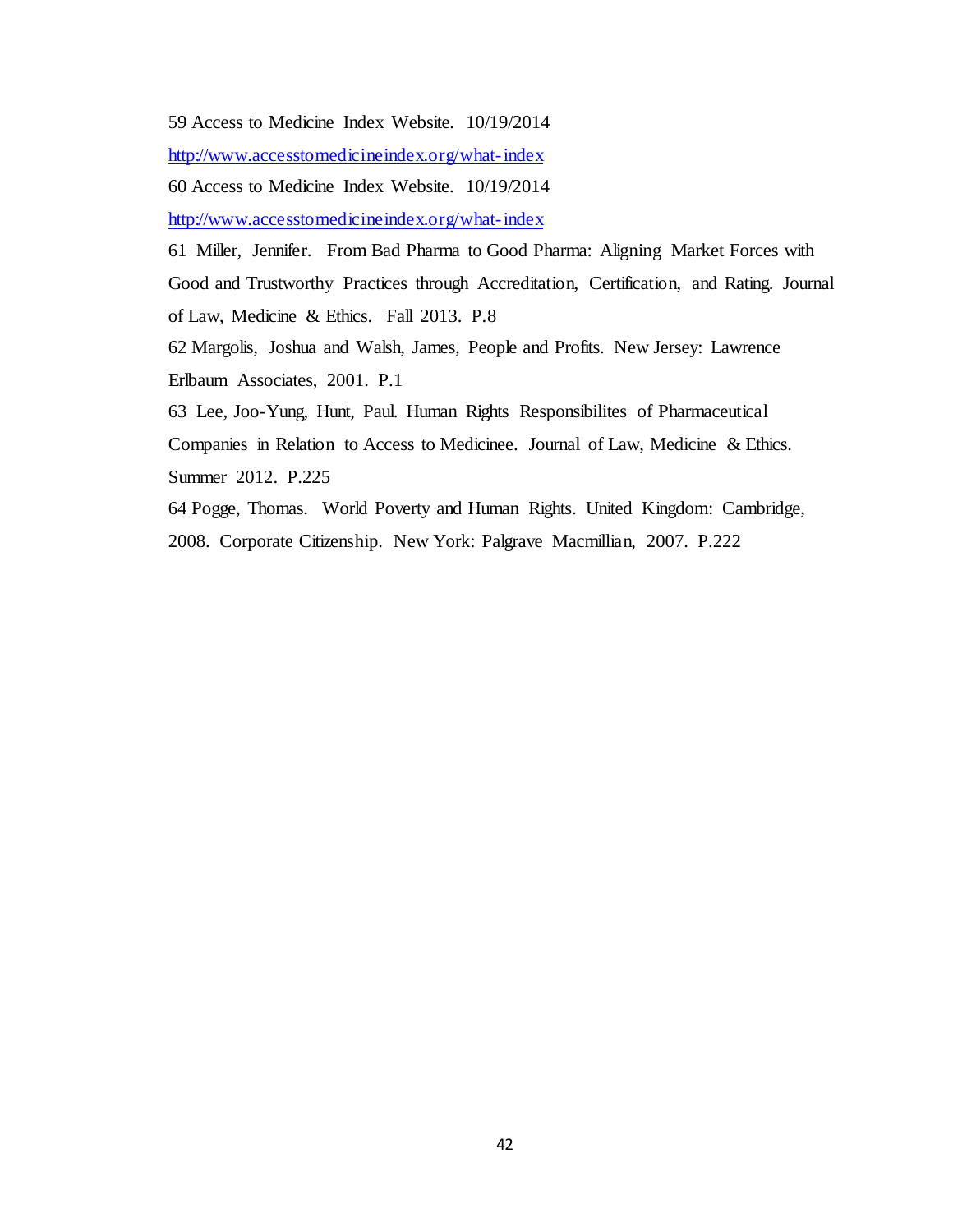## CURRICULUM VITAE

## EDUCATION

Master of Arts, Bioethics Wake Forest University, Winston-Salem, NC, May 2014

Bachelor of Arts, Humanities with an emphasis in Philosophy Dominican University of California, San Rafael, CA, May 1999

## WORK

Astellas / Senior Hospital Executive Representative, New York, NY and Greensboro/Roanoke October 2007 – Current

- Formulary wins for Lexiscan and Vaprisol at Mt. Sinai, Columbia, Montefiore, and Bronx-Lebanon
- Formulary wins for Lexiscan at High Point Regional, Wake Forest, Moses Cone, Forsyth
- CV Marketing Advisory Board in 2008
- Part of PAC / Southeast Hospital Representative
- Numbers hit 4 consecutive years in North Carolina/Virginia territory
- Summit Club 2013

ESP Pharma / Protein Design Labs / Senior Oncology Sales Specialist, New York, NY June 2003 – October 2007

- Highest sales volume, dollar generation Q4, 2006 and Q1 2007 in U.S.
- $\bullet$  111% to sales quota Q1, 2007
- Grew territory 32.7% from \$1,419,000 in 2005 to \$1,883,000 in 2006 in annual total revenue
- 1 of 6 sales representatives out of 105 to achieve Outstanding Rating on 2005 Performance Review
- Quota attained 10 of 11 consecutive Quarters

Sanofi - Aventis / Sales Representative, New York, NY November 2001 – June 2003

- Regional Award Winner for annual 100% attainment for three products (Avapro, Ambien, Plavix), 2002
- Recipient of the Spirit Award for National physician detail contest
- Ascended from National sales rank #140 to #14 of 500.

Real Media / Senior Account Executive, San Francisco, CA November 2000 – August 2001